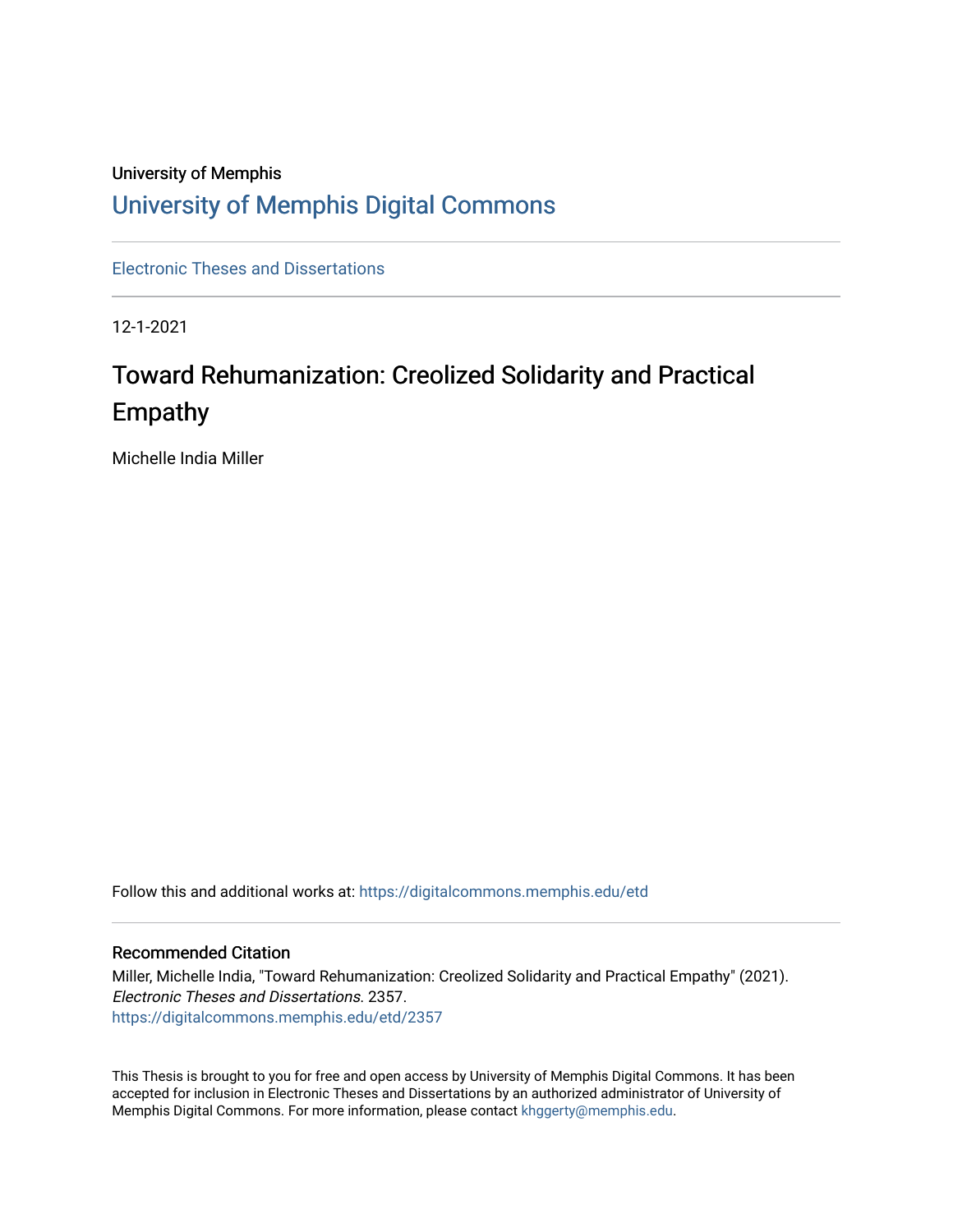# TOWARD REHUMANIZATION:

# CREOLIZED SOLIDARITY AND PRACTICAL EMPATHY

by

Michelle Miller

A Thesis

Submitted in Partial Fulfillment of the

Requirements for the Degree of

Master of Arts

Major: Political Science

The University of Memphis

December 2021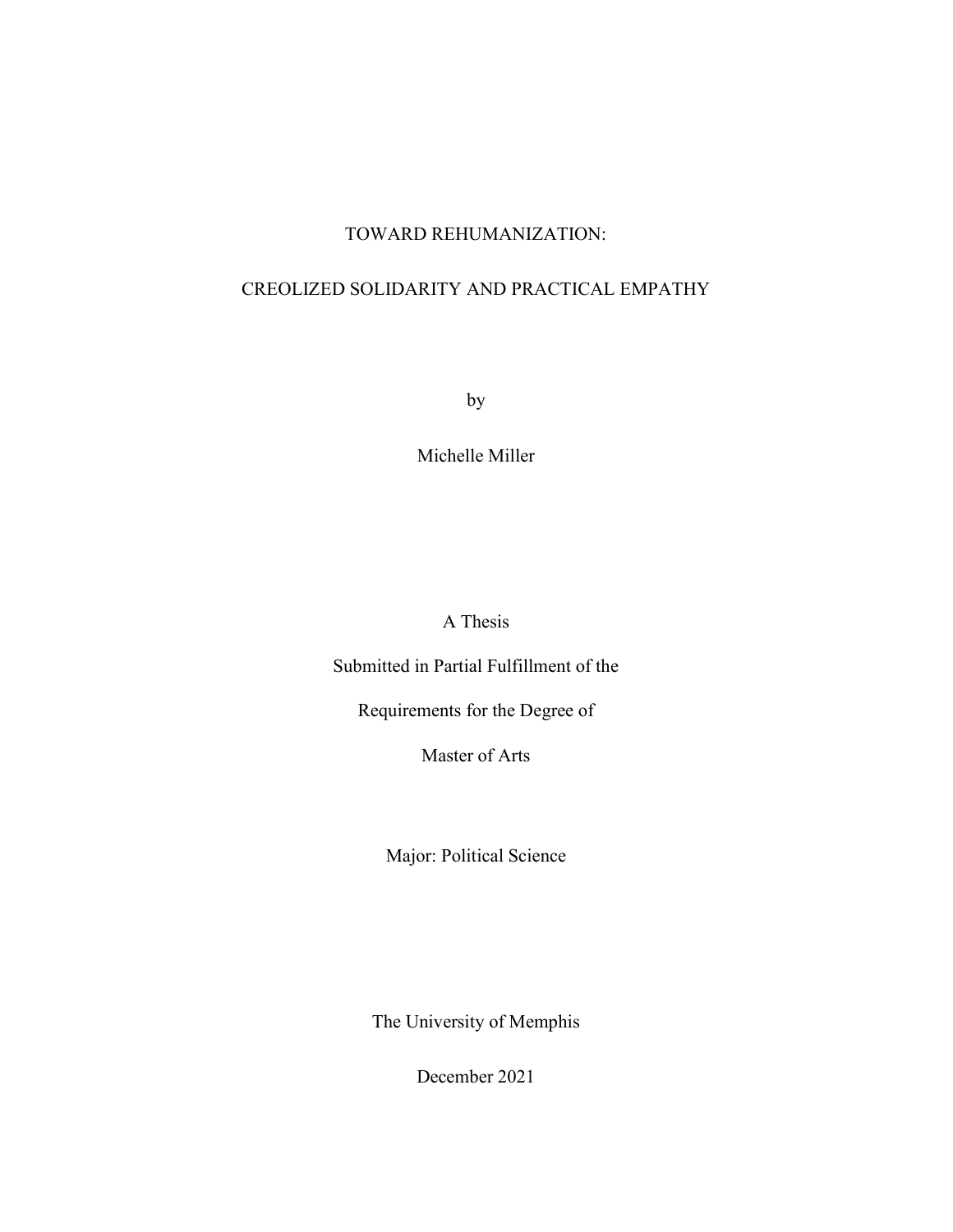# Abstract

This project seeks to engage political theory surrounding processes of creolization and solidarity, as well as their usefulness towards political movements. Current socialization within the United States promotes individualism and, as a result, an inability to see how various sociopolitical issues interact with one another and affect large portions of the population in ways that are not always obvious. Through a commitment to open engagement and practical empathy, creolized solidarity could provide a baseline from which to reevaluate prevalent issues as well as our relationships with one other, the natural connection that comes from simply being human.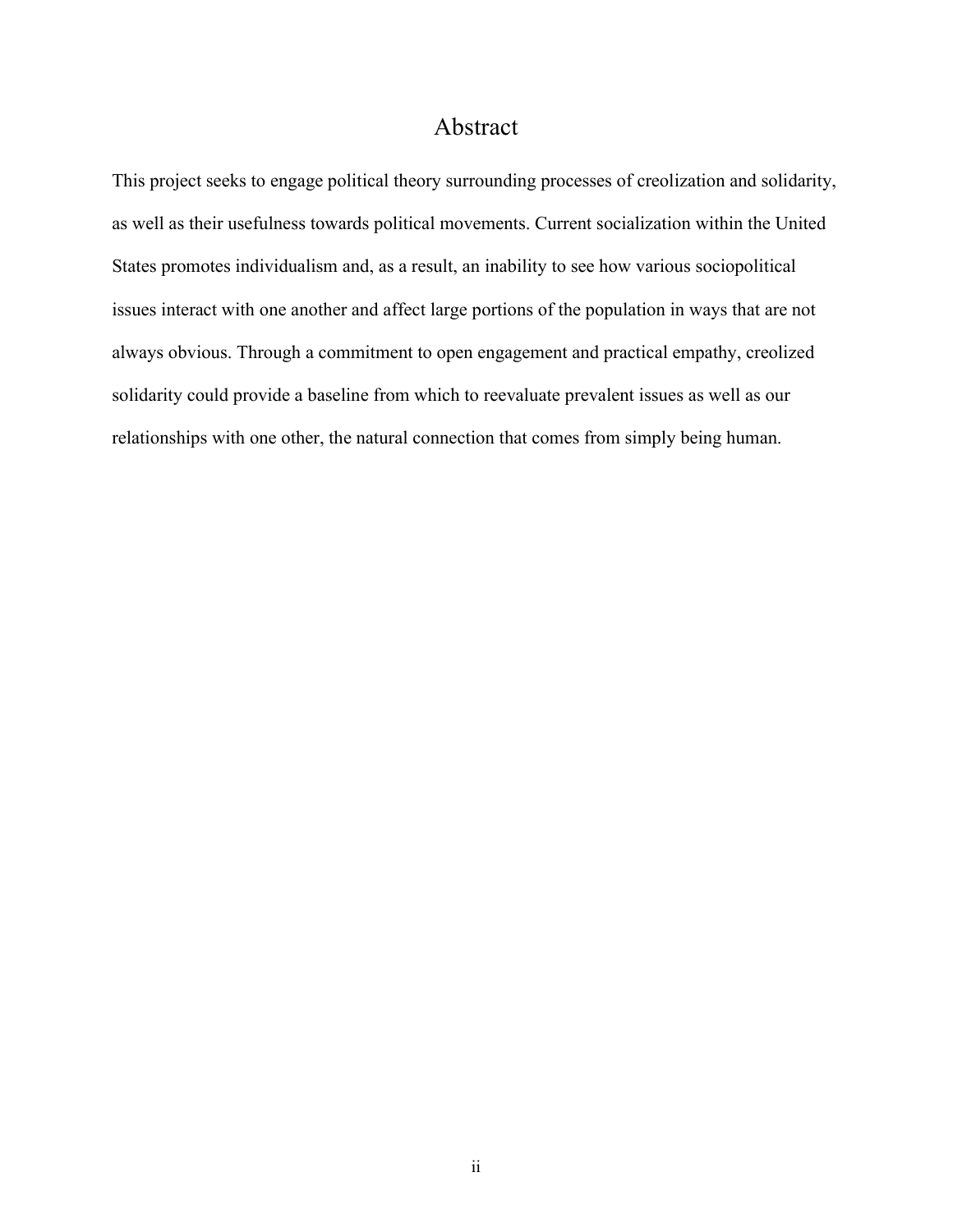# Table of Contents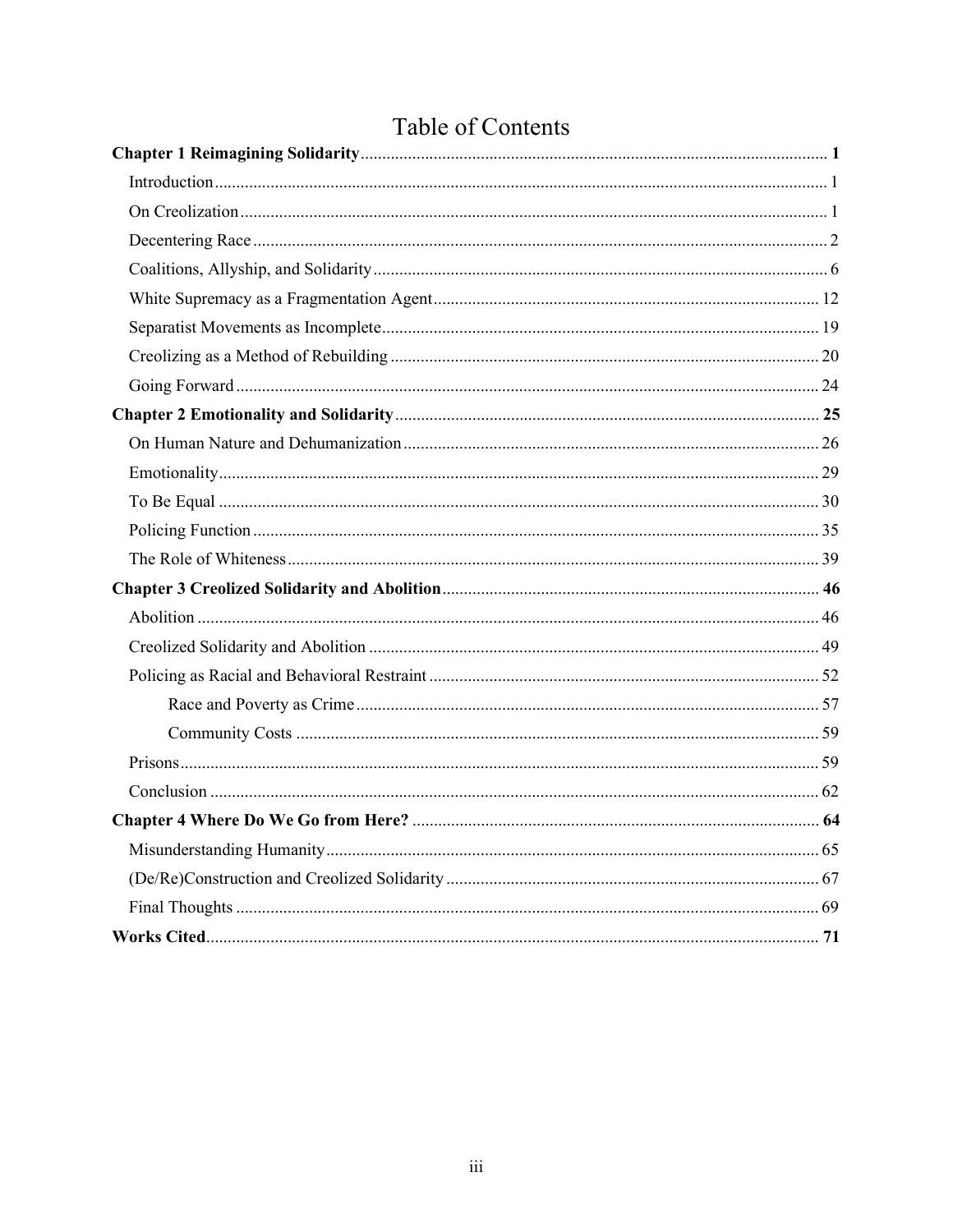# Chapter 1. Reimagining Solidarity

## Introduction

The history of the United States is filled with people who have joined together in pursuit of a common goal or on behalf of a particular cause. From the Civil Rights Movement to the Stonewall Riots, and even more historical examples such as the traditional Abolitionist or Feminist movements, coalitions and projects of solidarity make up the fabric of this country. However, it has become more evident in recent decades that the interests of movements such as this may be more deeply connected than they appear.

My goal for this project is to illustrate the ways in which white supremacy and its resultant systems (racial capitalism, the prison industrial complex, etc.) are working to dehumanize those who engage with them, voluntarily or otherwise. This dehumanization detaches us from our ability to empathize and makes the oppressed complicit, again voluntarily or otherwise, in the oppression of others. Attempts to remedy or counter this oppression is often, in my view, incomplete due to a fundamental misunderstanding of where it stems from and how it infiltrates the various aspects of our lives. Issues and movements are often pigeonholed as being wholly independent while they are really, more often than not, intertwined. Only through reimaging solidarity—means to support each other, to be a part of each other's causes and uplift each other—can we make more complete, substantial change. That reimaging, I argue, must begin with a commitment to practical empathy and an openness to the process of creolization.

# On Creolization

 First used to explain the blending of languages in the Caribbean, creolization refers to the process through which elements are combined or blended to make a new entity. Something new is formed while also maintaining the essence of what once was.

1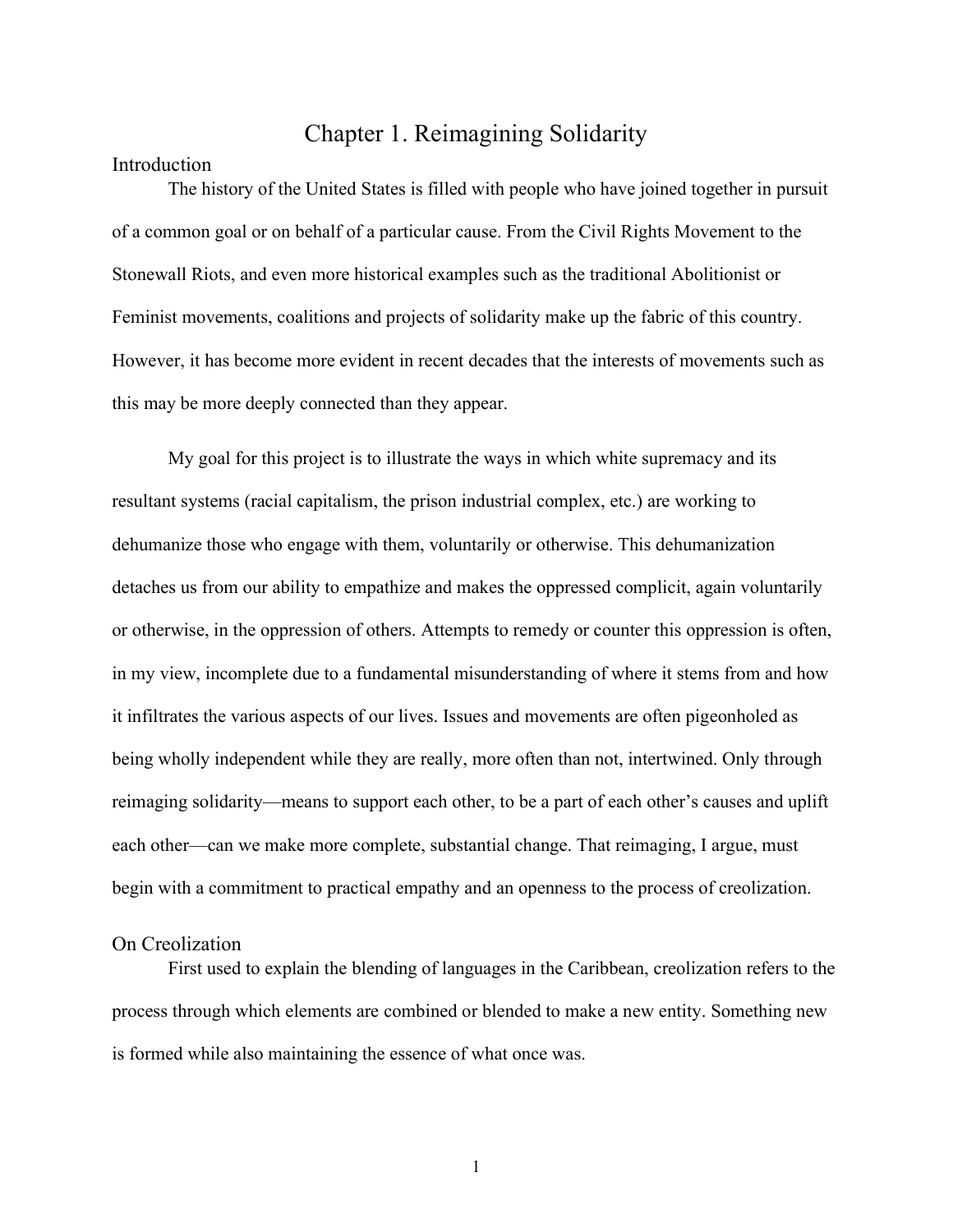Creolization is cultural creativity in process. When cultures come into contact, expressive forms and performances emerge from their encounter, embodying the sources that shape them, yet constituting new and different entities. Fluid in their adaptation to changing circumstances and open to multiple meanings, creole forms are expressions of culture in transition and transformation.<sup>1</sup>

Expanding beyond language or culture, creolization has been applied to academic studies on how we conceptualize disciplines, the self, and even nations.

 Creolization is meant to be viewed as a process rather than a product or an end. It may even be better understood as a commitment to certain principles such as openness that in turn lead to creolization. Traditionally, these creolized constructs have come about through violence and turmoil. Struggle forced cultures and environments to become creolized. However, I believe it is also true that through our very existence as humans living and interacting with one another, we engage in small forms of creolized behavior. For this project, I would like to evaluate how human interactions, and in turn sociopolitical movements, can benefit from a creolized understanding of solidarity.

# Decentering Race

 Racial solidarity has been conceptualized in a variety of ways, its literature focusing on intragroup solidarity and a discussion of how members of the same racial community come together to advocate for themselves.<sup>2</sup> Race studies that investigate relationships between racial groups typically focus on hostility between groups and, in some cases, the psychology and sociology behind preferences of in-group as opposed to out-groups.<sup>3</sup> In their study, Unzueta and Binning conclude that, rather than being motivated by personal feelings of prejudice, some

<sup>&</sup>lt;sup>1</sup> Chivallon, Cristine "Universal or Specific Creolization?"

<sup>&</sup>lt;sup>2</sup> Kim, Dae Young "Beyond Co-ethnic solidarity" 581-2; Lee et al., "'Asians for Black Lives, Not Asians for Asians.'", 405

<sup>&</sup>lt;sup>3</sup> Chong and Rogers, "Racial Solidarity and Political Participation"; Espiritu and Ong, "Class Constraints on Racial Solidarity among Asian Americans", 296; Unzueta and Binning, "Diversity Is in the Eye of the Beholder.", 35-6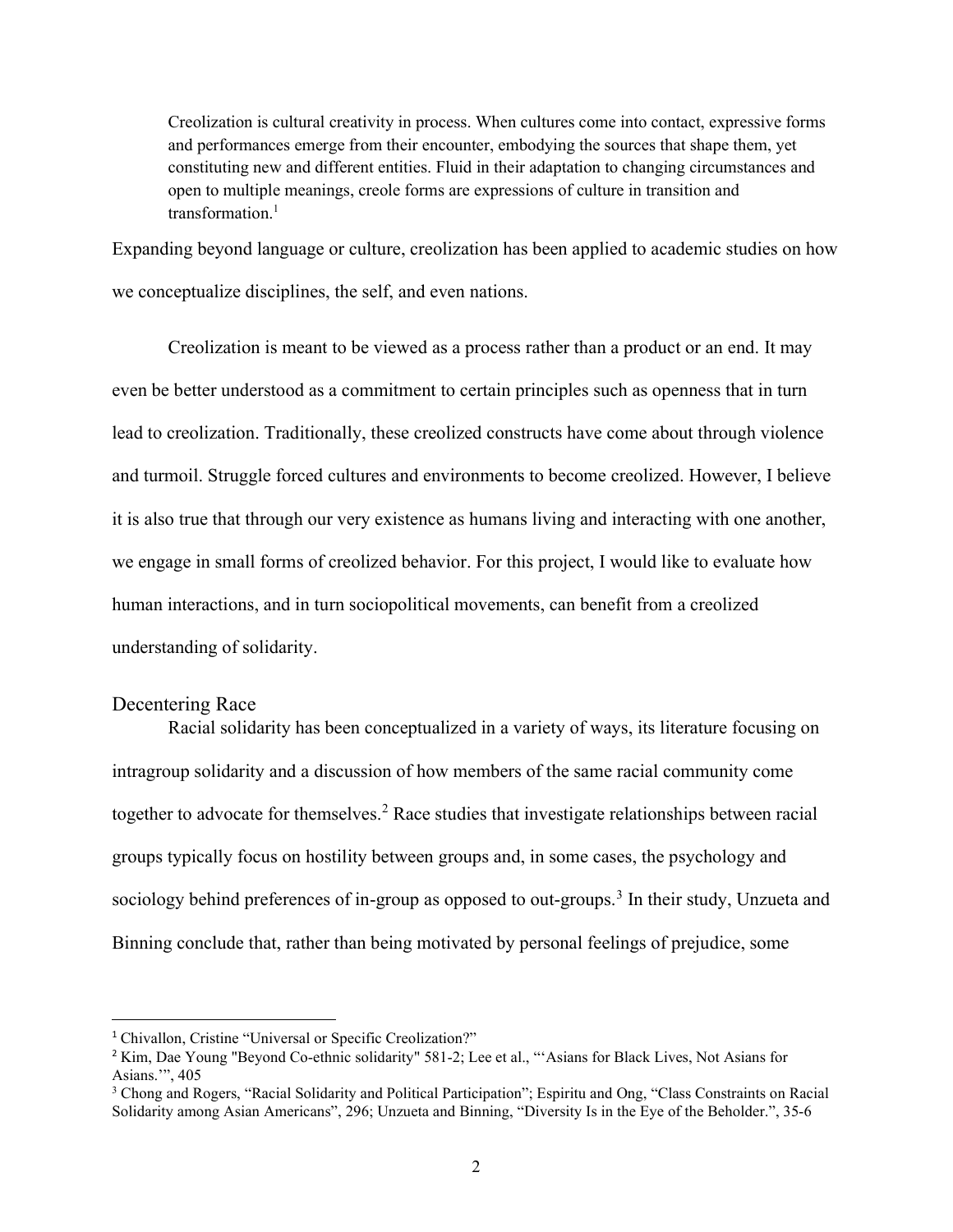hostility towards out-groups, in this case ethnic minorities, is a result of wanting to maintain one's place within the in-group.<sup>4</sup> This is compelling when one considers bystander behavior among those who witness racialized acts of violence or harassment. The social costs of standing up for a member of an out-group may be perceived as too high, leading to complacency and perpetuation of harmful, racist ideas. These studies are beneficial for evaluating current racialized dynamics between communities, particularly within the United States. The hostility that seems apparent *between* racial groups and the sustained solidarity *within* groups form an interesting dynamic that fights against, while also maintaining, systems of white dominance.

 In-group solidarity manifests differently in racialized as opposed to white spaces. While white solidarity is often reactionary, rooted in the belief that racial groups are infringing upon white territory or status, the in-group solidarity that is found in racialized spaces is often the result of and a defense against white dominance.

Although differentiating features such as class or tribe have always existed, the creation of race and whiteness go hand-in-hand with the expansion of colonialism and the founding of the United States, whiteness being identified and solidified through law to justify discrimination and vast amounts of violence.<sup>5</sup> However, legal definitions aside, race is not easily delineated, its meaning and importance shifting depending on the context. "No racial category is really pure insofar as there are indistinct borders and contesting meanings and elements, and no individual is purely of a given category insofar as he or she is an active participant in the ongoing contestation and negotiation of the meaning and significance of that category."<sup>6</sup> The inability to cleanly outline whiteness was demonstrated in prerequisite cases where whiteness was changed to mean

<sup>4</sup>Unzueta and Binning, 35.

<sup>5</sup>Lopez, White by law, 82

<sup>6</sup> Monahan, The creolizing subject, 198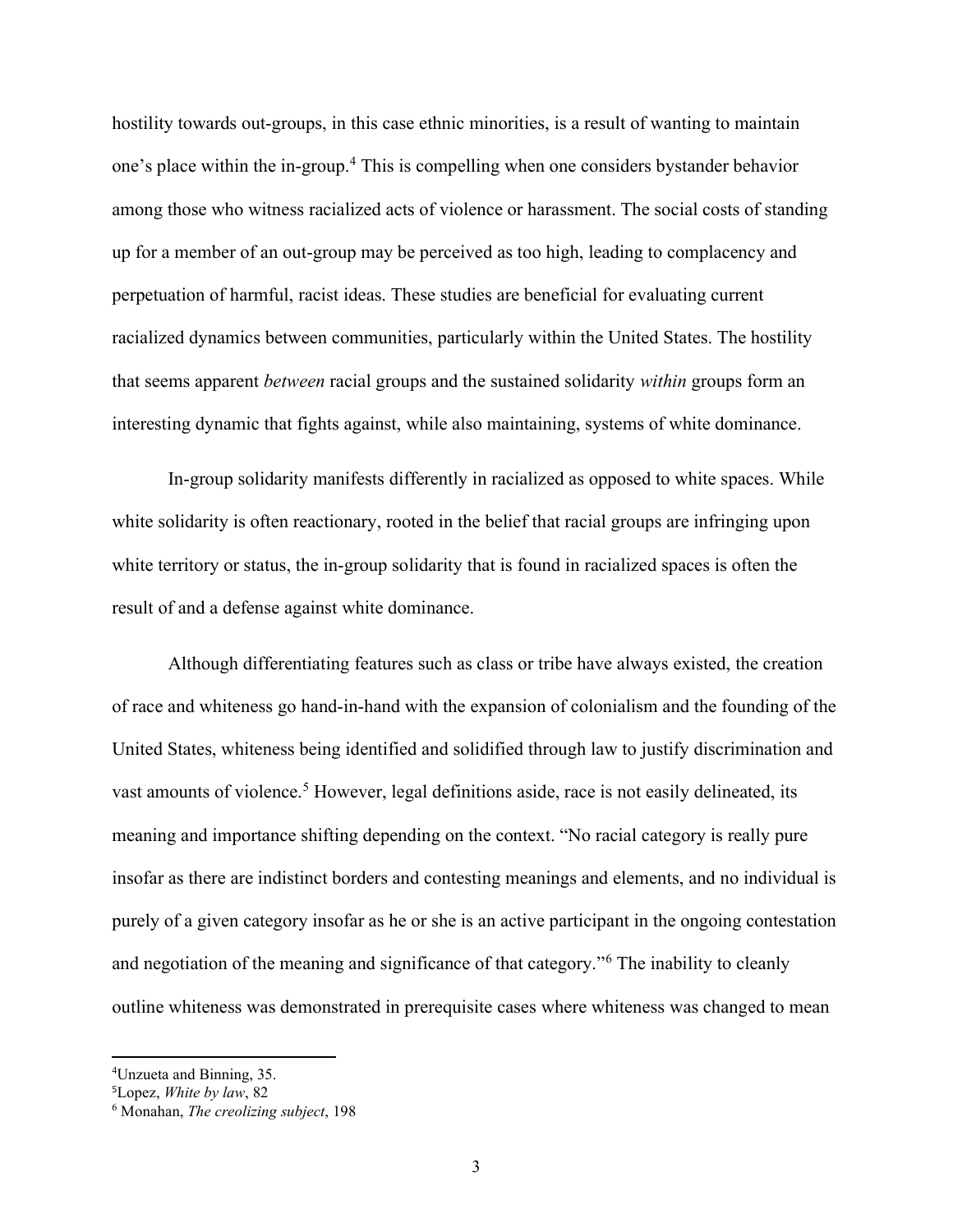something other than being Caucasian or pale skin or even achievable through naturalization. This is particularly correct as it relates to a juridical, that is, a socio-legal conception of whiteness within the United States. Whiteness, within the United States, meant and still means dedication to the oppression of those who are deemed "nonwhite" and a commitment to maintain white supremacy. Race, though initially utilized to promote this chimeric ideal of white supremacy, has now become a "master frame" that tinges all parts of lived reality, "[including] not only the technologies (economic, political, cultural) of exploitation, domination, and deracination; it also includes the technologies of resistance: self-activity, sisterhood, and abolition democracy."<sup>7</sup> Omi and Winant evidence the multi-faceted dimensions of the formulation and construction of whiteness. In this study, I am particularly interested in its social and political dimensions.

An issue that has stifled progress towards racial justice is failure to understand racism in all its forms. Following the Civil Rights movement of the 1960s and the elimination of blatant racism such as segregation, it has become easy to claim that racism no longer exists.<sup>8</sup> If conceptualized as primarily the withholding of opportunities, this could be true given antidiscrimination laws and programs such as Affirmative Action, the concessions made during the Civil Rights era being seen as "enough" by most white elites. But this narrow conceptualization of racism prevents understanding on a deeper level, colorblind ideology, racial eliminativism and post-racialism suggesting that race itself no longer matters on a substantial level.<sup>9</sup> Understanding, in this case, refers to the ability to see how legalized definitions of race have bolstered white supremacy and have damaged communities at all levels and of all races.

<sup>&</sup>lt;sup>7</sup> Omi and Winant. Racial formation in the United States., 107

<sup>8</sup> Ibid. 129

<sup>&</sup>lt;sup>9</sup> Stanley, "Alternative temporalities", 726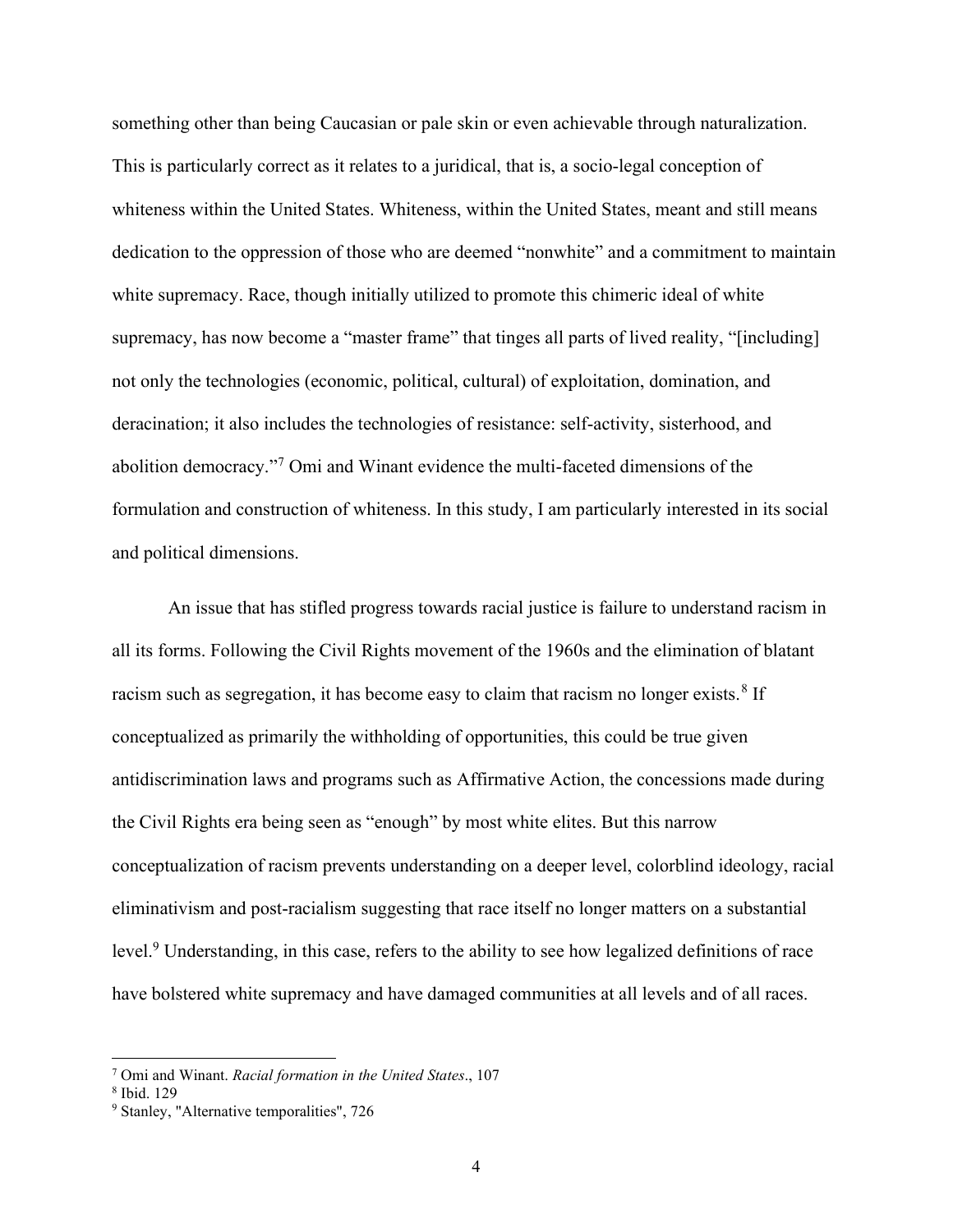"Understanding" entails reconfiguring our view of racism away from only blatant forms of hate but also towards microaggressions and legal doctrine that appear race neutral but are racially coded otherwise. However, understanding is simply the first step towards the potential elimination of anti-black racism and white supremacy. Following consciousness raising, there must be action in social and political directions, that is, concrete attempts to dismantle systems that were not designed for society as a whole and rebuild in ways that continue to promote that consciousness. These actions could include things such as unlearning biases that contribute to issues like medical racism.

Our deconstruction and dismantling of racially coded criminality and the politics of respectability become possible by creolizing multiracial solidarity, that is to say, decentering race as the primary identity marker. Identifying with a particular racial category is in an of itself not necessarily problematic. However, by placing racial categories as higher than the general identifier of "human", we begin to lose our ability to understand others and engage the world in more critical and potentially beneficial ways. Creolizing our understanding of solidarity, and as such identity, opens up ways to reconnect with ourselves and others beyond racial identifiers. While other ideologies, such as the racial mestizaje of Latin America, have claimed to do similar things as creolization, these have advocated mixture without restructure. Where mestizaje claims inherent anti-racism, countries such as Brazil are still riddled with the same racial domination and anti-blackness that we see in the United States. Creolized solidarity is not mixture to the point of nonrecognition, but rather a restructuring of our understanding of identity so that we may see beyond base level characteristics to the intrinsic humanness within us all, differences intact but sameness recognized.

5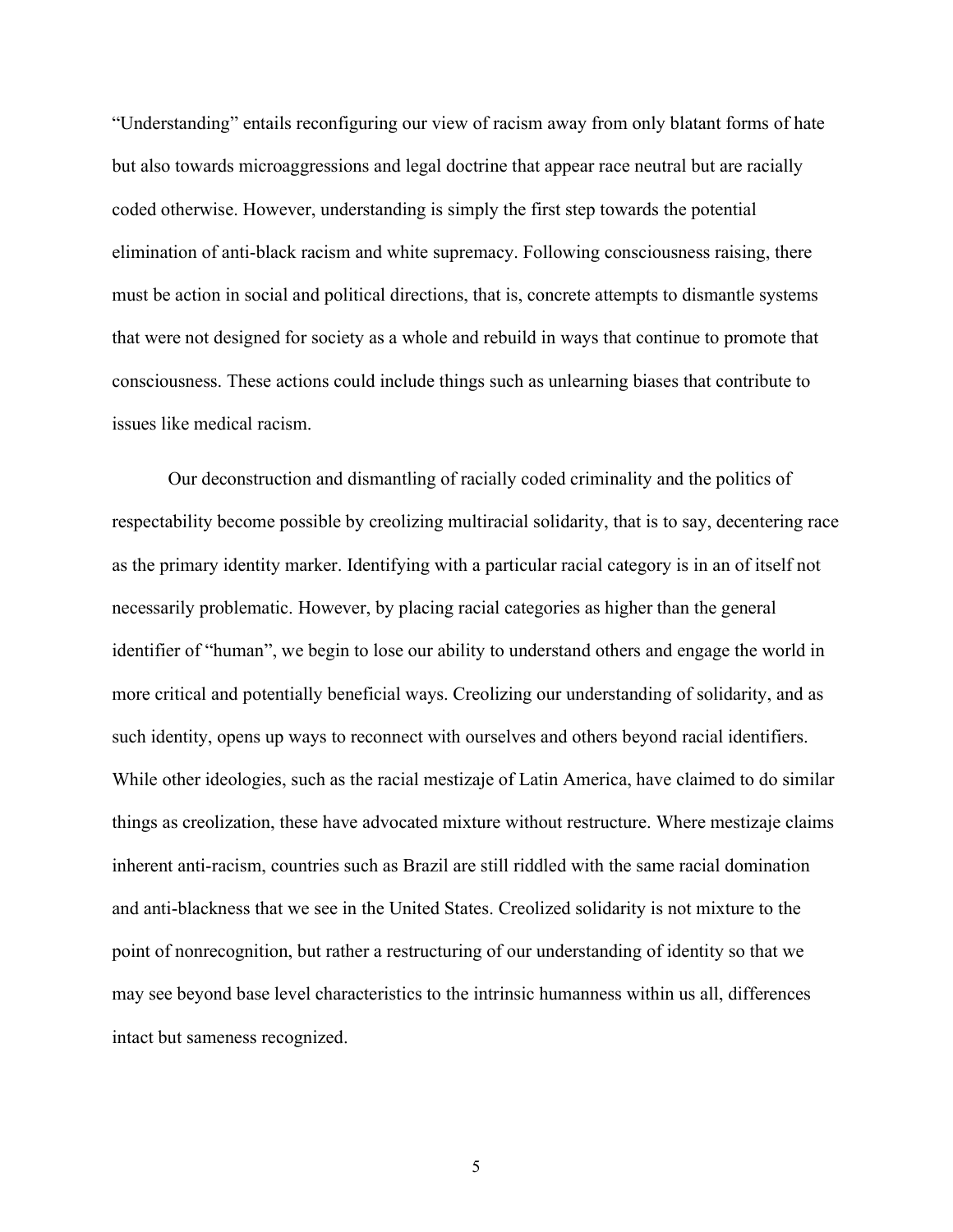#### Coalitions, Allyship, and Solidarity

Here, it is important to conceptually delineate between solidarity and coalition building. Coalitions, generally defined, are the combined efforts of multiple groups to achieve a common goal, most notably in areas of policy reform.<sup>10</sup> Building coalitions can be useful; however, they do not require the sort of changed behavior or rhetoric that would be necessary for a long-lasting antiracist project. Several studies have documented reasons why whites may join coalitions with members of other racial groups, some of which are self-serving, usually generosity for the sake of being seen as generous and a "good" person.<sup>11</sup> Rather than joining coalitions for the benefit of marginalized people, it is not uncommon for some to join because they would happen to benefit from the initiative (such as lower tax rates)<sup>12</sup> or to increase positive perception of themselves or their in-group, in this case other white Americans<sup>13</sup>. The latter reason has particularly come under criticism as whites, especially white social media influencers, have been accused of performative activism and standing with causes to prevent negative feedback rather than a genuine interest in the issue. In the momentum of the Black Lives Matter protests of 2020, there were several calls to reconsider what it meant to be an ally, with several businesses and organizations creating guidelines and how-tos on what it means to be anti-racist.<sup>14</sup> On the majority of these lists were assigned readings and petitions, which are certainly a generative place to start for those who do not know the depth of an otherwise complex issue. However, as the momentum died, it seemed to some activists and organizers that were present on social media that "allyship" for white Americans ended with the click of a link or the post of a single hashtag,

<sup>&</sup>lt;sup>10</sup> Stevenson, Pearce, and Porter, "The Concept of 'Coalition'", 257

<sup>&</sup>lt;sup>11</sup> Adra, Li, and Baumert, "What They Think of Us", 1301-2; Louis et al., "Emerging Research on Intergroup Prosociality.", 6

<sup>12</sup> Radke et al., "Beyond Allyship.", 292

<sup>13</sup> Adra, Li, and Baumert, "What They Think of Us.", 1293, 1302

<sup>&</sup>lt;sup>14</sup> Greenberg, "Beyond Allyship"; Ladhani and Sitter, "The Revival of Anti-Racism"; North, "How to Be an Antiracist: Antiracism, Explained - Vox"; "A Statement Is Not Enough - We Need Everyday Acts of Anti-Racism"; Kendi, How to Be an Antiracist.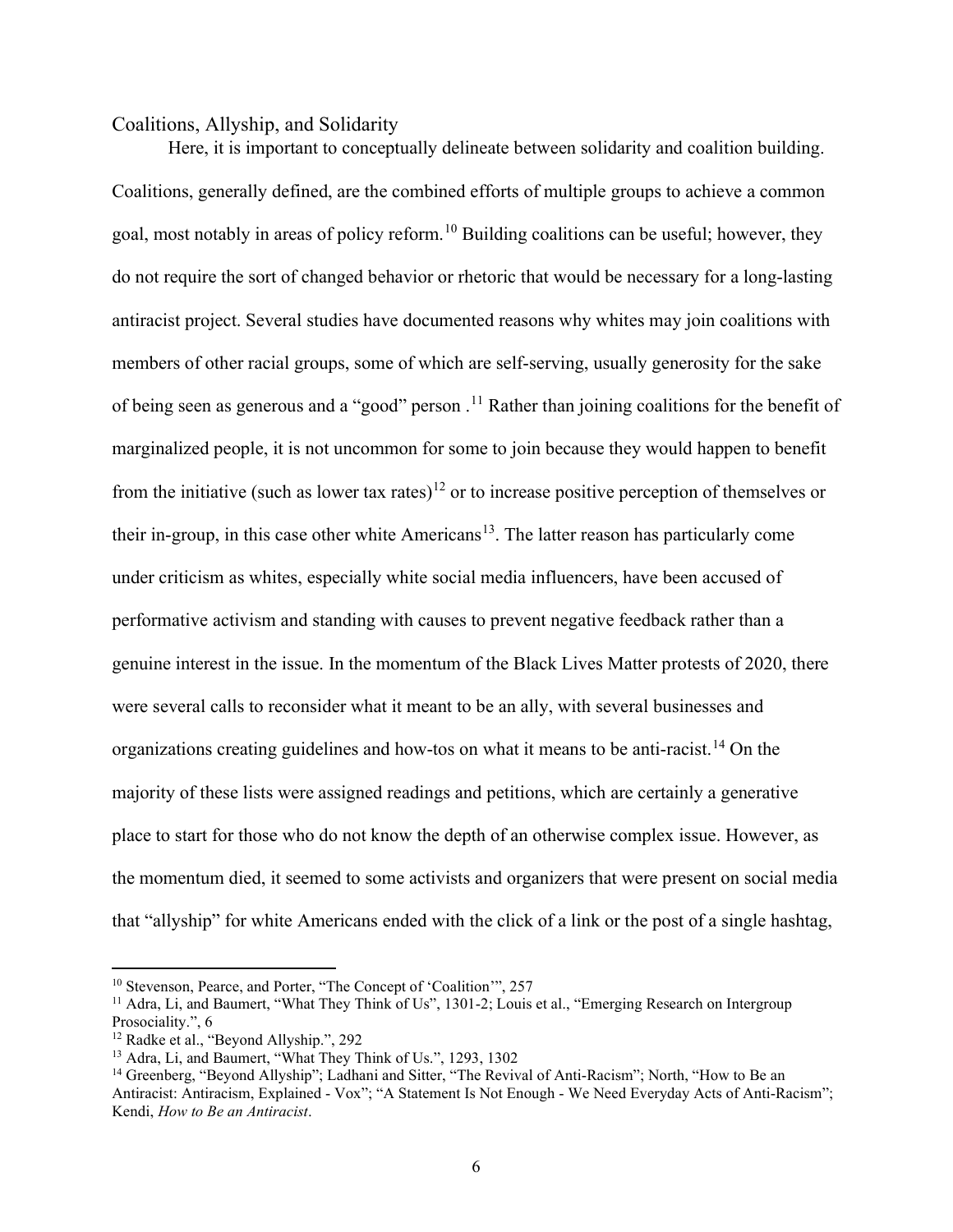what has been called in the main, "hashtag activism". Aesthetics and the *appearance* of being an activist and well-meaning person have eclipsed actual behaviors and stances that could further the causes purported by these hashtags.<sup>15</sup>

 Coalitions are a viable method for incremental policy change and reform. However, antiracism requires more than just reform. In his discussions of decolonization, Fanon states decolonization "infused a new rhythm, specific to a new generation of men, with a new language and a new humanity."<sup>16</sup> Similarly, antiracism and other new humanist practices developed through creolized solidarity present opportunities to mature into that new generation, to explore beyond reforming current systems. Antiracism, a necessary component of creolized solidarity, is the commitment to being not only not racist but also pursuing equity and equality through conscious decision making and action, something that requires reevaluating our behaviors and beliefs.<sup>17</sup> Changed behavior and mindset must go along with any changes in doctrine for substantial difference to be made.

If racism is not a status or property that one achieves or possesses but an ongoing practice of and commitment to the purification of a reified and static account of the human and a corresponding reification of reason then antiracism, likewise, cannot be something that we simply achieve or possess. It, too, must be understood as an ongoing process and commitment.<sup>18</sup>

While I will also be utilizing the concept of solidarity as the act of coming together for a unified purpose, this project will treat solidarity primarily as a socialized behavioral shift towards a more equitable humanity. The aim of creolized solidarity is to build sustainable, antiracist systems that will recognize racialized history without being defined by it.

<sup>&</sup>lt;sup>15</sup> Rousseau, The First Discourse, 57-63

<sup>&</sup>lt;sup>16</sup> Fanon, *Wretched of the Earth*, 191

<sup>&</sup>lt;sup>17</sup> Kendi, *How to Be an Antiracist*.

<sup>&</sup>lt;sup>18</sup>Monahan, The creolizing subject, 206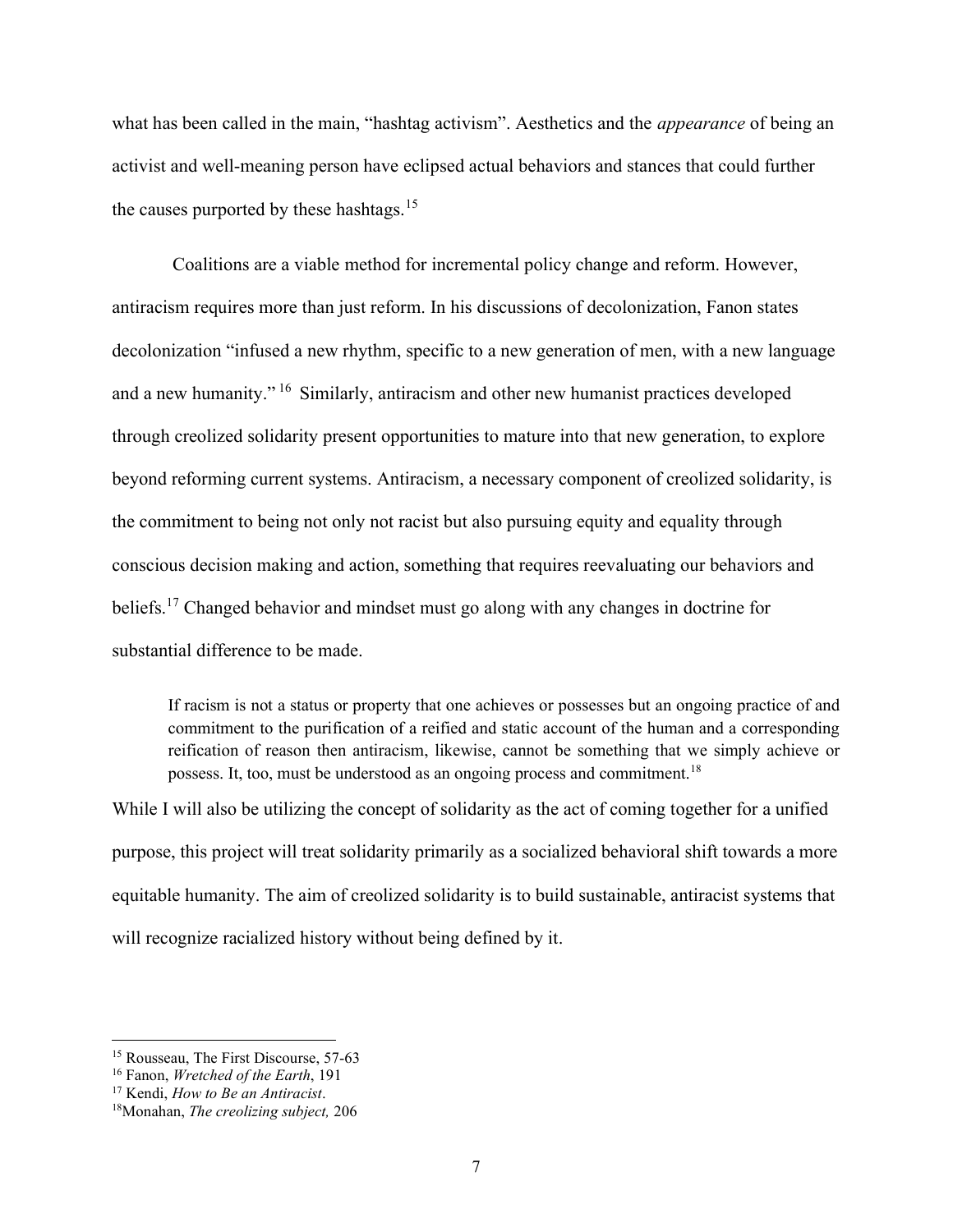Multiracial solidarity is not a new concept and can be seen most notably in events such as the Bandung Conference of 1955, in which representatives from newly independent Asian and African nations gathered to discuss economic development and decolonization.<sup>19</sup> More recently, this was also demonstrated in the summer of 2020 when, despite the global pandemic, millions of people across the world gathered to protest the death of George Floyd and to stand with the Black Lives Matter movement.<sup>20</sup> The question then becomes, how can solidarity be institutionalized and not instrumentalized?

Rousseau argues that the effective preservation of a free society is dependent upon the creation of a body politic, a general will. While an individual can have their own particular will, states must pursue the general will, "the reflective expression or will of the people as citizens considering the necessary grounds for their ongoing shared existence."<sup>21</sup> Due to systemic racism and the preservation of white supremacy, the will that guides modern U.S. society is that of a particular, fractious group. This is a racialized particular will, expressible as whiteness. In some instances, that particular will is instrumentalized in order to give the perception that change has occurred. Racism cannot exist because Derek Chauvin was convicted for the murder of George Floyd, the 2020 Congress is the most diverse in history, and Juneteenth is now a federal holiday. However, these instrumentalized examples of race neutrality do not negate the fact that the will of nonwhite people is often neglected, their interests sidelined for the personal gain of those that benefit from the particular will of whiteness. As such, returning to Rousseau, society has not reached its fullest potential and is not truly free.

Freedom requires people continuing to enact their collective sovereign power, actively associating, negotiating, and potentially reconciling their shared and disparate needs in a general will. If this is

<sup>19</sup> Burke, "The Compelling Dialogue of Freedom"

<sup>&</sup>lt;sup>20</sup> Dave et al., "Black Lives Matter Protests."

<sup>21</sup> Gordon, Creolizing Political Theory, 97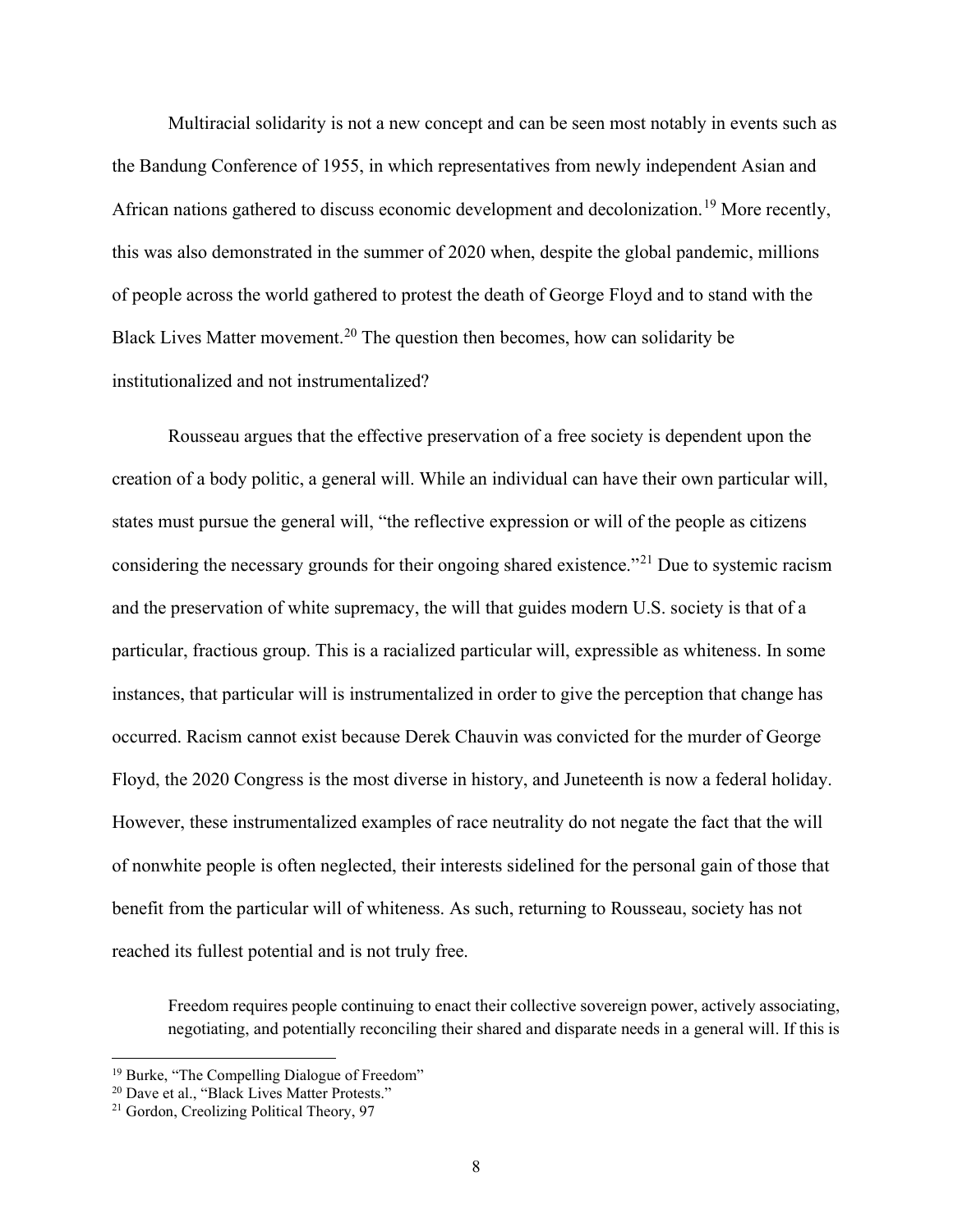not genuinely general—if it is instead a particular will of a factious group presenting its concerns and aims as of more abiding importance—the "political machine" will begin to reinstate the cyclical life of the "right" of the strongest. Rather than abetting, it will foment dependence and its exploitation.<sup>22</sup>

The general will is stifled and assaulted by a lack of consciousness of shared histories and a dependence upon racialized categories at the expense of a shared humanity, where those who are non-white appear as citizens, indeed, as human beings. Bursts of cooperation for a common good are fantastic starts, however, a deeper relationship of acknowledgement and appreciation is necessary if sustained change is to take place.

Allyship and solidarity can work together to progress the human project. However, it should be noted that solidarity is distinct from the concept of unity. Unity, whether intentional or not, often promotes sameness. Cristina Beltran illustrates this nicely in The Trouble with Unity, where she details the erasure that takes place when trying to create a "unified" Latinidad within the United States. The various identities, cultures, and beliefs of individual communities (Cuban, Mexican, Guatemalan, etc.) are often erased or conflated into the singular Latino that may not be, and often is not, wholly representative.<sup>23</sup> In this way, unity has the possibility of becoming a silencing agent. Solidarity involves working together towards a common goal, lifting others in pursuit of a more sustainable humanity, while recognizing the distinct identities and perspectives of all those involved. Solidarity, particularly the creolized solidarity put forth in this paper, requires a higher level of consciousness, an understanding that freedom and liberation from oppressive systems of all forms demands space for rearticulations of what we think we know, what we thought was right and good. Systems that are sometimes not explicitly detrimental to an

<sup>22</sup> Ibid., 107

<sup>&</sup>lt;sup>23</sup> Beltran, The Trouble with Unity, 7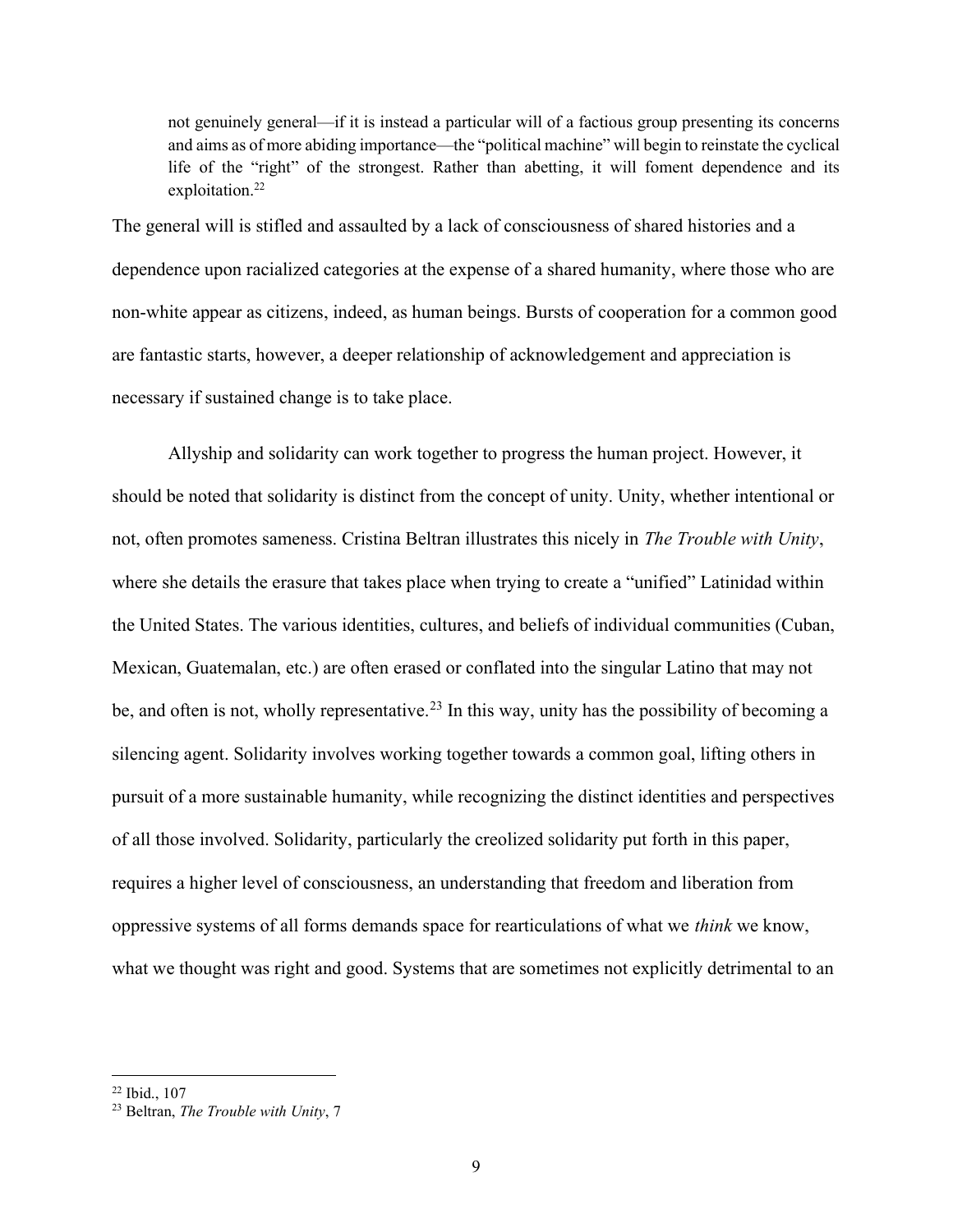individual or one particular social group do not automatically become good systems, as such other perspectives and concerns should be investigated.

There is no "end" to equality or freedom. It is with constant struggle and "through a permanent tension of his freedom, that man can create the ideal conditions of existence for a human world."<sup>24</sup> Creolized solidarity means uniting for the creation of that human world while also "understanding who I am, who we are, and how we interact and relate to one another requires, for the creolizing subject, this ongoing critical engagement with all these different levels of ongoing, dynamic, and ambiguous processes."<sup>25</sup> This ambiguity may become frustrating, but it is better to continue questioning than to be definitive and limit expressions of what are often complex levels of identity.

Solidarity is contingent upon combined effort, on community and allyship. There has been some contention on what allyship should look like and what role powerful groups should have in movements meant for the powerless. Some suggest that it is better for allies to support causes financially or by being seen and not heard. Others would prefer allies to utilize their power for the benefit of the cause and weaponize their privilege.<sup>26</sup> For the purpose of this paper I will be utilizing definitions put forward within leadership and critical race studies. Allyship is "a continuous, reflexive practice of proactively interrogating Whiteness from an intersectionality framework, leveraging one's position of power and privilege and courageously interrupting the status quo."<sup>27</sup> Though this definition explicitly mentions Whiteness, it can also refer to nonwhite individuals who have benefited from or internalized aspects of white supremacy.

<sup>&</sup>lt;sup>24</sup> Fanon, *Black Skin, White Masks*, 206

<sup>25</sup> Monahan, The Creolizing Subject, 190

<sup>&</sup>lt;sup>26</sup> Carlson et al., "What's in a Name?", 892; Sealey, "Transracialism and White Allyship.", 27

<sup>27</sup> Erskine and Bilimoria, "White Allyship of Afro-Diasporic Women in the Workplace.", 319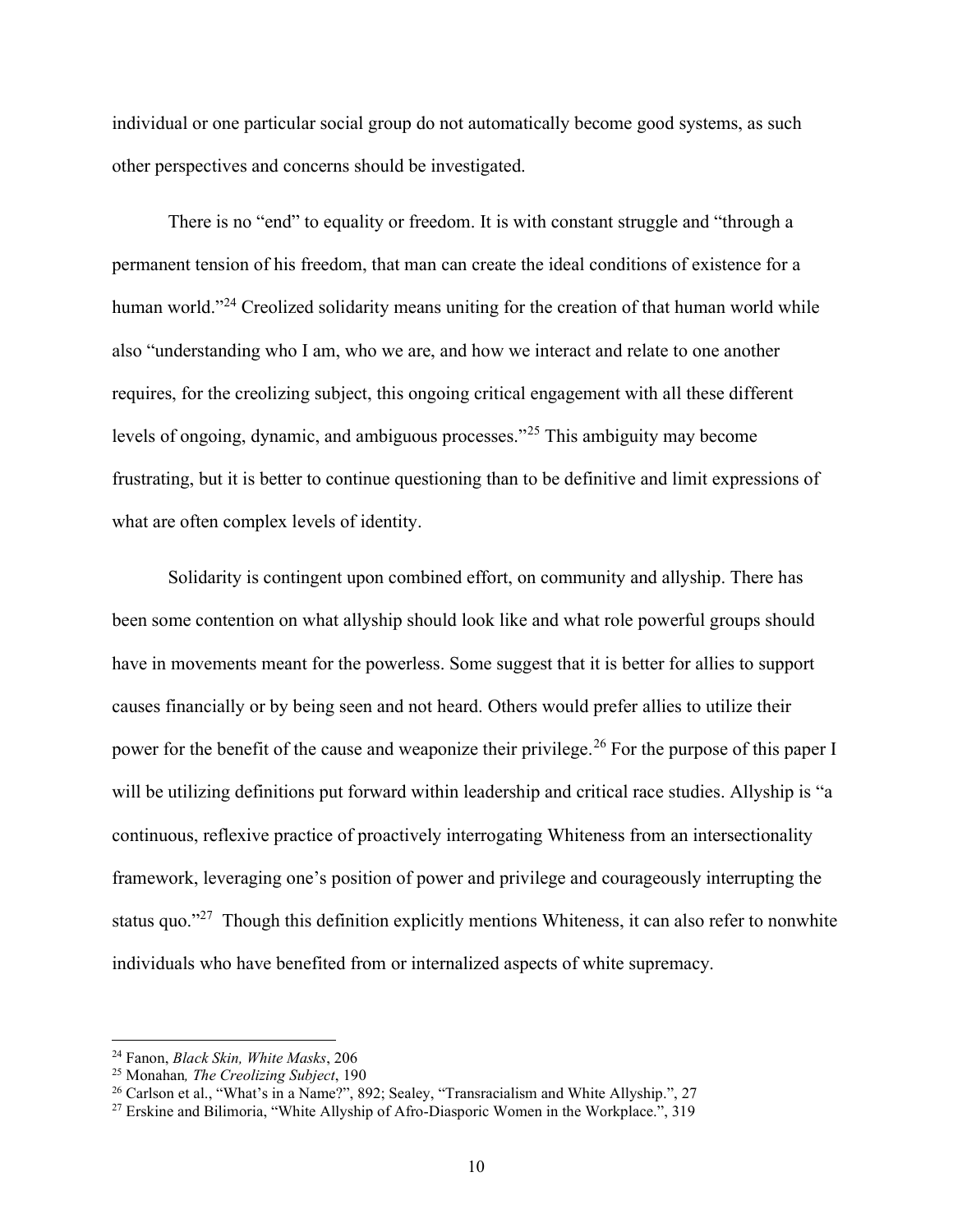To create a creolized multiracial solidarity, we must strive to be what activists and scholars have termed the "'Everyday Ally"—which is someone who expresses concern about racial equity issues even when it is not trending or when rallies are happening, but in everyday conversations and spaces, advocating for and listening to those who are being abused.<sup>28</sup> The "Everyday Ally" is the person who does not excuse racism because someone "grew up in a different time", the person who questions the diversity or lack thereof in the rooms they are located. Engaging in this way is beneficial for several reasons. Everyday allyship has the potential to provide a sense of belonging and security to those who may be victimized by racism, as well as create channels for mutual exchange of ideals and perspectives.<sup>29</sup> It also creates opportunities to correct behaviors, beliefs, and misconceptions that may be borne out of ignorance and engage in discussions about what voices are not being heard. If an Everyday Ally acknowledges, for instance, that a particular board or committee only includes white executives, what power they have in that organization can be used to bring in those who are being excluded from decision making.

Everyday Allyship requires ongoing social and political consciousness. Allyship cannot begin and end with instrumentalized or even performative acts, such as adding the current hashtag to one's social media page. It requires continued action and the resilience to stand with others, for others, whenever you are able. Whether or not social media is a viable source for organization and anti-racist instruction is a separate matter to be investigated. But what is of crucial importance if moving forward with a creolized approach to multiracial solidarity is a new understanding of what it means to be an ally or to use privilege in constructive ways. "Reflecting

<sup>&</sup>lt;sup>28</sup> Carlson et al., "What's in a Name?", 891

<sup>29</sup> Erskine and Bilimoria, "White Allyship of Afro-Diasporic Women in the Workplace.", 322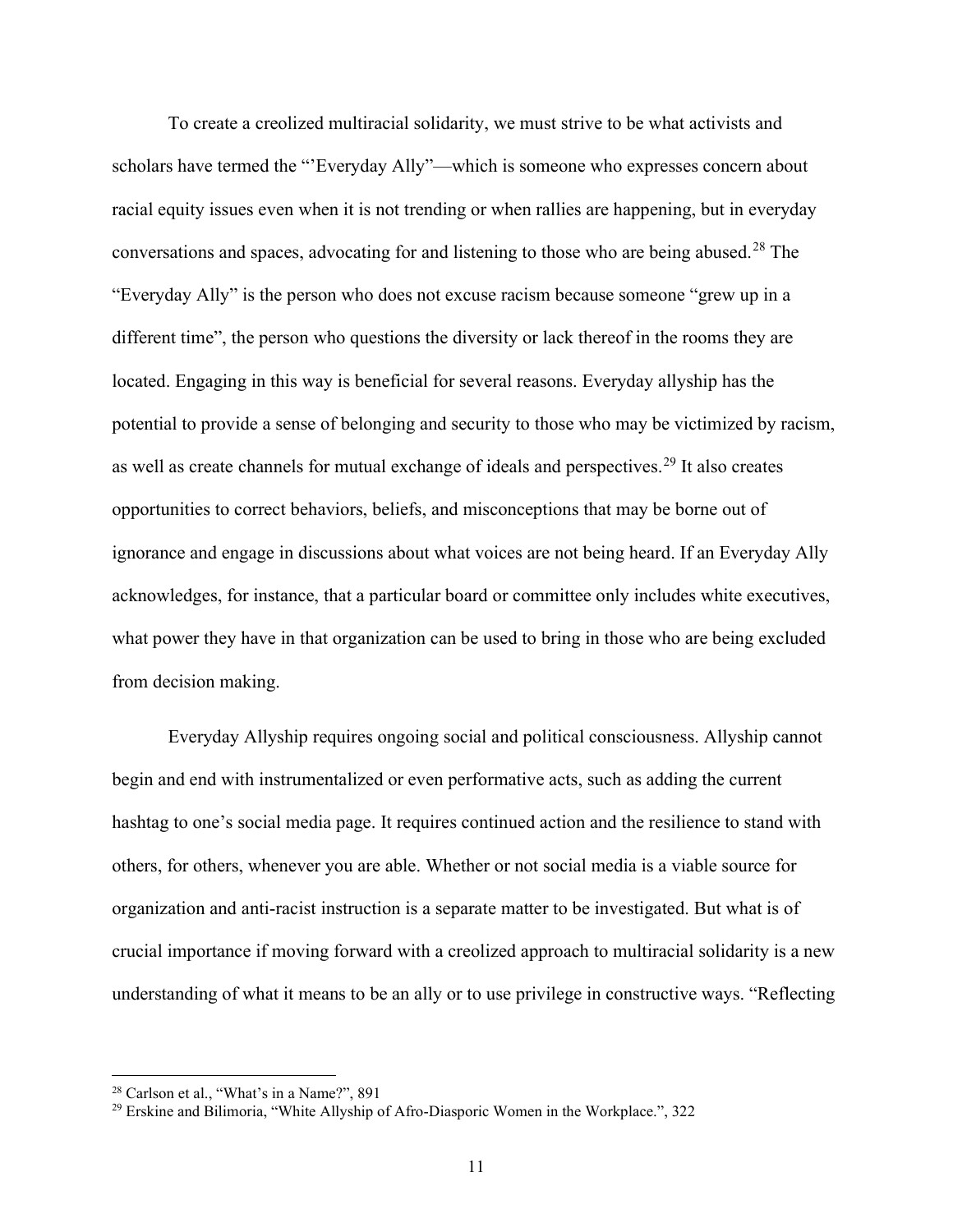critically on one's own whiteness, one one's construction as a person at the center, as the privileged source of society's injustices, is the only way to span the racial divides created in the name of whiteness."<sup>30</sup>

 Creolized solidarity does not require White allies to give up or disown their identity. The elimination of Whiteness and white supremacy is not a call to eliminate people who identify as white, but rather to acknowledge problematic outcomes that result from making whiteness the center of all narratives. White allies do not contribute in beneficial ways when declaring themselves colorblind or stating that they are "not like other white people". In fact, doing so is damaging to the effectiveness of allyship because ignoring the position of power one has in the current societal structure also ignores the ways, intentional or not, that one may perpetuate that structure. "…(T)he white ally is the person who, in solidarity with communities of color, fights systemic racism always and only as white, always from a historical and embodied location of Whiteness." <sup>31</sup> This critical engagement with whiteness, without disregarding its impact, "is an important contribution to and continuation of the struggles against racial oppression by both whites and nonwhites."<sup>32</sup>

## White Supremacy as a Fragmentation Agent

Multiracial solidarity is difficult to create and preserve because it is not meant to exist. Because white supremacist structures depend upon their power and relevance remaining unthreatened, it becomes beneficial to separate and, in some ways, indoctrinate, those who may oppose those structures. Cultivated initially through colonization and now perpetuated by globalized mass media, antiblack sentiment can be found within most cultures. This has

 $30$  Lopez, *White by law*, 131

<sup>&</sup>lt;sup>31</sup> Sealey, "Transracialism and White Allyship.", 27

<sup>32</sup> Monahan, The Creolizing Subject., 11.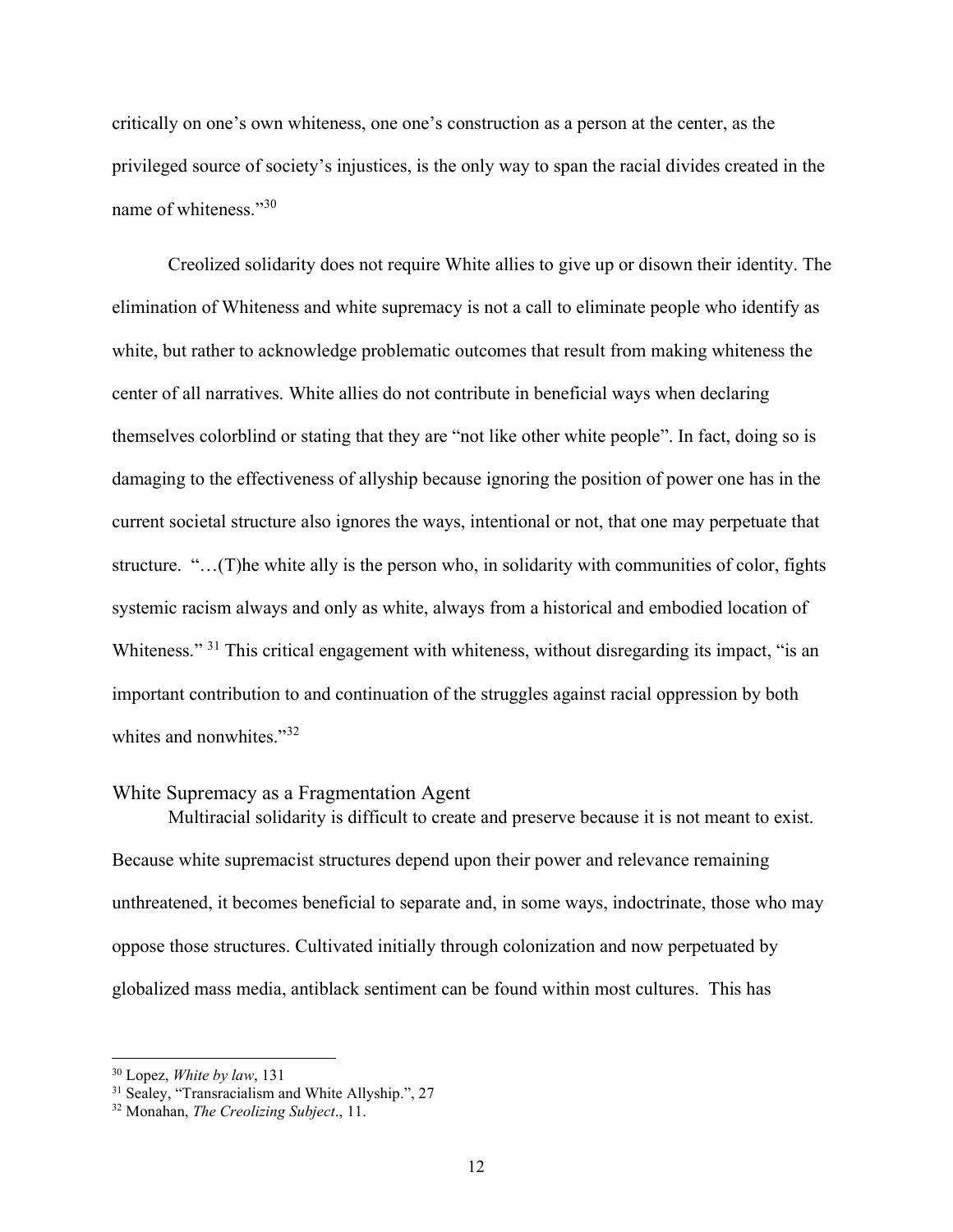certainly led to an arguably justifiable position among black communities to turn inwards in search of their own independent existence.<sup>33</sup> However, there is a tendency within communities of color to ignore the racism that other groups experience and that they are also capable of perpetuating. What results is a semi-circular pattern of marginalized communities contributing towards racist ideals and justifying that racism by citing the racism perpetuated against themselves. In the black community, an example of this would be anti-black blackness, in which certain skin tones or types of behavior that may be seen as "less than" by white society are treated as such within the black community, notably black men refusing to date black women, or certain styles of dress or slang being referred to as "ghetto". Continued coercion and socialization toward "injurious mythologies of racial hierarchy" has created an environment where even the oppressed can contribute to oppression in ways that are beneficial to no one.<sup>34</sup>

White supremacy has rewarded those who were best able to simulate what were acceptable "white" features. Whether those features were physical such as skin tone or eye color, or behavioral such as speech patterns and body language, those who were able to perform these features were awarded white proxy.<sup>35</sup> They were still unable to be fully white but were more acceptable than other groups who did not demonstrate those features. The social hierarchy became necessarily tied to race or perceived proximity to whiteness. Because whiteness was the standard, it also became the basis for education and socialization, various groups being fed stereotypes about others while simultaneously being encouraged to pursue whiteness and falling victim to discriminatory policies.<sup>36</sup> This racialized hierarchy is now perpetuated by and among

<sup>&</sup>lt;sup>33</sup> Fanon, *Black Skin, White Masks*, 17

 $34$  Lopez, White by law, 108

<sup>&</sup>lt;sup>35</sup> Omi and Winant. Racial formation, 105-107

<sup>36</sup>Lopez, White by law, 79-80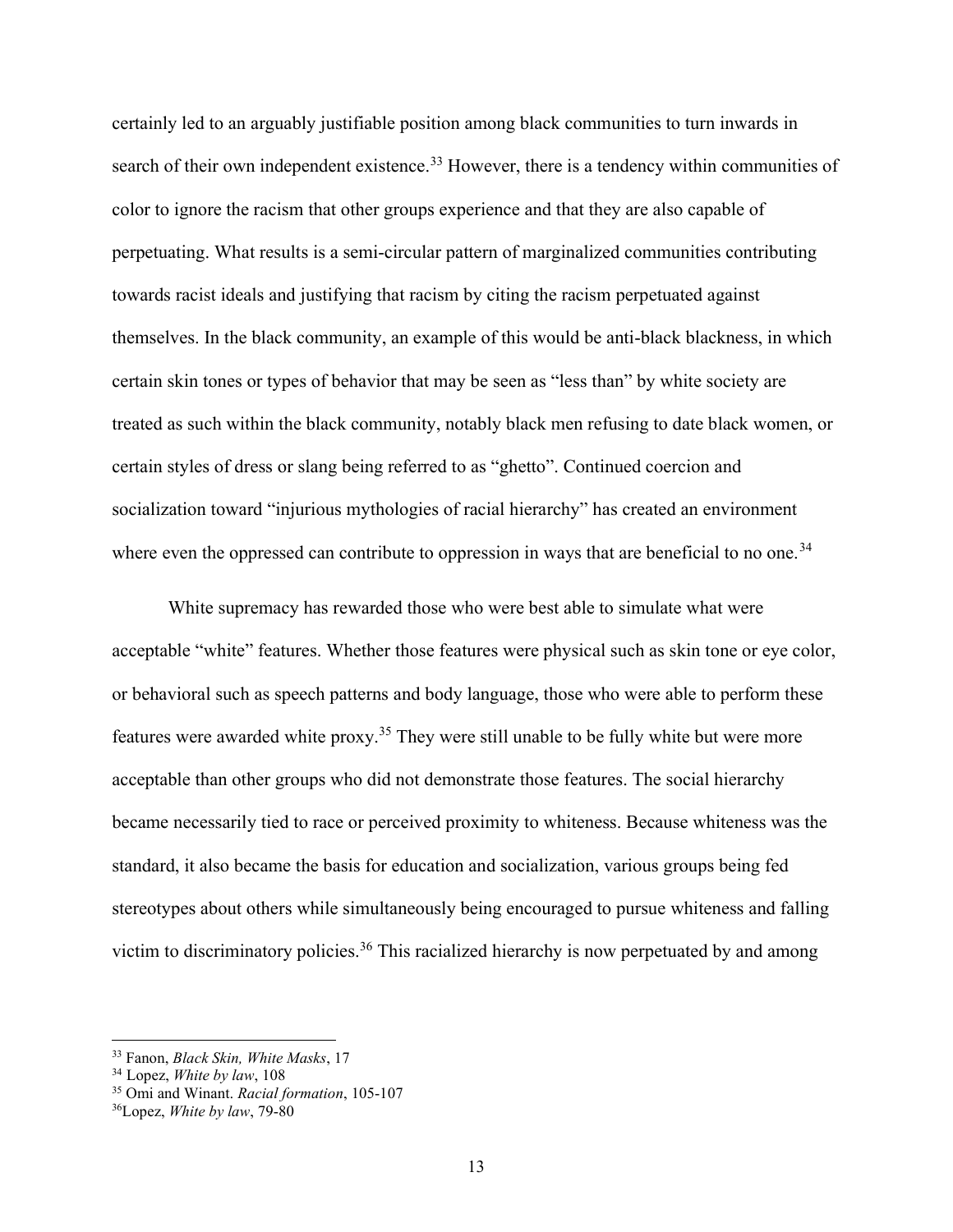these groups in such a way that it becomes difficult to understand the oppression outside of ourselves.

This inability to recognize other forms of oppression is illustrated quite well in an analysis done on the cross racial coalition SHOUT, which works towards creating Black and Southeast Asian solidarity. While the teens in this program were able to conceptualize and understand the harm of antiblackness, they had difficulty understanding the ways in which racism toward Southeast Asians, particularly the Hmong people, was unique. When interviewed, the teens would describe that oppression in terms of Blackness or did not address these specific forms of racism as such. $37$  To this the authors offer a valuable critique which is fundamental in understanding the importance of a creolized multiracial solidarity.

Anti-Blackness is foundational to the nation and pervasive across time and space, and, therefore, a deep understanding of anti-Black racism is important in developing cross-racial solidarity. Immigrant and refugee communities in the U.S. must acknowledge the Black and white racial paradigm that has framed this nation in order to understand their own racial positioning (Lee et al. 2017). That said, Black people and SEAAs have distinct, albeit at times connected, histories that need to be recognized.<sup>38</sup>

This sentiment can be extended beyond Southeast Asians, other racial minorities that do not fall into the Black-White dichotomy receiving the same lackluster treatment in regard to their distinct histories and experiences within a country dominated by white supremacy. The issue then becomes unleashing oneself from this cycle. How do we acknowledge our own subjugation, our own lived experiences, without negating the parallel experiences of others? How do we unlearn our own oppressive behaviors in a society that is meant to be oppressive?

<sup>&</sup>lt;sup>37</sup> Lee et al., "'Asians for Black Lives, Not Asians for Asians."", 416

<sup>38</sup> Ibid. 417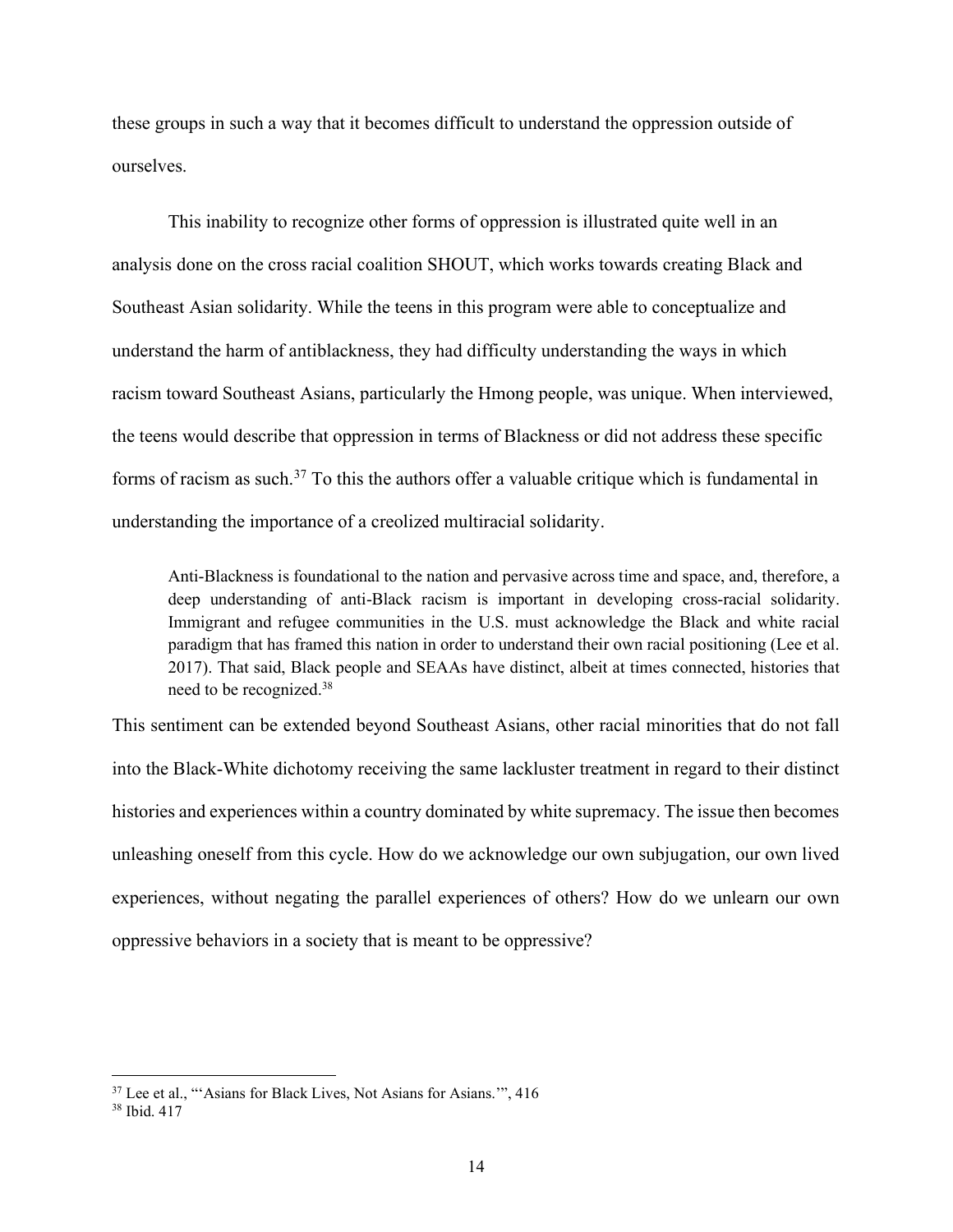Creolized solidarity is necessary. Within the United States, many causes that activists focus on such as climate change and health care disproportionately affect minority groups, the current disparity in COVID-19 deaths or pandemic related job loss being immediate examples. Although, minority groups have the common interest of rooting out issues caused by white supremacy, that same ideology has affected the way these groups view one another, making it seem impossible to work together towards common goals. Common policy issues that work to better human security, equity, and prosperity can only be achieved if work is done within minority communities to unlearn the white supremacist ideals we have been socialized to uphold. The goals of minority communities are not in opposition to each other but are in direct conflict with the ideals that white elites have used to maintain power.

Claire Jean Kim proposes viewing race not as a settled hierarchy or ladder but rather as a field of racial positionality, with social discourse and political issues shaping the layout of that field. <sup>39</sup> This is beneficial to building new ideas of solidarity because it allows racialized groups to conceptualize the ways in which their raced identity is played off or utilized against others. Particularly in the case of Asian Americans, Kim outlines the ways in which white elites have maintained Asians as "foreign" to the American (read white) identity while also using Asian successes as "proof" that the United States is not a racist nation, most minorities are just not trying hard enough. Doing so "allows them to displace what is fundamentally White-non-White conflict over resources (higher education, jobs, business, contracts) onto a proxy skirmish between non-Whites, thus shifting attention away from the exercise of White racial power."<sup>40</sup> Through the combined usage of the American Dream, the Model Minority myth, and colorblind

<sup>&</sup>lt;sup>39</sup> Kim, Claire Jean. "The racial triangulation of Asian Americans." 106

<sup>40</sup> Ibid., 117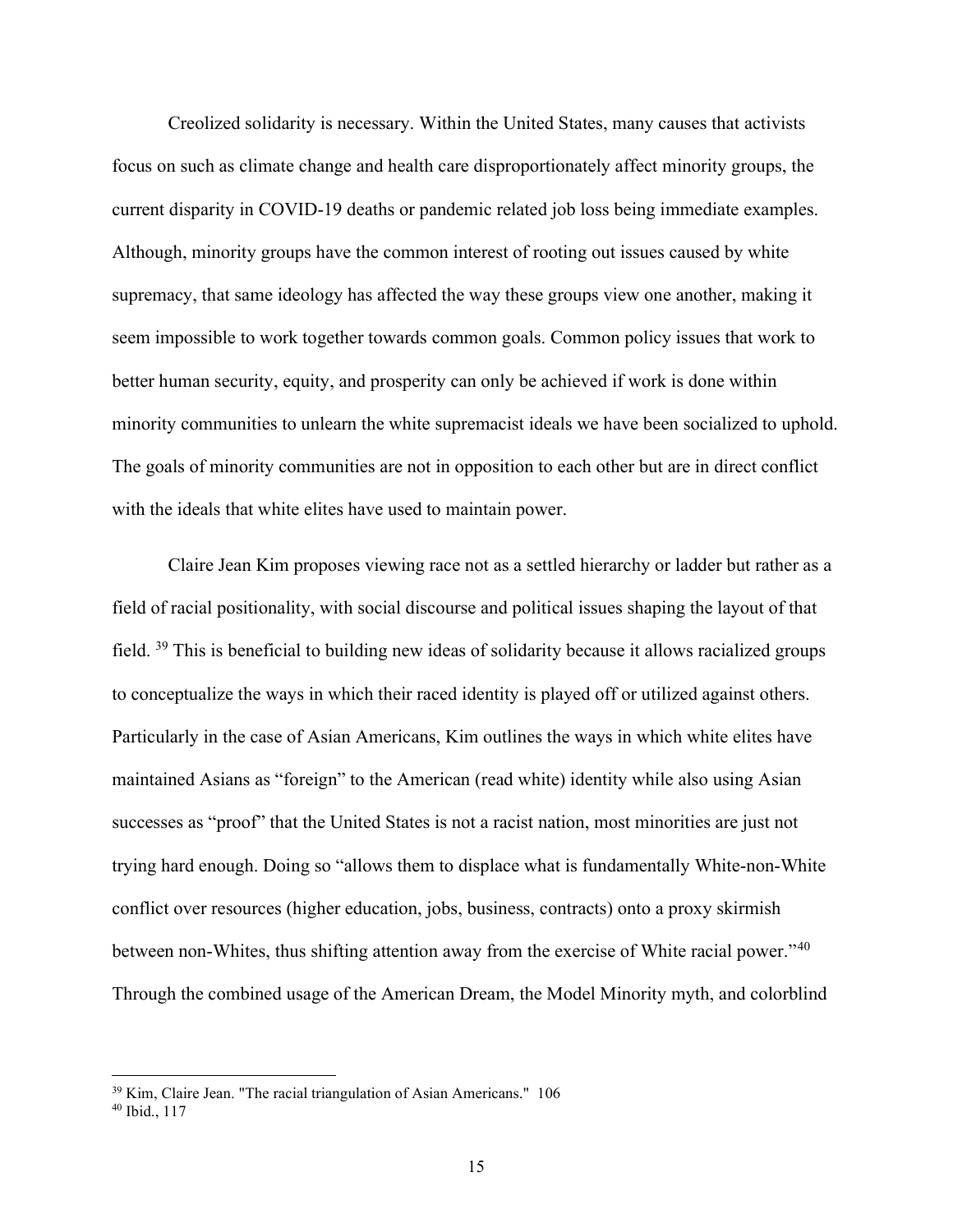ideology, it becomes impossible to discuss the legacy of racism without appearing obsessed with the notion of race. For those that opt for colorblindness, the very mention of race makes one racist and overcomplicates things that supposedly have nothing to do with race. Sharon Stanley points out that "the US post-racial narrative does acknowledge a racist past, usually identified with slavery and Jim crow, but claims a fundamental break from that past in which the country washed away its racial sins and redeemed itself."<sup>41</sup> However, this form of post racialism, which should be considered alongside colorblind ideology, ignores the fact that many of the existing institutions were created during that racist past and are still existent in our currently racialized present. Race, while manmade, has had devastating consequences on an equally manmade society. The abolition of or refusal to acknowledge race will not make that history go away but will rather further strengthen white power structures because ignoring race is to pretend that notions of white supremacy did not guide the very construction of the United States.

It seems initially counterintuitive to suggest the abolition of white supremacy but not the abolition of race more broadly. However, because racialized classifications have influenced the way lives are lived and cultures are formed, it would be impossible to separate racialized groups from that classification. The goal of ending white supremacy is not the abolition of race but the reimagining of it and a reconnection with humanity. Race as understood through white supremacist myths works to degrade the humanity of those who are nonwhite while simultaneously eliminating the humanity of those who are this iteration of white. Critical race theory posits Whiteness as having been created through legal definitions and has become an amalgamation of different European identities. The general loss of traditional European cultural practices aside, to maintain the idea that whiteness is superior is to commit oneself to a life of

<sup>41</sup> Stanley, "Alternative temporalities",727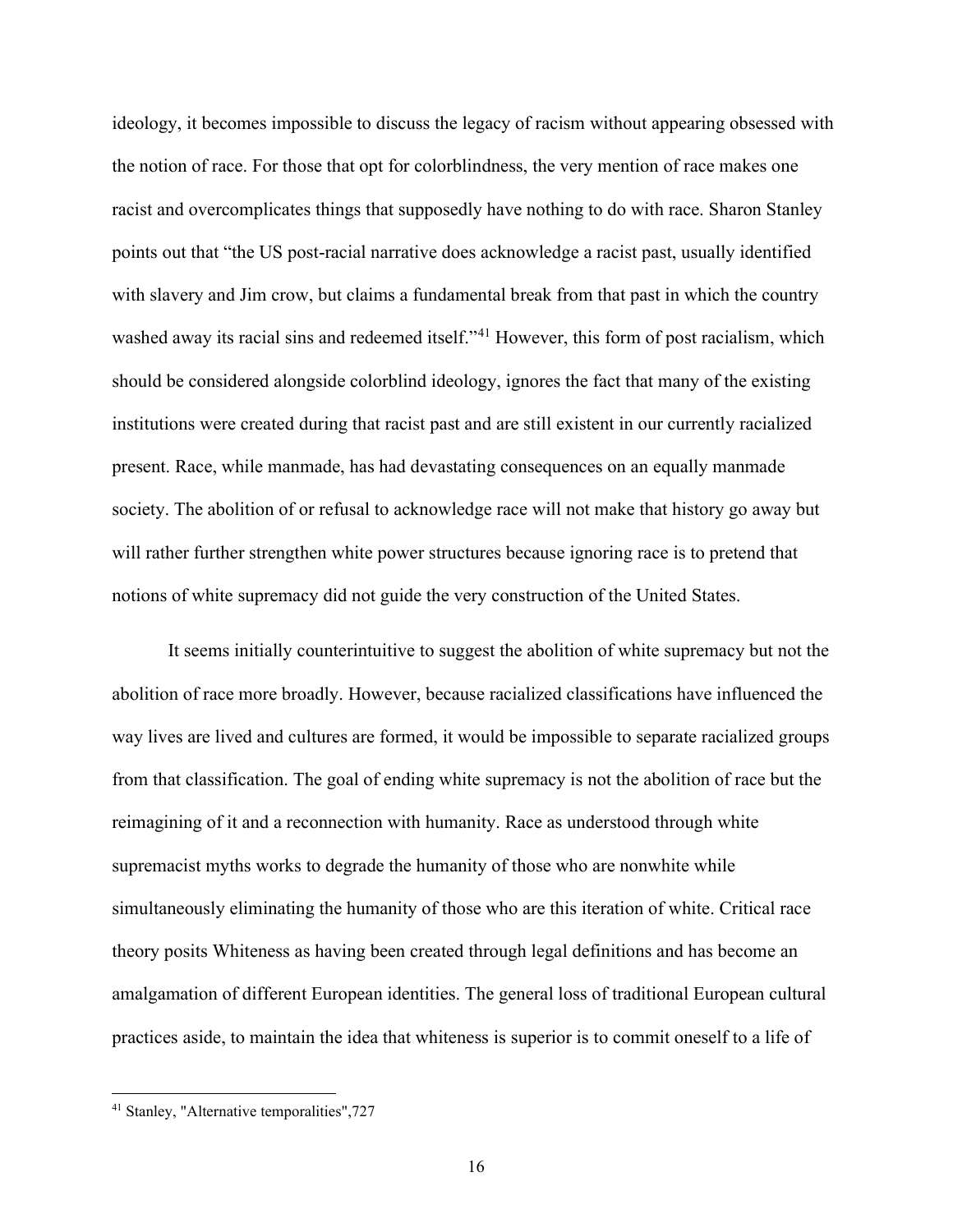hatred and violence, race itself a biproduct of violence. Whiteness does not have to exist in this way.

White supremacy, aided by discriminatory legal practices and socialization, requires a commitment to the dehumanization of others and the preservation of a very particular power structure. This structure "makes whiteness the normative model…allow(ing) whites to ignore race, except when they perceive race as intruding on their lives."<sup>42</sup> The inability, or disinterest, in understanding the real implications of racialization can be demonstrated anywhere from discrimination claims by people of color being called "playing the race card" or most literary characters being presumed white unless proven otherwise.<sup>43</sup> Whiteness in this sense has permeated American culture in such a way that nonwhite cultures and beliefs are inherently deemed incorrect or less than, arguing for a more "unified" Americanness in favor of clinging to racialized cultural differences. While forming a national identity is itself not inherently destructive, what has been posited as the American identity is coded in such a way that nonwhite elements must be eliminated. Historically this was done through quotas on the immigration of certain demographics and the discouragement of native language use. Now, in a supposedly post racial environment, this is done by ignoring the legacy that whiteness has left in its wake. Whiteness as it is currently conceived cannot continue to exist if there is to be sustained movement towards more humanistic relations. Whiteness encourages minority groups to shun parts of themselves to be accepted, changing ethnic names to more digestible alternatives and practicing code-switching so that intelligence is not questioned more than it already would have been due to the color of one's skin. Whiteness stifles possibilities by creating a singular way to

 $42$  Lopez, *White by Law*, 111

<sup>&</sup>lt;sup>43</sup> Smith, "Why We Need to Address White Assumption in Books"; Nast, "White Until Proven Black"; Harleston, "Dismantling the White Default."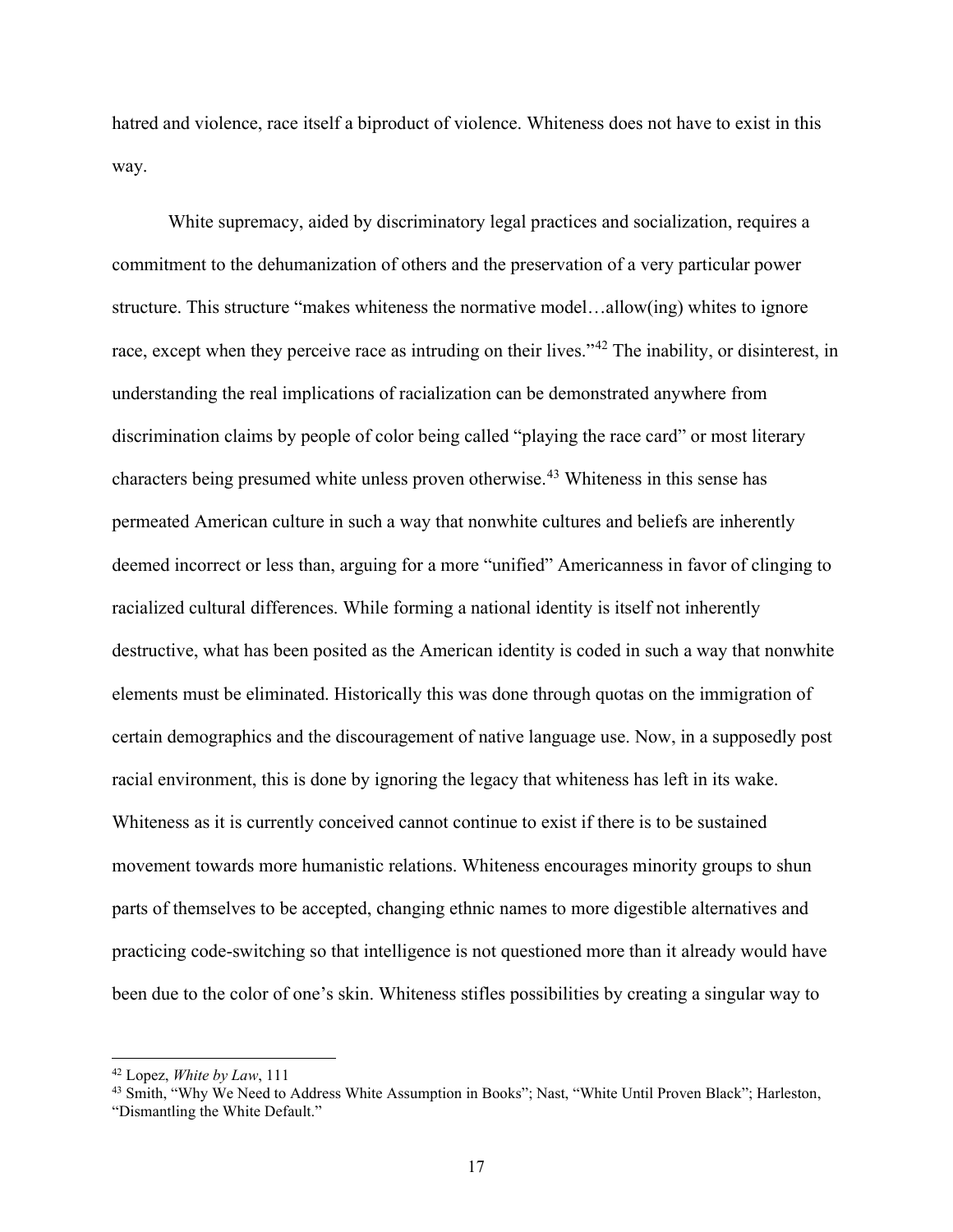appear in public areas such as professional or work appropriate attire being conflated with white beauty standards.

Whiteness has perpetuated the idea that white skin and European features hold the most value, an idea that has seeped into almost every culture, manifesting in colorism and antiblackness that do not serve the larger human project. Whiteness has created racialized boxes such as the Black thug, Asian Nerd and Mexican Drug Lord that impede understandings of the multiplicity that exists within different racialized groups. Attacks by a white dominant society have caused some to cling to their racialized identity in such a way that they are not able to explore themselves outside of that, fear of deterring from the preconceived pattern being equated with wanting to be White. Whether there are some who truly wish to be White is beside the point. The fact that whiteness and areas of culture that have been perceived as white spaces have limited the spaces in which people of color can freely be themselves is damaging to everyone who occupies those spaces. The hope of creolized solidarity, the reevaluation of every aspect of ours lives, is the ability to see "the ways in which the person is raced in particular ways on the one hand, and the ways in which the person is both more and less [their] race on the other."<sup>44</sup> Creolized solidarity allows opportunities to reevaluate ourselves, our situations, and the world that we want to live in. It allows opportunities "to both understand and reject, to love and detest, to be loyal and question, and above all to continue to seek enlightenment out of the ambiguity and contradiction of all social existence."<sup>45</sup> To practice solidarity in this way is not to neglect racialized identities but rather it allows us to understand that identity in relation to the other parts of who we are.

<sup>&</sup>lt;sup>44</sup> Monahan, *The Creolizing Subject.*, 199

<sup>45</sup> Anzaldúa, "Borderlands/La frontera: The new mestiza.", 5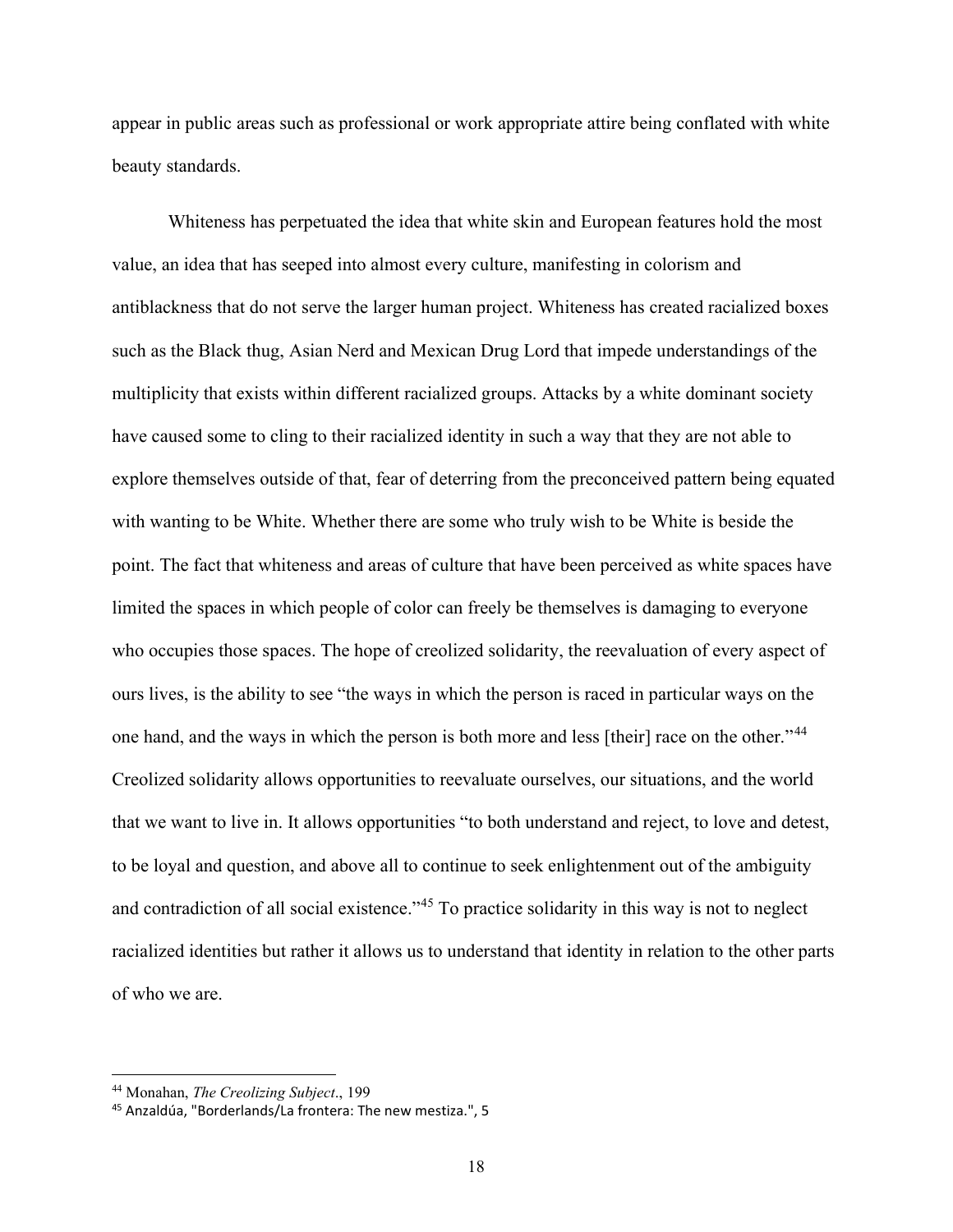## Separatist Movements as Incomplete

When exploring creolized solidarity, it is important to consider why it, rather than another form of solidarity, is necessary. While individual race-based movements are not uncommon, such as calls for Black nationalism, they are not broad enough to address the core issue that is white supremacy. Black nationalism, though divergent in its practices, focuses on the "political, economic, and cultural autonomy" of Black people.<sup>46</sup> Despite differences in whether that autonomy should occur within or outside of the United States, there still seems to be an emphasis on separation. Separation from oppression does not eliminate the existence of oppression. Decreasing the injurious effects of white supremacy experienced by one racial group does not eliminate white supremacy. If anything, argue James and Grace Boggs, Black Nationalism, and movements like it, are "as biologically narrow and as economically opportunistic as the white nationalism which has corrupted [the United States] for so long."<sup>47</sup> Without eliminating the issue, there will always be room for it to reshape itself and regrow into another oppressive form. This can be seen most concretely in the reconstruction of chattel slavery into chain gangs and mass incarceration.<sup>48</sup> Nominally, abolition occurred, and equality and freedom were granted. However, because the root of what led to the brutality of slavery was not acknowledge and removed, white supremacist beliefs and racial resentment were able to live on. Individual organizations can do, and have done, wonders for certain communities but, if the ultimate goal is to eradicate white supremacy, this can no longer be an individual organization or community concern.

<sup>46</sup> Brown and Shaw, "Separate Nations.", 25-27

 $47$  Boggs and Boggs, Revolution and Evolution in the Twentieth Century., 183

<sup>48</sup> Du Bois and Lewis, Black Reconstruction in America 1860-1880., 670-708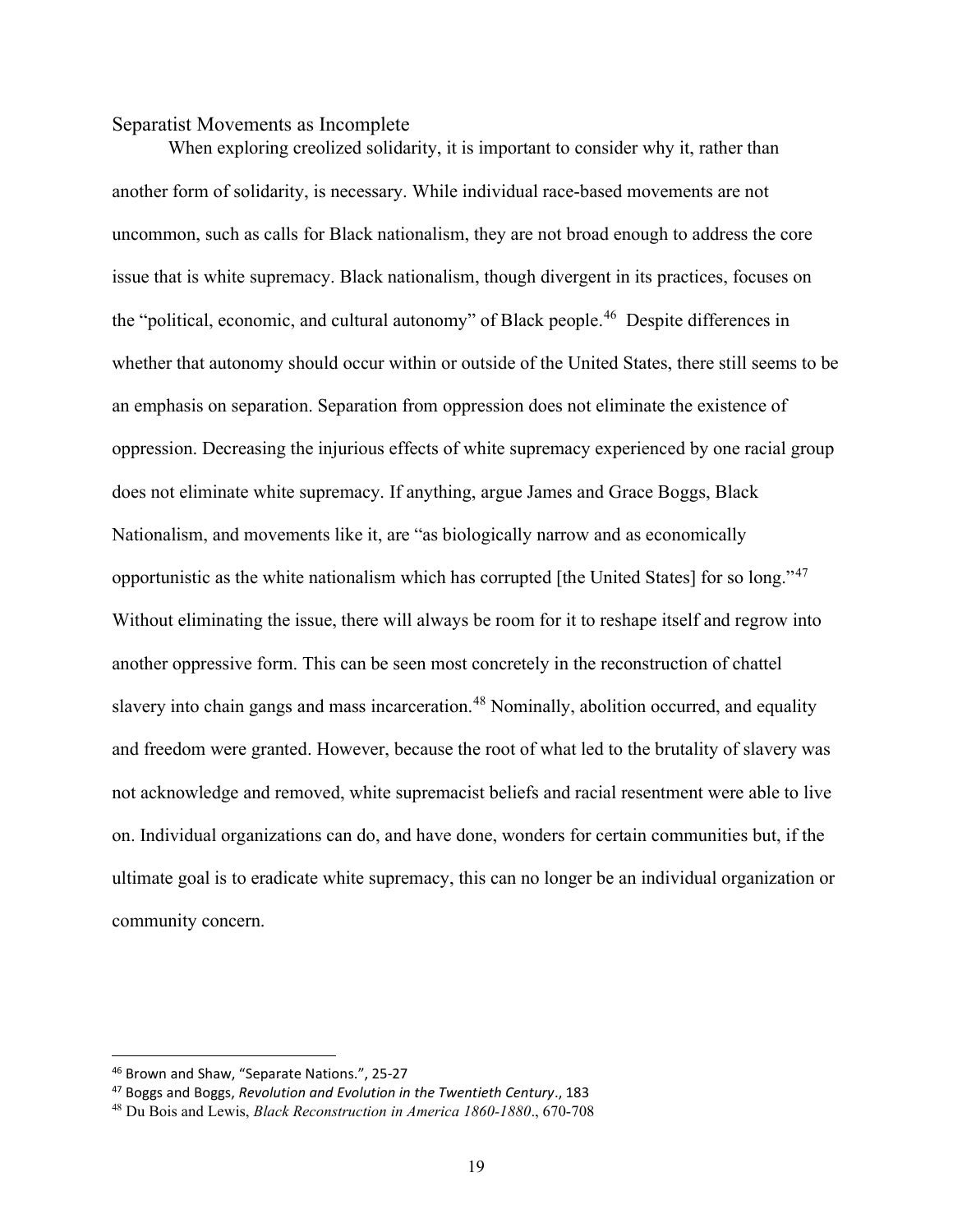There is also the problem of what these organizations tend to prioritize. Typically, the focus resides in uplifting businesses and the economic standing of those within the community. Following the abolition of chattel slavery, Booker T. Washington in particular was a proponent of prioritizing the economic advancement of Black Americans prior to advocating for political rights.<sup>49</sup> This is still present today, seen in the increased push to buy from Black owned businesses. This is an understandable goal considering that systemic racism has drastically impoverished minority communities in relation to their white counterparts. This impoverishment or economic "underdevelopment" is largely due to discriminatory laws and economic practices that exploit minority labor and resources without allowing those same communities to reap the benefits of said labor and resources.<sup>50</sup> However, this pursuit of wealth or the misnamed American Dream does not preclude the elimination of racism. It is highly possible to be wealthy and a victim of racial profiling. Although political engagement also does not preclude this, there is very little way to fight against racial institutions without political power of some form.

 Creolized solidarity would ideally reevaluate the racial tapestry to find new ways to uplift and engage all communities in their pursuit of liberatory equality. With a prioritization of education and creolized socialization, more efficient and equitable ways to decrease wealth disparities and increase political engagement could be explored.

## Creolizing as a Method of Rebuilding

Creolization is concerned with bringing all possible views into the pre-existing canon or way of thinking. Rather than acting as a displacement of what already exists, creolization seeks to understand how ideas or worldviews are resituated when the normative way of being is

<sup>&</sup>lt;sup>49</sup> Du Bois, The Souls of Black Folk., 30-35

<sup>50</sup> Rodney, How Europe Underdeveloped Africa, 27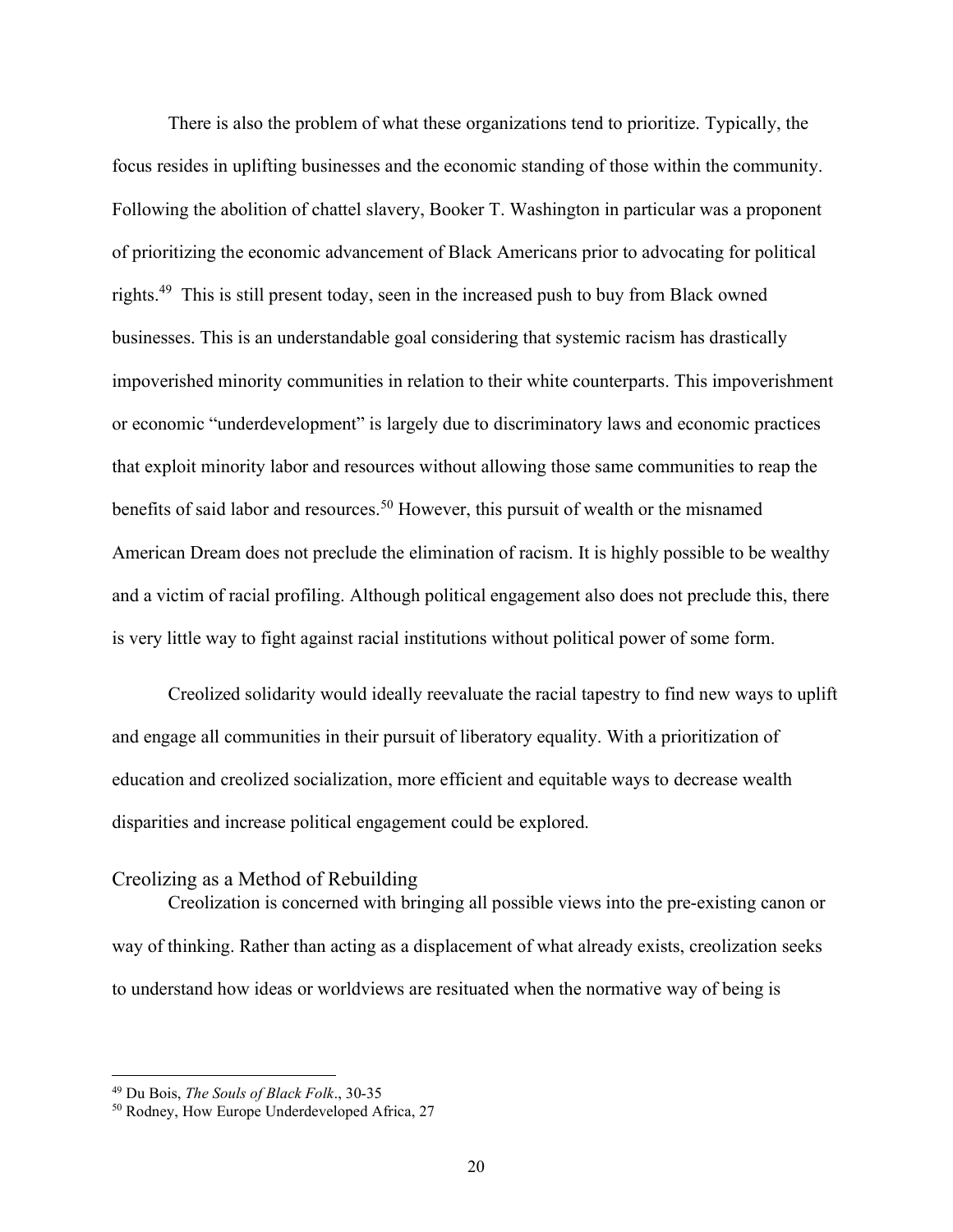reexamined. If the current dominant philosophy is situated primarily from the viewpoint of heterosexual white men, what could we uncover if other viewpoints were taken into consideration, if we evaluated the complexities that come from being one hundred percent all we are rather than "trying to make (our) relevant components add up to a sum of  $100"$ <sup>51</sup>? The aim is not the devaluation of white voices, but rather to ensure that no singular perspective "is framed as capable of being complete in an abstract or absolute sense."<sup>52</sup> Creolization is a "disrupting" mechanism, not meant to destroy but jostle to see what the picture looks like if we rearrange the pieces.<sup>53</sup> We "creolize" our worldview through the examination and interpretation of all forms of history, art, or thought. Creolization recognizes the dynamism of humanity and creates an open framework through which we can explore and reimagine every iteration of what we think we know. In most basic terms, it is an effort to rearticulate the world beyond tolerance toward a mutual transformation.<sup>54</sup>

 Because of its commitment to humanistic freedom, the project of creolizing is distinct from assimilation in that these methods do not allow for distinction. They imply a blending or a movement towards sameness that does very little to address the concrete differences present within society, while creolization remains open to varied expressions of identity. Blending or striving for that "melting pot" idea erases the multiplicity of human existence, softens (or even sometimes crushes) what may be seen as necessary boundaries of identity. Some ideas of community or agreement are rested within the assumption that to belong to a group, to get along with one another, we must be exactly the same, but this false notion does not comport with the facts of lived experience. Our understanding of others as well as ourselves are limited given the

<sup>51</sup> Gordon, Creolizing Political Theory, 180

<sup>52</sup>Ibid., 190

<sup>53</sup> Sealey, Creolizing the Nation., 4

<sup>54</sup> Gordon, Creolizing Political Theory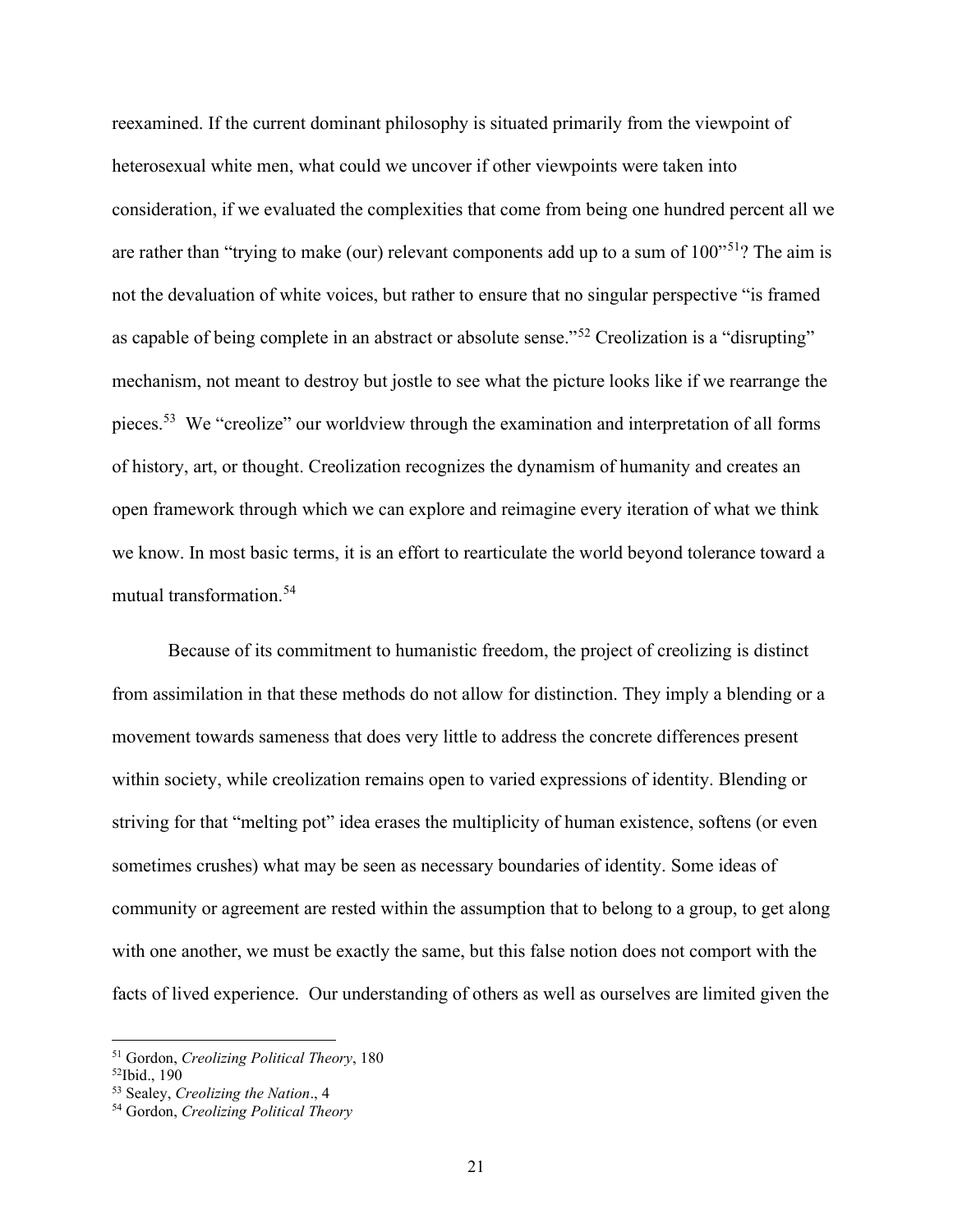overwhelming social pressure to "belong," or more correctly to assimilate into what is presented as the only correct form of existence. Certain roles are created, lines drawn, to represent the path we are meant to take and where we are supposed to "fit", but Sara Ahmed argues in her work Queer Phenomenology that these lines do not fit everyone in the same way. In her discussion of lifelines, she describes (dis)orientation being based on the location of the body, or the individual, in relation to these lines with movement between lines becoming a cause for disorientation.

(D)isorientation is unevenly distributed: some bodies more than others have their involvement in the world called into crisis. This show us that the world itself is more "involved" in some bodies than in others, as it takes such bodies as the contours of ordinary experience.<sup>55</sup>

Currently, the boundaries of identity, the lines that have been drawn, are reflective of a very particular way of existence that produces discomfort and disorientation for those that do not match this way. While efforts can be made to fit, for some who very obviously do not "belong" or who do not meet expectations of the "ordinary experience" (ie. people with visible racial signifiers or LGBT+ minorities) this would be the equivalent of forcing a square block into a circular opening. Because the lines were not made with them in mind, the fit will never be right.<sup>56</sup> Just as there are multitudinous sets of human lives in the political world, there equally multitudinous forms of belonging, of being oneself, of being different. Creolization, rather than "melting" away differences, embraces them, "bringing into relations differences as such".<sup>57</sup>

If we view race relations and racial solidarity through the lens of creolization, it prompts us to view not only what is there but what could be. The history of race in the wake of white supremacy is incredibly complex, however, it has generally been viewed in a limited capacity. Particularly within the United States, it is difficult to imagine race outside of the obvious lines

<sup>55</sup> Ahmed, Queer Phenomenology: Orientations, Objects, Others., 84

 $56$  Ibid., 11-14

<sup>57</sup> Sealey, Creolizing the Nation., 5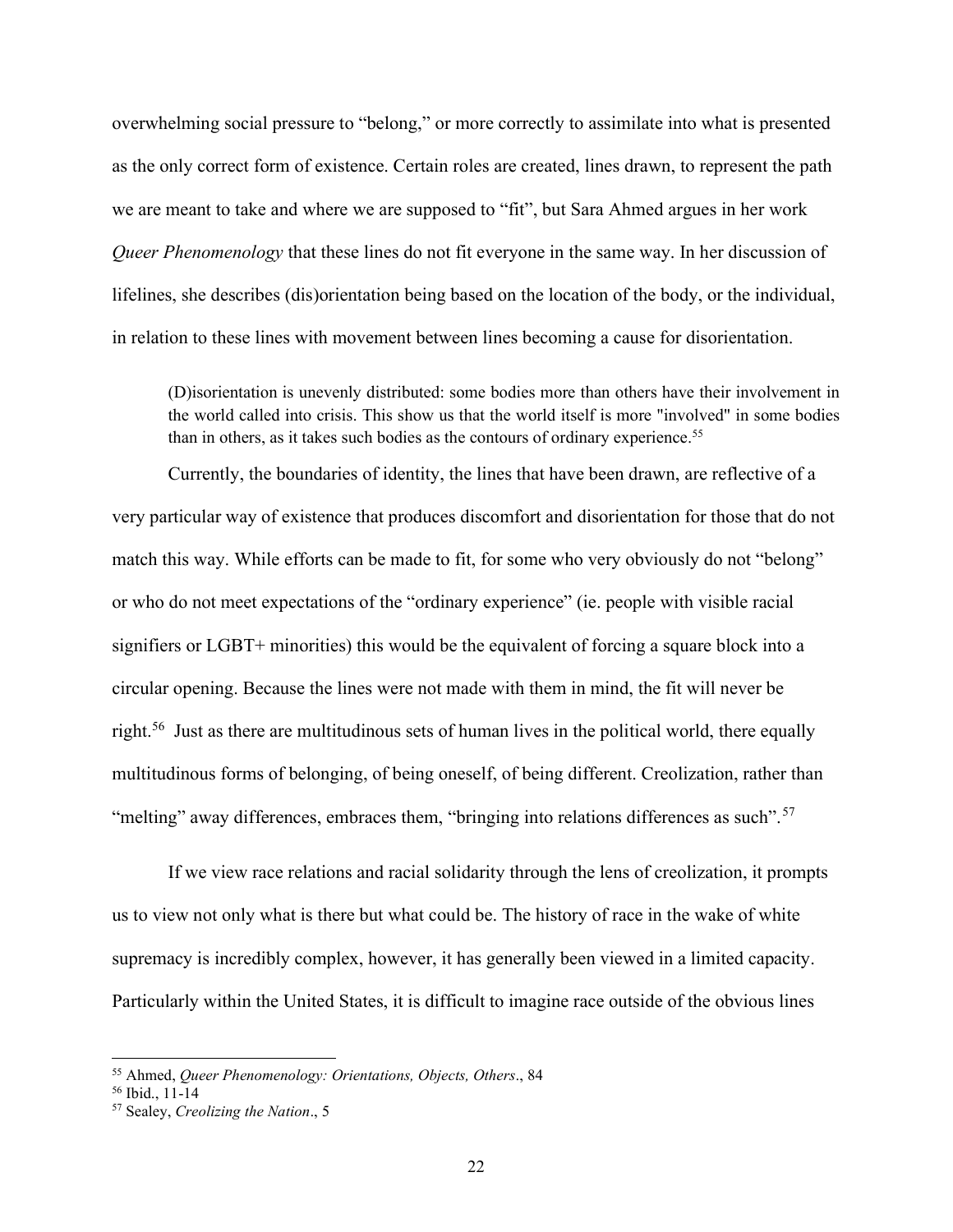that seemed to have been drawn between Black and White lives. However, these two groups do not make up the entirety of the United States' racial dynamic. The lived experience even within these groups is not comparable or monolithic. This is not to say that the tension between these groups is not a factor in the racial tapestry of the US because it most certainly is. The issue at hand here lies in the fact that these two racial "halves" are not the whole. Neither is it a complete picture of America's complex racial history. America's future cannot be appraised if we ignore other races that constitute this famed but no less fictive "multiracial democracy", because "equilibrium, not repression among conflicting forces is the condition of natural harmony, of permanent progress, and of universal freedom."<sup>58</sup>

Creolization would allow for the understanding of racialized societal structures without them becoming definitive, acknowledgment without entrapment. When we begin to define ourselves based solely upon racial identities, the complexities and intersections that come along with individual identity are restricted, if not completely lost. By assigning a definitive definition to what it means to be black, white, etc., these categories have been delineated in a way that both intensifies stereotypes and suppresses expression of identity that may not fit within those limits. Racial history is relevant and will shape the path forward, but this history should not define the ways we interact with one another or pursue social justice. In her work Melancholia Africana, Nathalie Etoke expresses the importance of this quite plainly:

The struggles, victories, and defeats of our predecessors are not all our own. The era we live in requires us to select what will help us move forward, to rid ourselves of what impedes us, and to understand that we do not exist in a stationary or victimizing relationship with History. Instead of enduring it, we must engage in changing it.<sup>59</sup>

<sup>&</sup>lt;sup>58</sup> Cooper, A Voice from the South, 76

<sup>59</sup> Etoke, Melancholia Africana., 6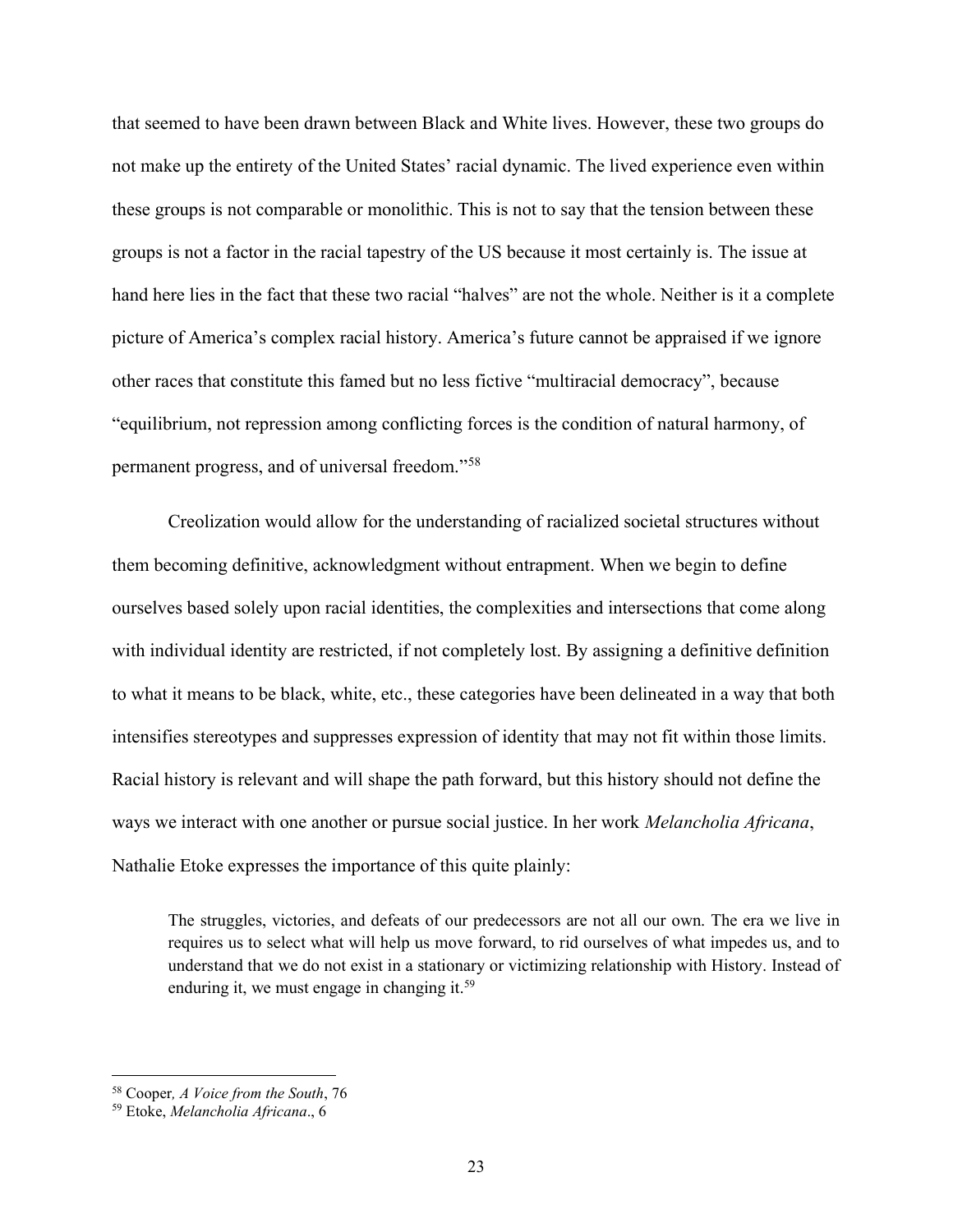Through creolization, we can explore the complex multiplicity of historical truths while simultaneously reconstructing what the truths of our futures entail.

# Going Forward

 This chapter has defined crucial terms such as 'allyship' 'creolization' and 'solidarity', arguing that creolizing solidarity will create room for more sustainable and beneficial allyship as well as the possibility of unlearning internalized white supremacy. The following chapter will continue to explore the concept of creolized solidarity and its importance, utilizing the works of Franz Fanon, Claudia Jones, Nathalie Etoke, and James and Grace Boggs. By gathering a firm understanding of the current obstacles to and misconceptions of our current racialized society, we will be able to create a roadmap towards creolized solidarity. The third chapter is a theorized practical application in which aspects of creolized multiracial solidarity are used to evaluate the potential of prison abolition and reimaginative social projects like it. Critical race, queer, and feminist theories relating to the abolition movement will be evaluated, alongside the geographical study done by Ruth Wilson Gilmore on the expansion of prisons throughout the state of California.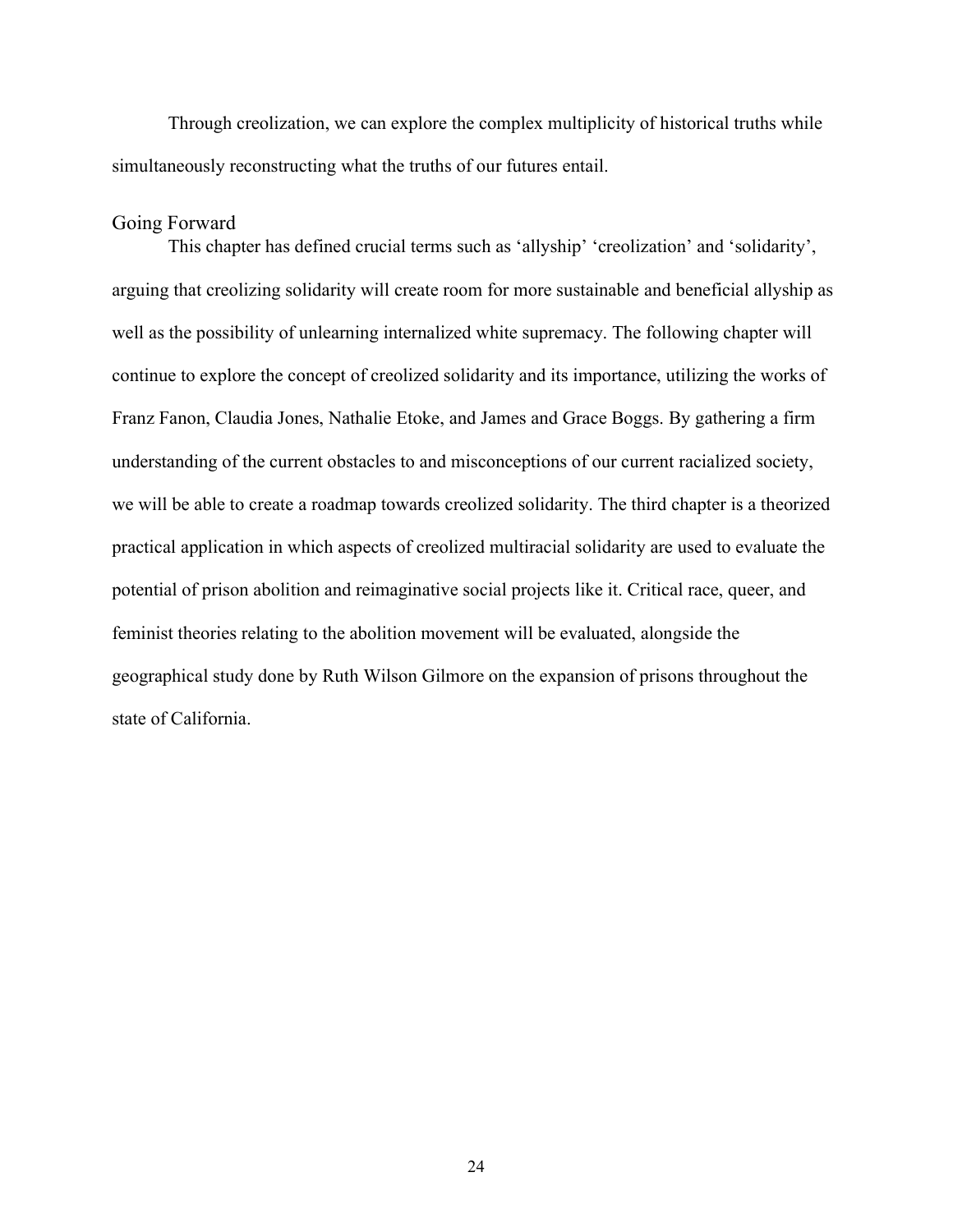# Chapter 2. Emotionality and Solidarity

Current socializations around humanity require a base level of dehumanization, a separation of ourselves from others in an attempt to justify or at the very least rationalize the inequality and mistreatment that is present. Creolized solidarity presents an opportunity to reenvision what humanity can be and reorient ourselves towards rather than away from each other and the things that bind us as people.

From the sheer fact of our humanness and proximity to one another, we are bound to interact, bound to form new iterations of existence. This is, in part, the essence of creolization, the creation of something new from the mixing of what is. It is true that these interactions can often result in struggle and that creolization has the potential to produce just as many negative outcomes as it does positive, with some processes of creolization being "borne of and expressions of loss".<sup>60</sup> However, I believe, given the current disarray evident in United States interracial relations, there has been enough loss, enough disintegration of our understanding of one another, that we may have reached a point where creolization is the logical next step. But why creolized solidarity?

 The word solidarity implies a sense of unity, usually in pursuit of a larger goal or project. However, if we trace the root of the word solidarity, we find the French word *solidaire* which means to be interdependent. This interdependence is a key component of humanity. Even if we exist as independent actors, so much of our understanding of the world and each other, our emotional state, is dependent upon those around us. This interdependence, this *solidaire*, goes hand in hand with the concept of creolization as the natural result of humans existing together.

<sup>60</sup> Gordon, Creolizing Political Thought, 199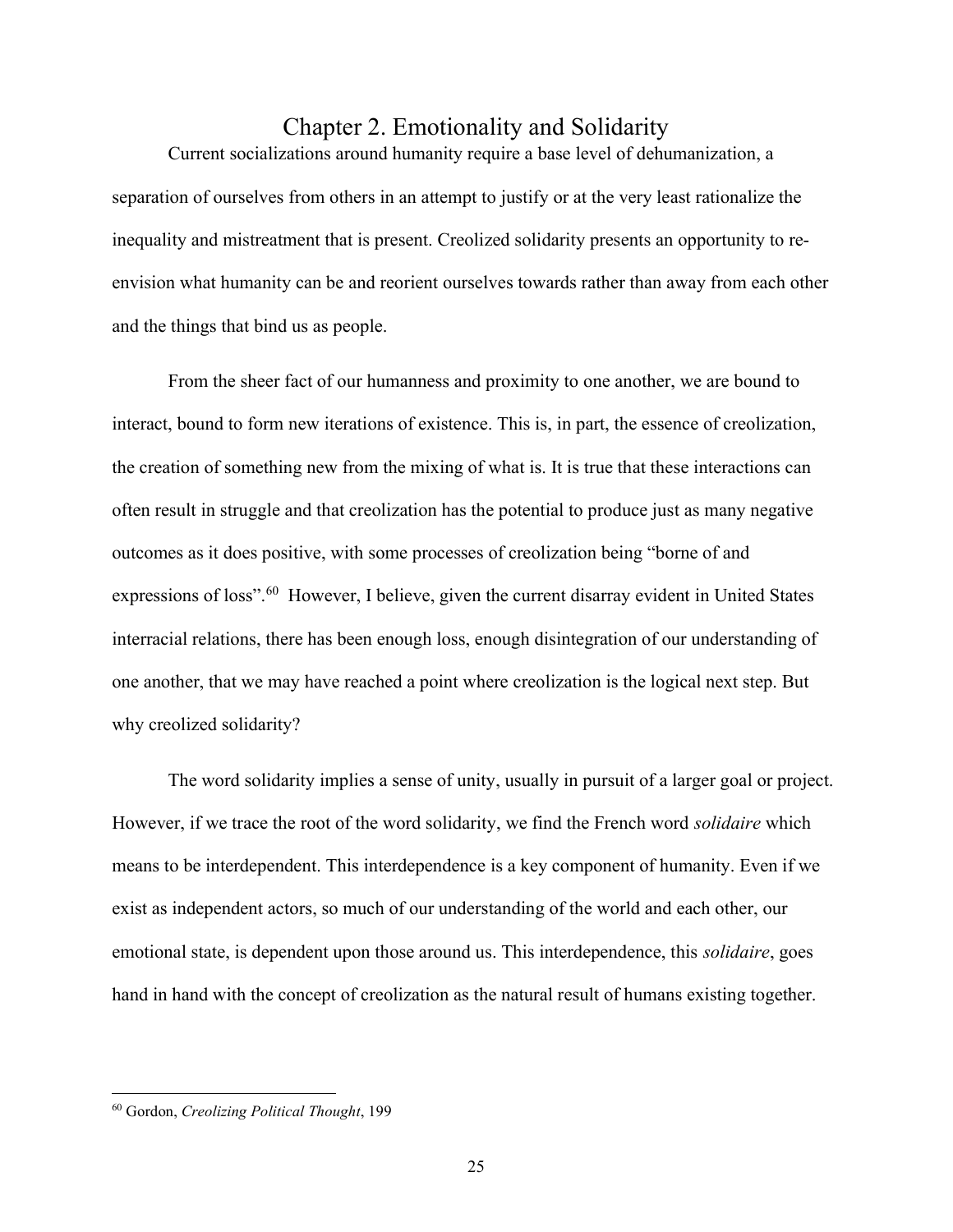Throughout this chapter, I intend to outline my understanding of humanity as an emotional and interdependent endeavor, beginning with a rearticulation of Rousseau's take on the state of man in nature. From there, I will analyze the deterioration of this interdependence as a result of limited imagination and constraint on expression, and how emotional connectedness can be revitalized.

## On Human Nature and Dehumanization

The modern human is an illusion. It is simply a normalized concept reinforced for generations. Our current society promotes "winner-take-all" individualist thought that prevents people from identifying with each other on a level of basic human dignity. Respect is given based on accomplishments, notable accomplishments generally restricted to those with the wealth to achieve them. Rather than acknowledge the systemic conditions that promote perpetual inequality, we are taught to believe that in this realm of "equal" opportunity, any failings we face are simply personal character flaws that must be addressed.<sup>61</sup>

Modern Man asserts that greater knowledge and better technology will be the remedy for all of our problems. However, it is this search for rememdies that has created the problems we face today. The "need" for labor created chattel slavery which in turn created a problem of race so deeply felt in American society that we are still dealing with its affects today.<sup>62</sup> Capitalism serves as a "better" economic solution but has made humans into objects that can be bought and sold, that must put money before their own wellbeing, before that of others.<sup>63</sup> No matter how many "remedies" we find, they will all be lacking until we have managed to reconnect with one another, recognize each other as humans.

<sup>61</sup> Wyatt-Nichol, "The enduring myth of the American dream"

<sup>&</sup>lt;sup>62</sup> DuBois, "Black reconstruction in the United States." The Black Worker

<sup>&</sup>lt;sup>63</sup> Luxemburg, *The Rosa Luxemburg Reader*, 62; Goldman, "Anarchism and Other Essays", 10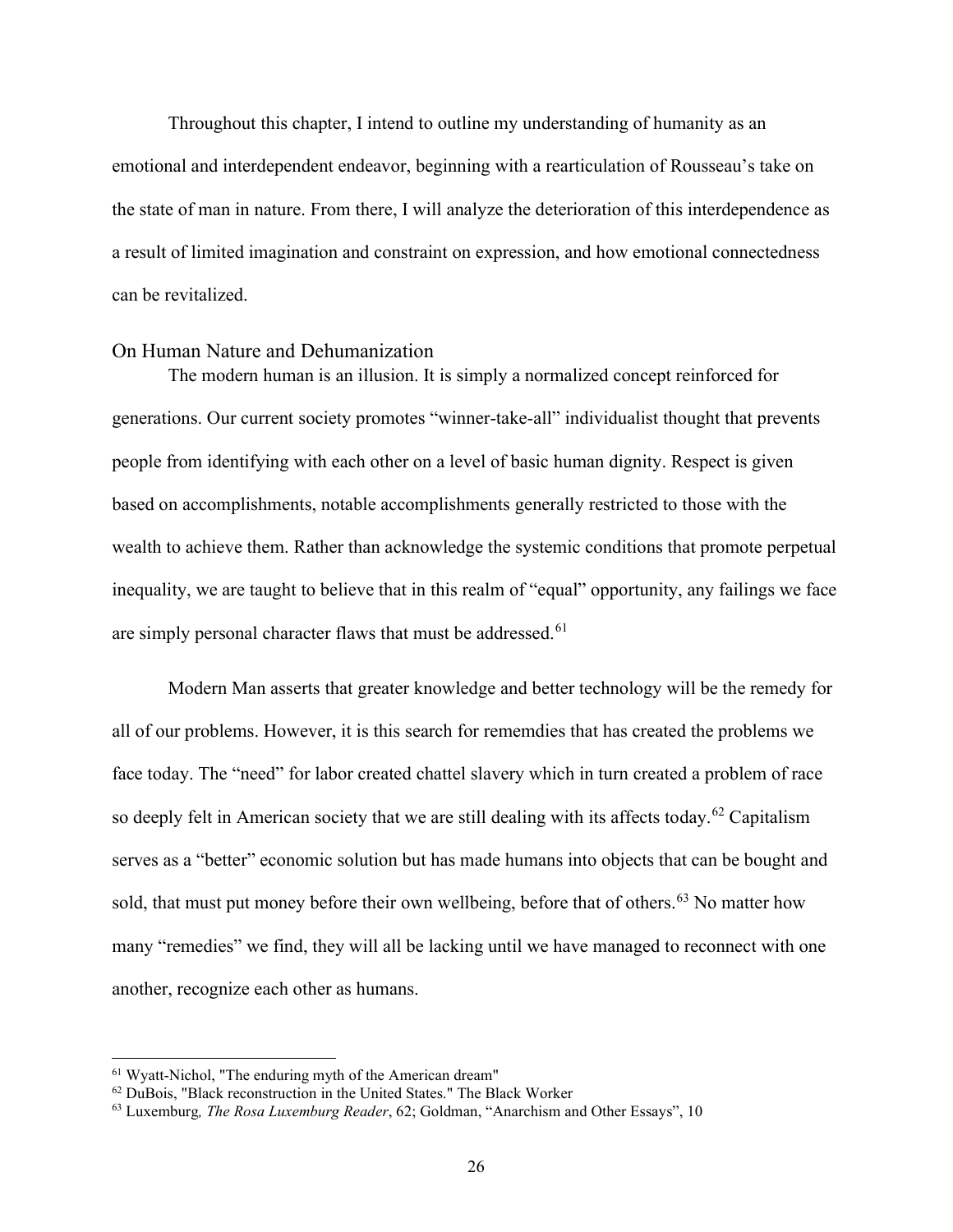What does it mean to be human? It has long been written that human nature is inherently cruel or evil. This, however, is not quite true. Biologically speaking, humanity requires companionship and some form of connection to sustain itself. The child cannot survive its first years without the mother. The individual becomes depressed or distraught when proper socialization is absent. Historically speaking, it would have been more beneficial to collaborate with others for the sake of preservation and continued existence. Rousseau suggests that these emotions of caring are not quite that, referring to it as *la pitié*, which can mean either pity or mercy. We show mercy in the state of nature, says Rousseau, to those that are weak or suffering. He goes so far as to say that even friendship is a form of pity.<sup>64</sup> However, if we reimagine la pitié, as other scholars have, into instead empathy or compassion, we see that humans *can* care for one another.<sup>65</sup> From this, it follows that the human is a social being. This does not negate the potentiality of cruelness, or even wholly disprove Rousseau's idea of benevelonce as a form of mercy, but it does create room for positivity, for care and kindness. If, as is often posited, the primary goal of man is self-preseveration, la pitie, empathy, is intrinsically linked to that primary goal because when that self-preservation is threatened in another, we become more aware of theirs and our own humanity. We feel for them, and it is this feeling of shared humanity that must be reborn.

Our reality as social beings is solidified by the fact that existence is only reaffirmed by other humans.<sup>66</sup> There is no Certainty or Truth.<sup>67</sup> However, these things feel more attainable when what we know and understand is known and understood by those around us. Social and highly emotive, humans take cues from others and adjust their behavior accordingly, all in the

<sup>64</sup> Rousseau, The Social Contract and The First and Second Discourse, 107

<sup>65</sup> Paiva, "Discussing human connectivity"; Breyer, "Empathy, Sympathy, and Compassion (2020).

<sup>66</sup> Arendt, The Human Condition, 4

<sup>67</sup> Meiland, "Concepts of relative truth." 568-582.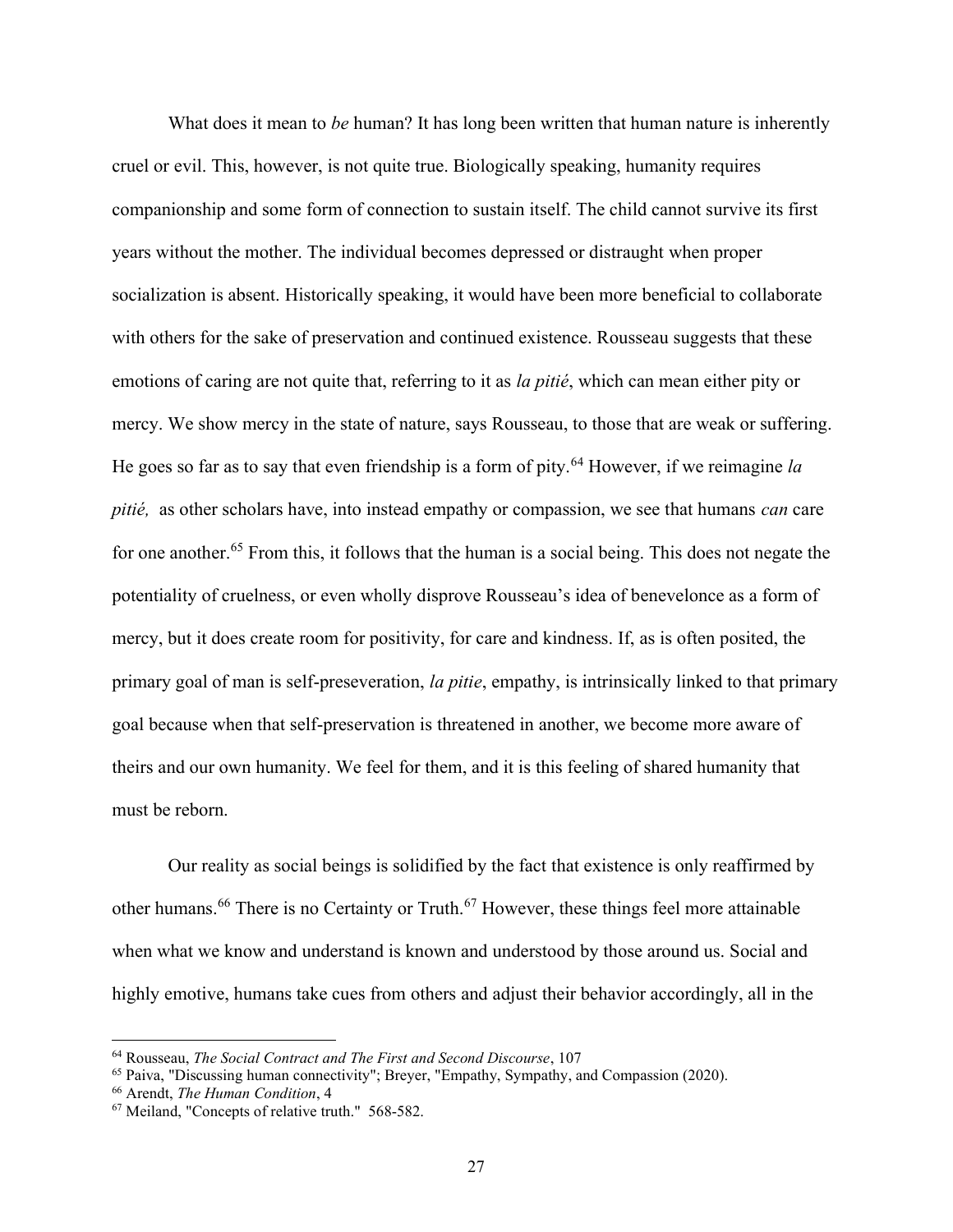hope of being loved and respected, being seen. Our identities are as much ourselves as they are those around us, constantly being presented and reflected and altered. Hannah Arendt notes that "public admiration is consumed by individual vanity as food is consumed by hunger."<sup>68</sup> Goldman is much more critical of this reliance of cues, going so far as to call independent thought "the most unpardonable sin in society."<sup>69</sup> And, though this reliance on cues can be manipulated, it is this act of presentation and modification that lends humanity to knowledge of the world and a chance at perfectability, ceaseless possibilities of what could exist. In instances where we are confronted with a reflection that is new to us, uncomfortable, we are also presented with the opportunity to reimagine what is possible and what it is that we want to reflect or press onto the world.<sup>70</sup>

Just as positivity is a potential outcome, so too is negativity. The true depth of human cruelty is experienced most acutely though emotions such as pride, greed, and jealously. These emotions come about because of distinction in "value". While simply existing as humans creates a certain level of equality, the ability to distinguish oneself, to place value or lack thereof on these distinctions, provides room for these negative emotions. Pride, greed and jealously have historically been translated into oppression and abuse. Our feelings and emotions translate into or are directly related to our orientation within and understanding of the world.<sup>71</sup> When it becomes valuable to appear a certain way or to have certain things, humans, who want nothing more than to be noticed and approved of, go to great lengths to appear that way or attain those things.<sup>72</sup> If that requires lying or stealing, then so be it.<sup>73</sup> If that requires the decimation of cultures and

<sup>68</sup> Arendt, The Human Condition, 56

 $69$  Goldman, Anarchism and Other Essasys, 21

<sup>70</sup> Ahmed, Queer Phenomonolgy, 94

 $71$  Ahmed,  $8-10$ 

<sup>72</sup> Rousseau, pg. 122

<sup>73</sup> Césaire, Discourse on colonialism, 41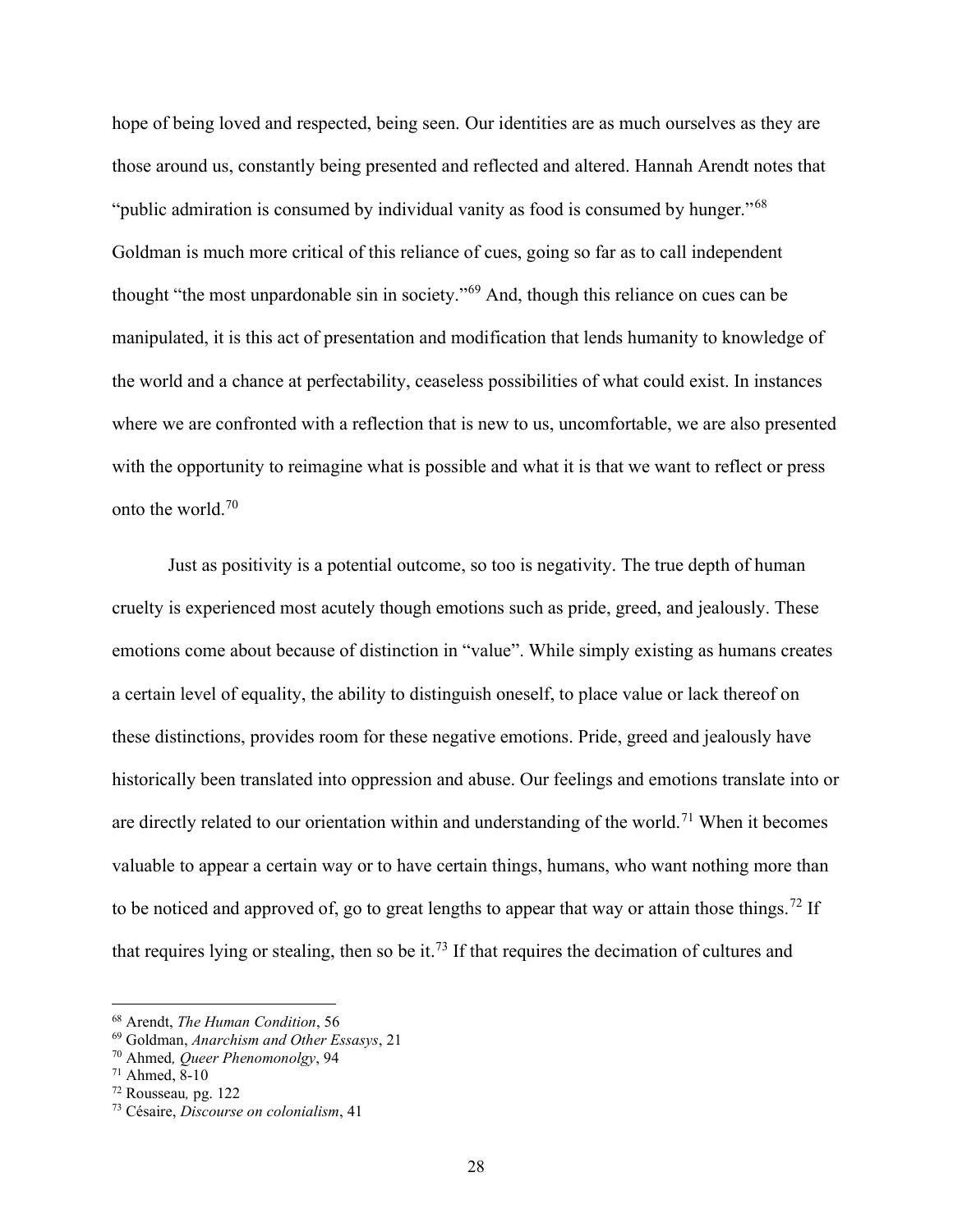populations to prove one's own superiority, then so be it. The mass consolidation of wealth and power is not possible or sustainable without a weakened state of society or humans in relation to one another. We subjugate women to men, ethnic minorities to whiteness, queer people to straight people, to create de-revolution, to reduce the recognition that "I, as a human being, deserve better."

# Emotionality

Emotionality has often been removed from the realm of politics and philosophy, construed as being irrational and something that must be rejected in order to have some semblance of sophistication.<sup>74</sup> However, emotionality is a key factor in engagement and is not diametrically opposed to rationality. Instead of remaining constrained by Western ideals regarding emotionality, it would be more constructive to understand how our emotions contribute to our rationality, how they influence and impact our drive for action or change.

Emotions become the element for forming structures that move the change process through a cultural revolution. Rationality then is not a purely cognitive condition that people carry around in their heads; it is a social phenomenon in which emotion plays an integral role.<sup>75</sup>

Creolized solidarity, with its emphasis on the interdependence of lived experience is useful in not only produces emotional connection with others, but resultantly translating that emotional connection into action, into necessary revolution, because "power and politics also work through emotions".<sup>76</sup> Following the line from *la pitie* to empathy, William Alves de Paiva suggests that human connectivity is most easily achieved through empathy.<sup>77</sup> Gelya Frank goes on to say that "empathy is a manner of acknowledging, in someone other than oneself, the human

<sup>74</sup> Campbell, "Being dismissed: The politics of emotional expression.", 1464

<sup>75</sup> Mumby and Putnam. "The politics of emotion", 480

<sup>76</sup> Wijnendaele,. "The politics of emotion.", 279

<sup>77</sup> Paiva, "Discussing human connectivity"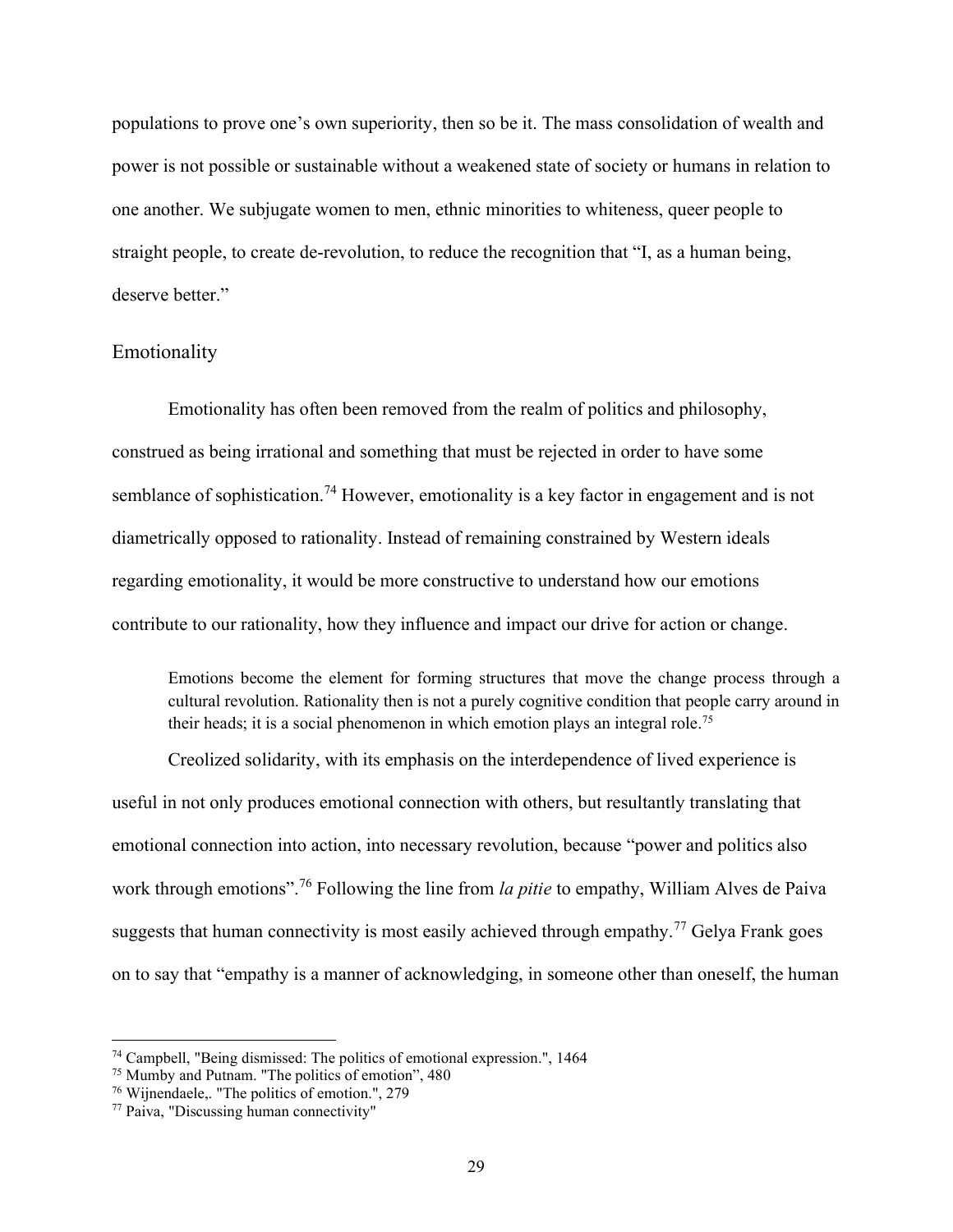freedom to be, to unfold."<sup>78</sup> This acknowledgement of human potential through empathy may seem elementary, but I argue has become rather uncommon as people struggle to rationalize their participation, conscious or not, in systems that systematically produce inequality.<sup>79</sup> Empathy itself then must also be reimagined, for it serves as a fundamental part of all forms of solidarity. Gelya argues that empathy can be usefully understood as a method, in this case a method of engaging with and practicing solidarity, that can be learned and internalized, "permit(ing) an expansion of sensibilities beyond one's customary experiences." This expansion, he says, involves coming to terms with the fact that even through empathy we may not precisely understand the circumstances of another, but that recognizing this limitation opens new possibilities.<sup>80</sup> Not only does this speak to the infinite ways in which people may press themselves on to the world but also implies that this level of consciousness is indeed a process that has no definitive end. Creolized solidarity necessitates empathy and openness to emotionality and human potentiality. Because of this, it is well-suited to promote reconnection on individual and group levels.

# To Be Equal

Value, a concept invented by humans, has been distributed unevenly, extending beyond produced goods to humans themselves, until we ourselves are the objects. This is seen most explicitly in the commodification of the body, from chattel slavery in the American South to current examples of sex trafficking and convict leasing. The wants of the individual, whether it be profit or sexual gratification, take precedent over the human existence of the body that is being bought. The objectification of humans can also be demonstrated implicitly, people being

<sup>78</sup> Frank, "" Becoming the Other.", 198

 $79$  Schawlbe, Rigging the Game, 6-7

<sup>80</sup> Frank, 191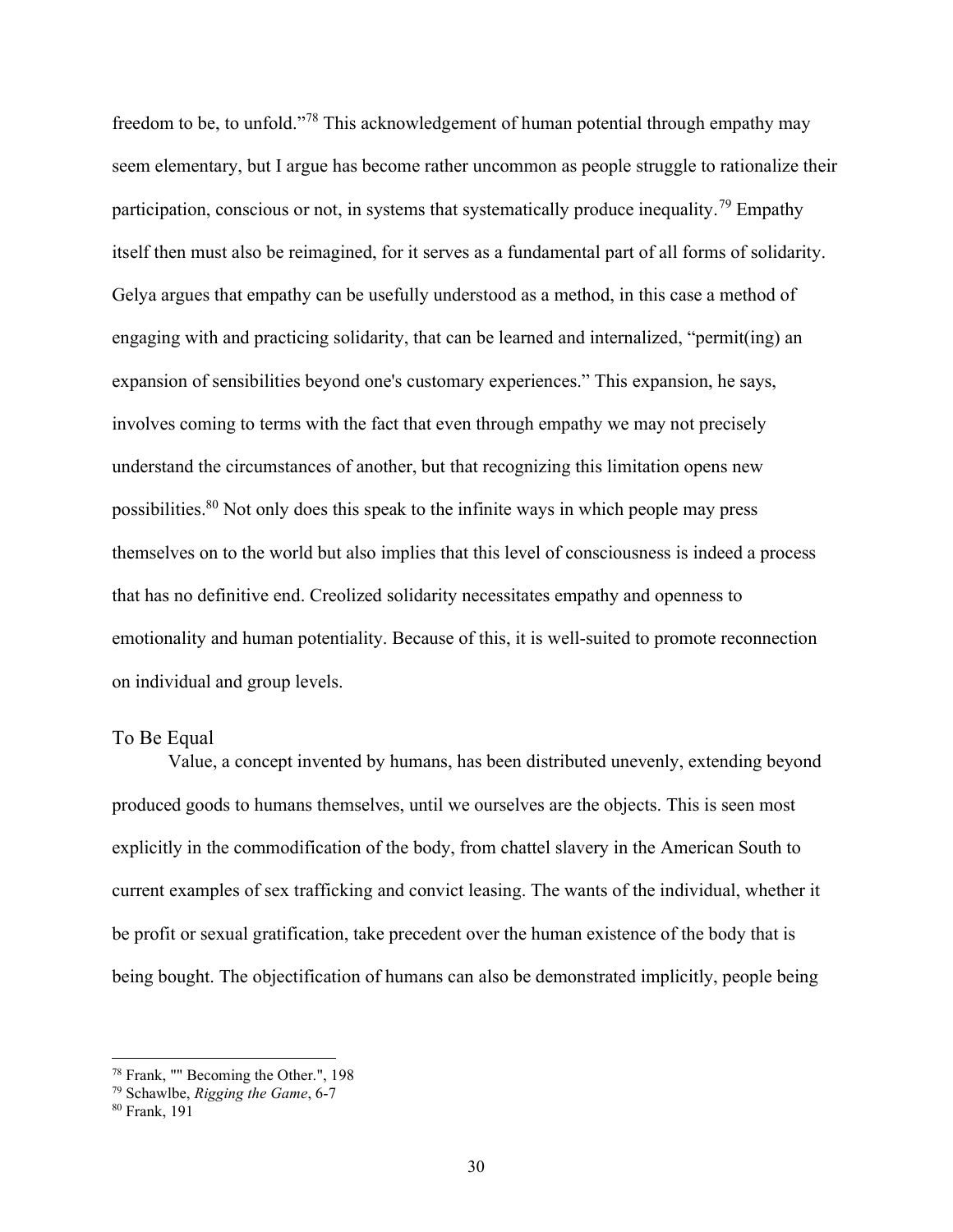valued for their talent, intellect, or physicality rather than for the sheer fact of their humanness. In her work, Arendt describes the loss of society and the public realm, citing "the modern loss of respect, or rather the conviction that respect is due only where we admire or esteem" as a "clear symptom."<sup>81</sup>

Simply existing as humans creates a certain level of equality. We are all, presumably, rational and speaking beings that have the ability to press ourselves onto the world, into existence. We have the ability to make ourselves understood, to be understood. However, the equality of humanity that is existence does not mean sameness. Arendt explains this duality wonderfully when she says:

Human plurality, the basic condition of both action and speech, has the twofold character of equality and distinction. If men were not equal, they could neither understand each other and those who came before them nor plan for the future and foresee the needs of those who will come after them. If men were not distinct, each human being distinguished from any other who is, was, or will ever be, they would need neither speech nor action to make themselves understood.<sup>82</sup>

This plurality is diminished by the creation of "the people," by the push for consensus and unity in thought. Because governments are striving for equality as an institutional practice rather than a state of being, it inherently becomes unequal because equality is not something that can be passed out in lots.<sup>83</sup> The Equality provided by governments is flawed in that it is a sweeping, symbolic gesture that denies the variability of human existence. To borrow Ahmed's terms, this Equality provides the opportunity to follow a particular lifeline.<sup>84</sup> Your life in this space of Equality is outlined for you and points you in the direction you must go. All humans are free to exist Equally so long as they abide by the rules and behave themselves, refrain from the

<sup>81</sup> Arendt, 243

<sup>82</sup> Arendt, 175

<sup>83</sup> Ranciere, Disagreement, 34

<sup>84</sup> Ahmed, 11-16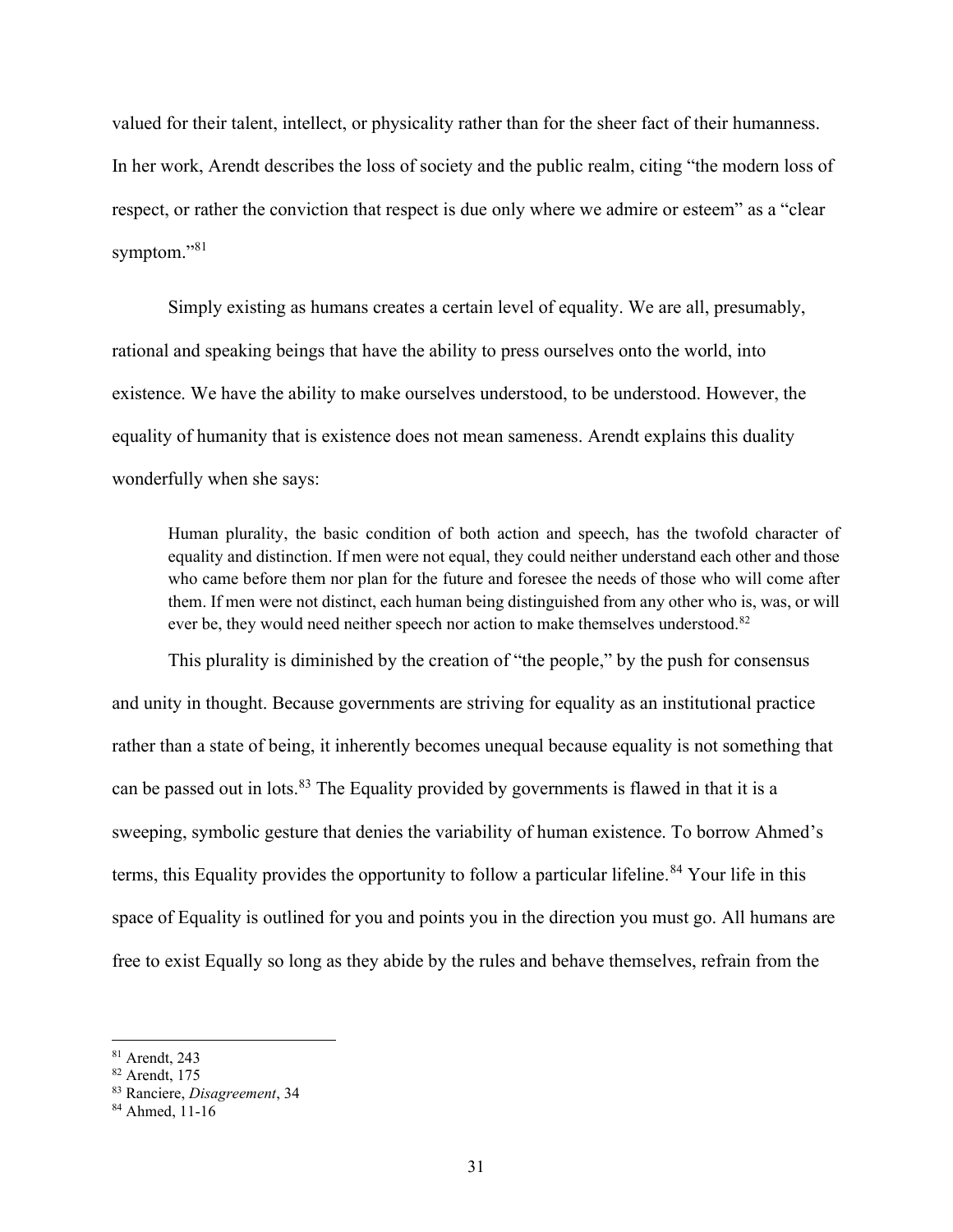political. And yet, to refrain from the political is essentially to refrain from consciousness, from being.<sup>85</sup>

The very conception of Man is that of the White, Heterosexual, Christian European Male. All Men are created equal, and everyone else can attain Equality by replicating Men as much as possible. Along the designated lifeline, we are allowed to go to college, get married and have children who will grow and continue on the same lifeline. Rousseau tells us that, although it is Man-made, "the social order is a sacred right that serves as a foundation for all others."<sup>86</sup> We learn that the social order is what it is, society is the way it is, and that is simply how it is. But there is nothing in nature that secures this order. The "correct" way to behave and adhere to these lifelines is taught to us so that the structure of society, which has no natural basis, will not be questioned or altered by different forms of being. The potentiality for being that is not White Heterosexual Male Capitalism is restricted by institutions and also by humans who have learned to reinforce those institutions. The problem with theorizing about a post-capitalist, post-carceral, post-racial abolitionist society is the inability of the masses to conceive of anything that could come after it. Our imagination has been limited in such a way that we cannot conceive these possibilities because that conception would endanger the interests of elites. With the knowledge we are permitted, we are taught to follow instruction, to stay in line, and strive to fit into certain lifelines. If this is the box that we have been assigned, if the costs of knowledge are too high for the average world citizen, then of course this is all we can imagine because, as Goldman says, "With human nature caged in a narrow space, whipped daily into submission, how can we speak of its potentialities?"<sup>87</sup>

<sup>85</sup> Arendt, 199

<sup>86</sup> Rousseau, 156

<sup>87</sup> Goldman, 15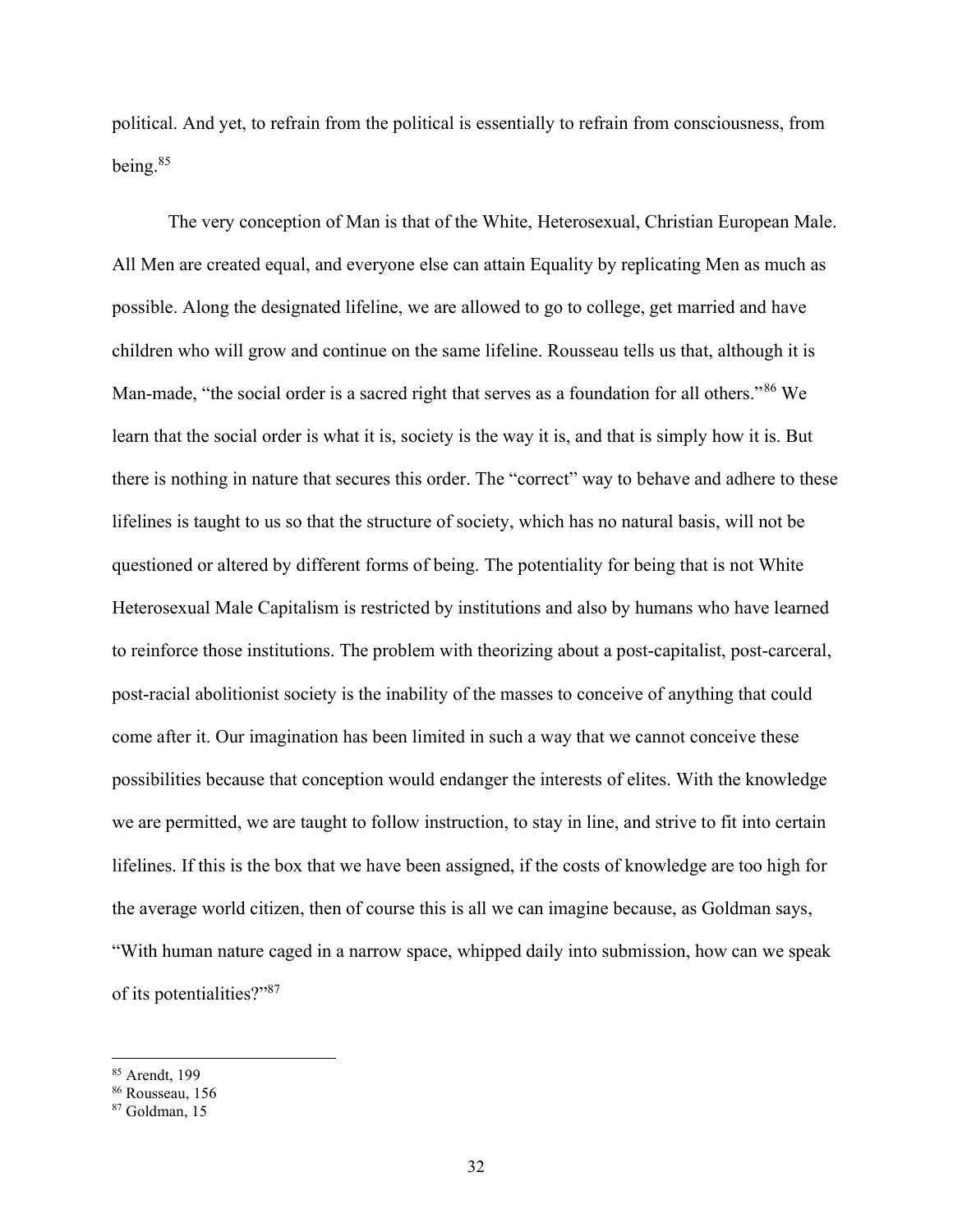So, what then of creolized solidarity? Creolized solidarity requires that we be willing to acknowledge and accept human existence in all its forms and be willing to work towards empowerment of humanity, not despite white supremacy or even because of it. Creolized solidarity is the progression humanity and new emotional connectedness with one another, because this is the only sure way that society can ever move forward. It is the recognition of the varied expressions of the human condition and a desire to fight for it. To change it.

It would be ignorant to ask that society works towards this progress at the expense of ignoring that white supremacy and racist social structures exist. Slavery and colonialism, in all their gruesomeness, did indeed take place, leaving in its stead a portion of the population that are significantly disadvantaged. Even after colonies were liberated and slavery was supposedly abolished, these oppressive institutions were simply transformed and renamed, reappearing as convict leasing and voter disenfranchisement. White people have begun to master the art of subtle racism and microaggressions, leaving minority communities to navigate a world that is supposedly based on meritocratic success but in which none of their merits seem to be enough.

However, current identity should not be solely dictated by this history. Fanon asserts, "it is not the black world that governs my behavior."<sup>88</sup> This should be the lens through which we look. Yes, this history is essential in understanding the world in which we live and combating problems of racism, but we should not be limited in our blackness, in our skin. We should not create paths for ourselves to show up white people or prove that we can be as good as they are. We should create paths, acknowledging the existence of these issues, but not letting them define us. As Etoke says, "For ourselves and for humanity…we must make a new start, develop a new

<sup>88</sup> Fanon, Black Skin, White Masks, 202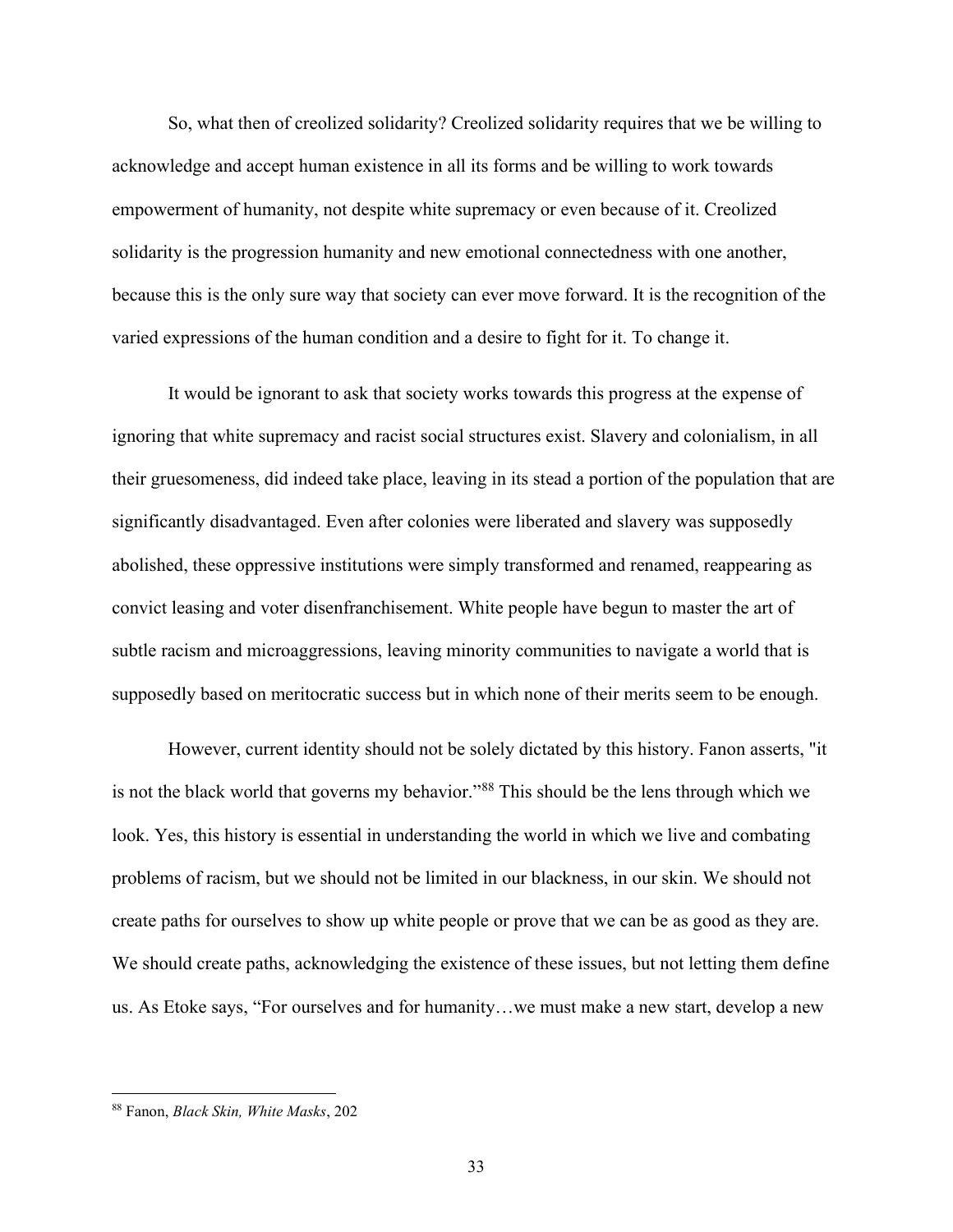way of thinking, and endeavor to create a new man."<sup>89</sup> Our bodies, our skin, are not the determinant of our worth, but instead the contributions we make to the world, the steps we take for the ultimate progression of humanity.

Would it be better to play into respectability politics? To "behave" in the ways that are deemed appropriate for nonwhite people and be polite in the face of oppression and white supremacy? No, because "no amount of philanthropy and benevolent sentiment can win for us esteem<sup>"90</sup>. It is important to have spaces for nonwhite experiences. However, white supremacy cannot be battled by any one racial group. In a system that was designed to continue oppression, it would be more beneficial to utilize the aid of white people, or anyone else with better access to that system, to further the cause.

The goal is not integration, because integration only admits people into a system that is broken. Integration leaves in place the foundation even if the room has expanded. To obtain equality, equity between all people regardless of the arbitrary circumstances that divide us such as color and gender, we must build a new foundation rather than try to reconstruct on top of the old one. That new foundation can be built through consciousness raising and emotional connectedness, through not only learning history but understanding it, digesting it, creolizing it.

It is all too easy to say that because we can sit in the same spaces and are no longer locked in chains, racism is no longer a problem. Martin Luther King Jr. and Malcolm X, among the other names that we get fed in American history, all did their part so that we would no longer have to suffer and so that we would finally be free. Their efforts are recognized and appreciated, but they were not enough. It is not enough to cite the Civil Rights movement as the end of racism

<sup>89</sup> Etoke, 61

<sup>90</sup> Cooper, 138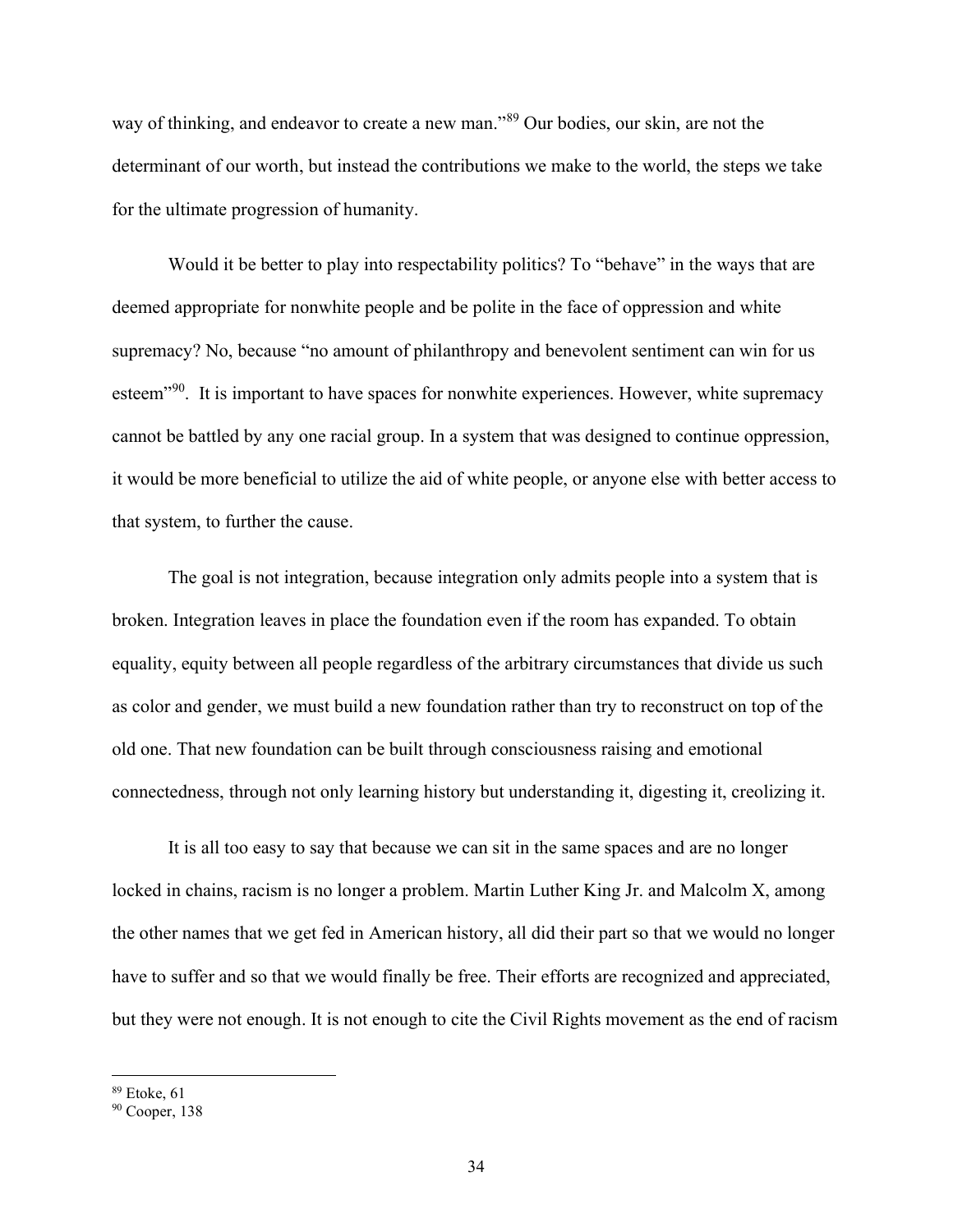and call it a day because affirmative action makes it illegal for schools to reject your application, and you supposedly have all the same opportunities now. It is because there are people who say racism no longer exists that we must ask ourselves if that is true.

It is not enough to simply add black history to the curriculum, especially when it is reduced to the names of those that white power structures have deemed as acceptable. It is not enough to simply look to the past when trying to understand our racialized existence. We must take that past, analyze it within ourselves and work towards a synthesis. If the past is not what we want to perpetuate and the present has not done enough to correct the problem, we must take what we know of both and move forward towards a future. But we must do so with no concrete end in mind. The rehumanization of those who were objectified by racism, the progression of humanity towards a more equitable future, cannot happen if we mark an end. There is no end to learning, developing, and growing. We cannot become content with what is if we know that there is still potential for more.

## Policing Function

Ranciere denounces the idea that "everything is political," instead identifying the political as these instances of contention where "what is at issue is what citizens have in common"<sup>91</sup>. For him, the issue with, or rather the very existence of, the political is situated within his conceptualization of disagreement. Instead of being simply a misunderstanding or a difference in opinion, Ranciere states that disagreement is the altogether difference in what it is that is being talked about<sup>92</sup>. In current political science, this could potentially be understood as differences in the operationalization or delineation of certain terms. Because of differences in our very

<sup>&</sup>lt;sup>91</sup> Ranciere, Jacques, Disagreement, 5

<sup>92</sup> Ibid. xxi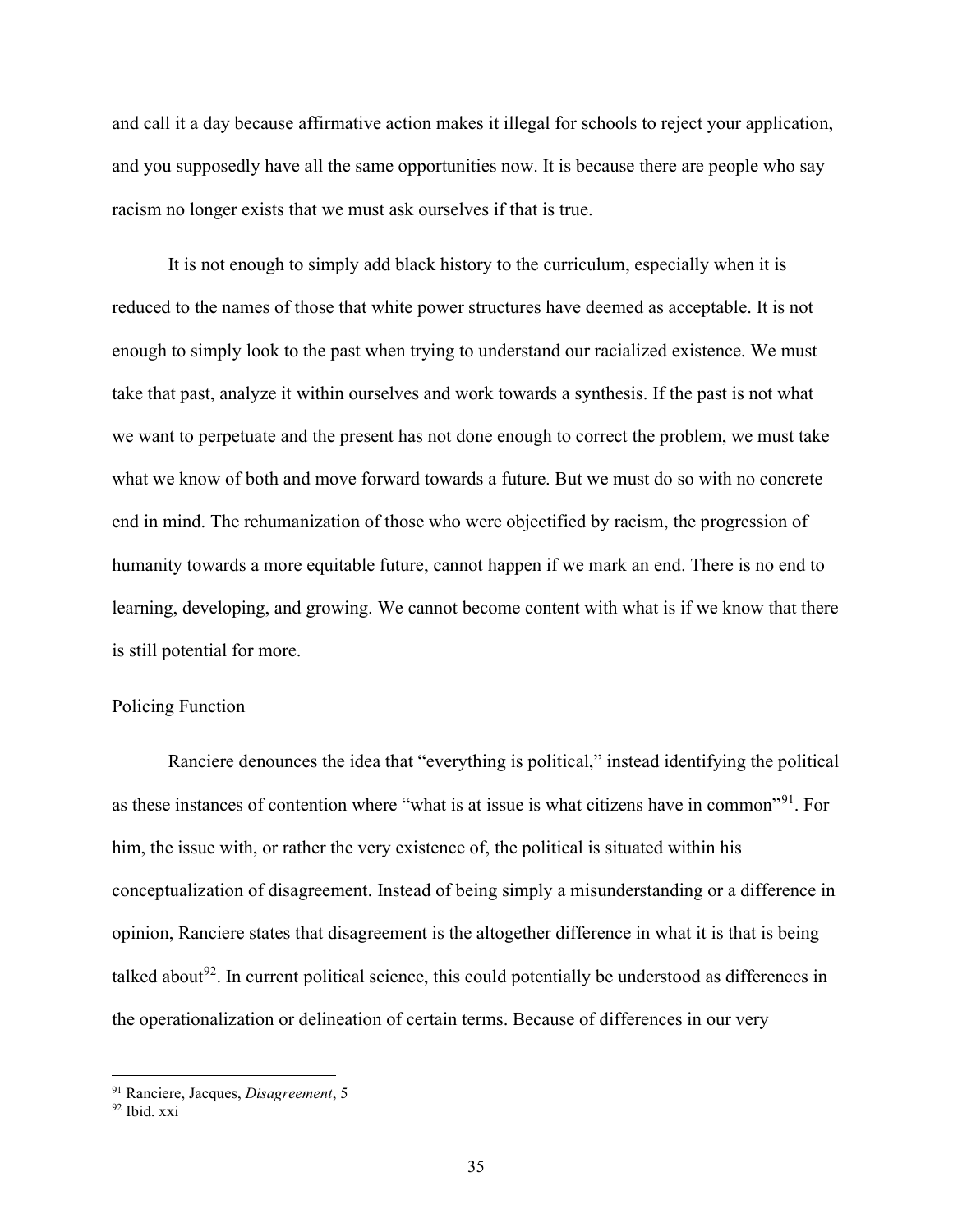understanding or conceptualization of what is represented by this common word (i.e. justice), we are bond to disagreement. This disagreement, what Richard Rorty referred to as "exceptional situations," is the space in which politics or the political can take form<sup>93</sup>.

Following Ahmed's construction of orientations as ways of viewing and finding one's place in existence, the possibility for disagreement increases, politics with it. Normalized lifelines, such as that of Man, do not fit comfortably for each individual. While discomfort on its own is not political, Ranciere noting that the political takes both presence and awareness, it makes what is political subjective.94 What is political becomes dependent upon your orientation towards the world, people, and situations. While one person may not find political meaning in where they shop, some may fill their closets and pantries only with brands that reflect their ideology.

Politics appears in those spaces of discomfort and disorientation where equality is lacking, and the individual is abandoned in favor of the whole. But, the whole does not exist because it is a false generalization, it is Equality. Politics has often been treated as a top-down practice with some deciding, Policing, the fate of the many. For life to be equal rather than Equal, we must dissolve the whole and analyze its parts. There can be no equality where there is no possibility, where the individual is silenced in favor of the majority. This is not to say that people should be granted the right to explicit discrimination and hate, although this too is a potentiality of human existence. However, it becomes a less likely potentiality when we dissolve the whole and move towards a more realized, truly equal humanity.

<sup>93</sup> Ranciere, 60

<sup>&</sup>lt;sup>94</sup> Ranciere, 35-37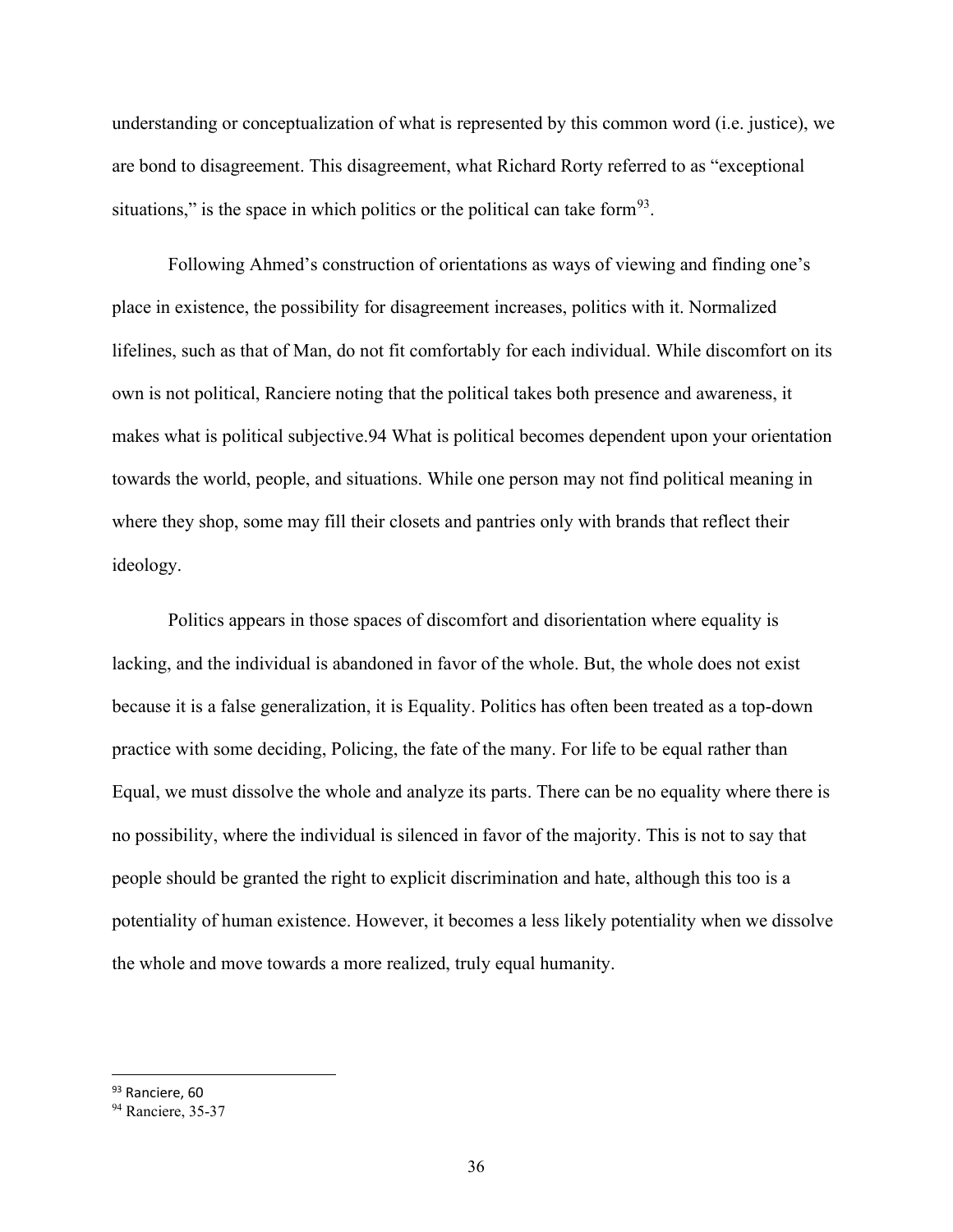How, then, do we create room for subjectivity in a subjugated space? Socialization. Seeing as our current mode of being has no natural basis and exists purely because of tradition and socialization, there is no reason that the same methods cannot be used to course correct. The socialization of humans who see each other as humans should be the first in a long list of reformations. And, while reformation is not revolutionary, the two must both occur.

Because of the "widespread tendency, propagated by the mass media, to think of revolution in terms of a single tactical event or episode, as a D-Day confrontation," revolution is considered scary or extermist.<sup>95</sup> Through a combination of individualism and knowledge being filtered through Policing instituions, human imagination has been greatly limited. We cannot imagine another way of being because we have routinely been taught that all others are worth less, worthless. Capitalism, the fourty-hour work week, poverty in a world of exorbitent wealth, are all normalized in such a way that nothing else is "viable". If this is the box that we have been assigned, then of course this is all we can imagine because, as Goldman says, "With human nature caged in a narrow space, whipped daily into submission, how can we speak of its potentialities?"<sup>96</sup>

There has been countless moves towards a more equal humanity, from the abolition of slavery to suffrage movements and now movements like Black Lives Matter. However, we still run into the issue of individualism and incompleteness. There will never be equality or freedom if those things are not felt by everyone. Yet, because we are taught to focus only on ourselves, there is the seemingly unavoidable idea that someone else attaining something means it has been taken away from us. Black activists fighting for equality through BLM are confronted with the

<sup>&</sup>lt;sup>95</sup> Boggs, 15

<sup>&</sup>lt;sup>96</sup> Goldman, 15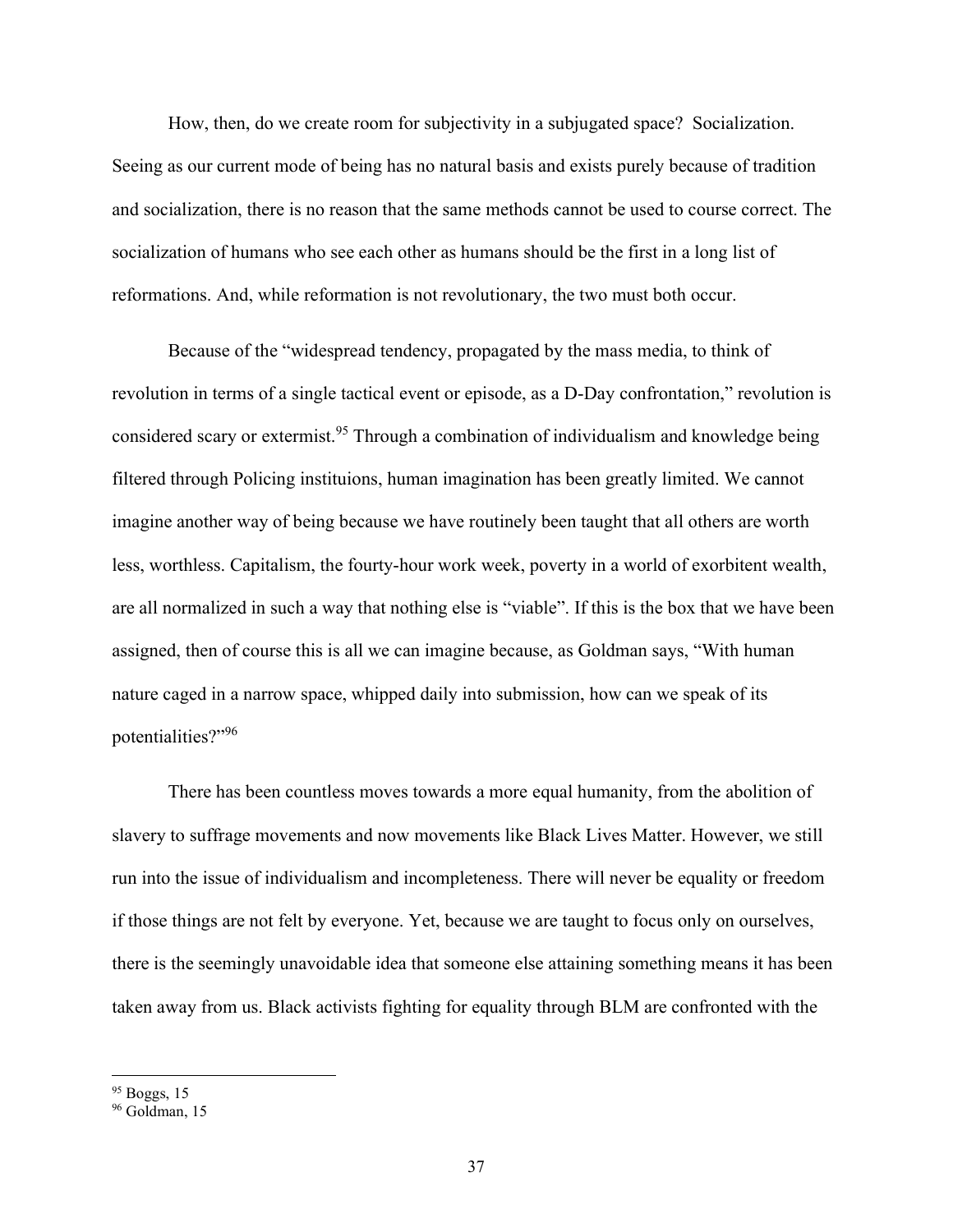retort that All Lives Matter and that asking for anything more would directly take from other (read White) groups. Or, still, the idea that only Black people can fight for racial equality, only women can fight for feminist reforms. The weight of X cause falls on the backs of X people and them alone.

Even if we reach milestones such as universal sufferage or equal pay or integrated schools, these movements are incomplete. The presence of discrimination in one sphere leaves room for discrimination in any sphere. One cannot be free where others are enslaved because even still the "free" are trapped maintaining the system that enslaves.<sup>97</sup> Movements aimed toward revolution and the removal of problematic institutions are valid and appreciated in their pursuits. However, simply removing the institutions is not enough to remove the effects of centuries of Policing.<sup>98</sup>

If action was taken to resocialize humans on the way towards revolution, once we reach that revolutionary form, it will not serve as such a shock. This is not to say that there is a final equality or that revolution is something that can every truly reach conclusion. The very word revolution implies a continuous motion. Our duty is to ensure that, rather than stagnating or revolving around the same flawed post, we push that movement forward, constantly questioning current equality. If you have reached a place where everything feels perfect, you must stop and reevalute. Human potentiality allows for progress towards perfectability but not perfection. There is no perfect utopia where everyone is satisfied. Revolution is a constant struggle.

 $97$  de Beauvoir, *Ethics of Ambiguity*, 97

<sup>98</sup> Boggs, 64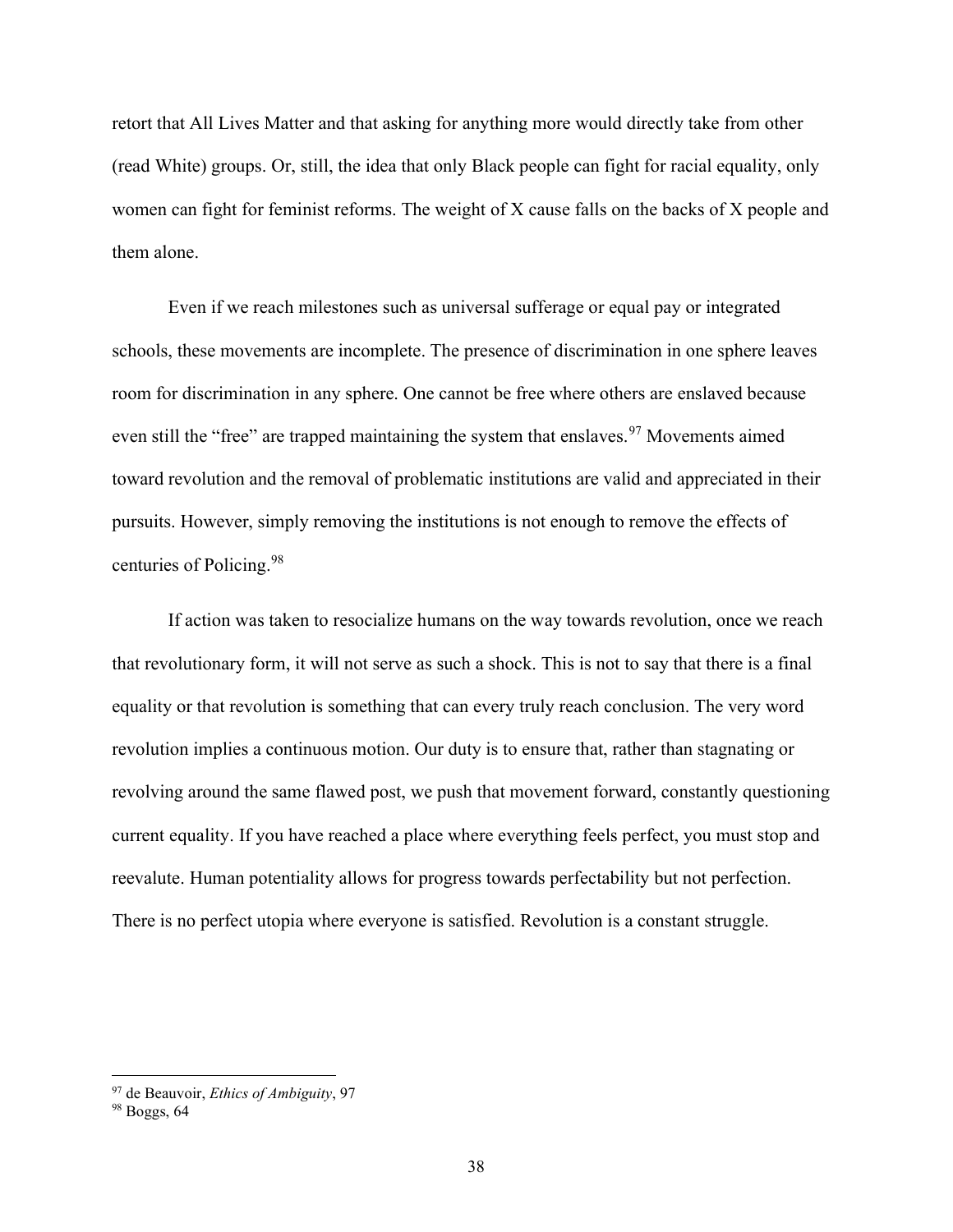The Role of Whiteness

As mentioned previously, to reduce the risk of losing any progress that may come from creolized solidarity, it is essential to work with others. However, the role of white people within this movement requires an evaluation of the white self. Rushing into joining a movement means nothing if you have rushed in without acknowledging your own biases, if you are still carrying with the ideas that society has placed on you about who you are and how you are to behave.<sup>99</sup> White people must be willing to look at the ground on which they stand.

The idea that white people can never understand the struggle of minority groups is not entirely false in that there has been no record in history in which white people were dehumanized to the extent that others were. However, this does not mean that they cannot learn, that they cannot regain empathy that has been lost through racism, for in the dehumanization of others, white people were also dehumanized.

They prove that colonization, I repeat, dehumanizes even the most civilized man; that colonial activity, colonial enterprise, colonial conquest, which is based on contempt for the native and justified by the contempt, inevitably tends to change him who undertakes it.  $^{100}$ 

To shed one's racist ideas and aid in this reconnection is the surest way for white people to regain their own humanity.

The issue of racism is not exclusively linked to those who create these suppressive policies or say the N-word. There is a spectrum of racism, with racists existing in both active and passive forms. "There are three kinds of people: those poisoned by racism and actively choosing to spread it; those poisoned by racism and actively trying to detox; and those poisoned by racism

<sup>&</sup>lt;sup>99</sup> Biko, *I Write What I Like*, 64

<sup>&</sup>lt;sup>100</sup> Cesaire, Discourse on Colonialism, 41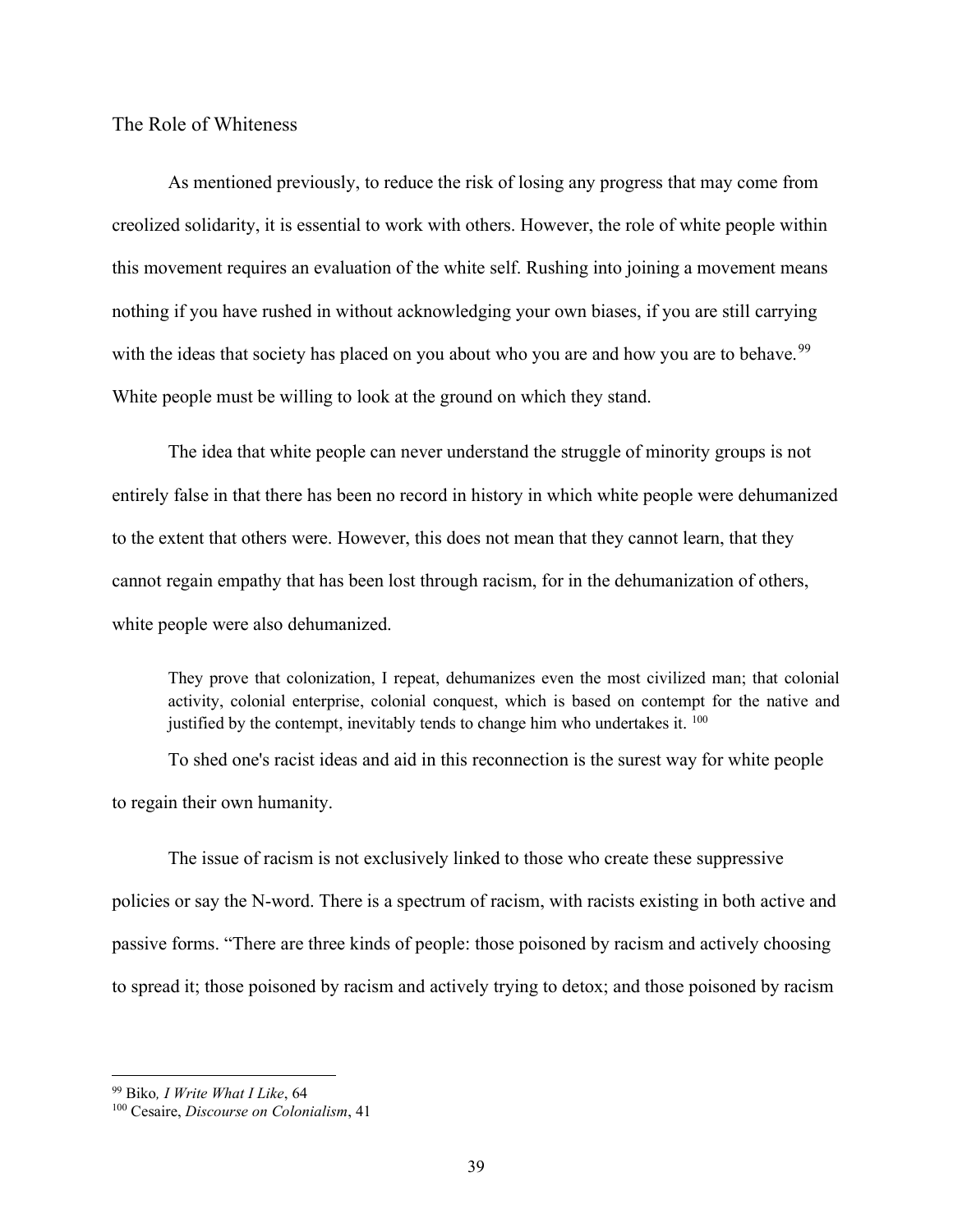who deny its very existence inside them."<sup>101</sup> The third kind of person is just as guilty as the first. Colorblindness does nothing to aid in the freeing of humanity from these arbitrary boxes that limit our interactions. Colorblindness does nothing but perpetuate racism by refusing to acknowledge it. And, while those who accept this doctrine believe they are just because they are not violently acting on bigotry, not moving to change the system only contributes to its continuation.

Those who are complacent, those who do not correct their grandfather at Sunday dinner, are just as responsible for the effect racism has on our society. It may be easy to believe that because you did not say it or because you did not participate in the behavior, it has nothing to do with you, but you also did nothing to prevent it.

Every citizen of a nation is responsible for the acts perpetrated in the name of the nation…You are the real guilty party; for without you, without your blind indifference, such men could not undertake actions that condemn you as much as they dishonor them.<sup>102</sup>

It is this indifference to the treatment of your fellow humans that allows for racism to creep into even the best of intentions. The feminist movement, for example, was stained by racism. When it became more beneficial to pursue the movement specifically for white women, black women who had aided the movement from its beginning were pushed out in favor of white interests.<sup>103</sup>

It is easy to say that one is not prejudiced. It is the work that goes into fully removing oneself from that prejudice that is hard. White people who want to work towards this progressed humanity, who want to see the actualization of their supposed post racial society, must be willing

<sup>101</sup> Doyle, Untamed, 217.

<sup>102</sup> Fanon, 72

<sup>103</sup> Davis, Women, Race and Class, 80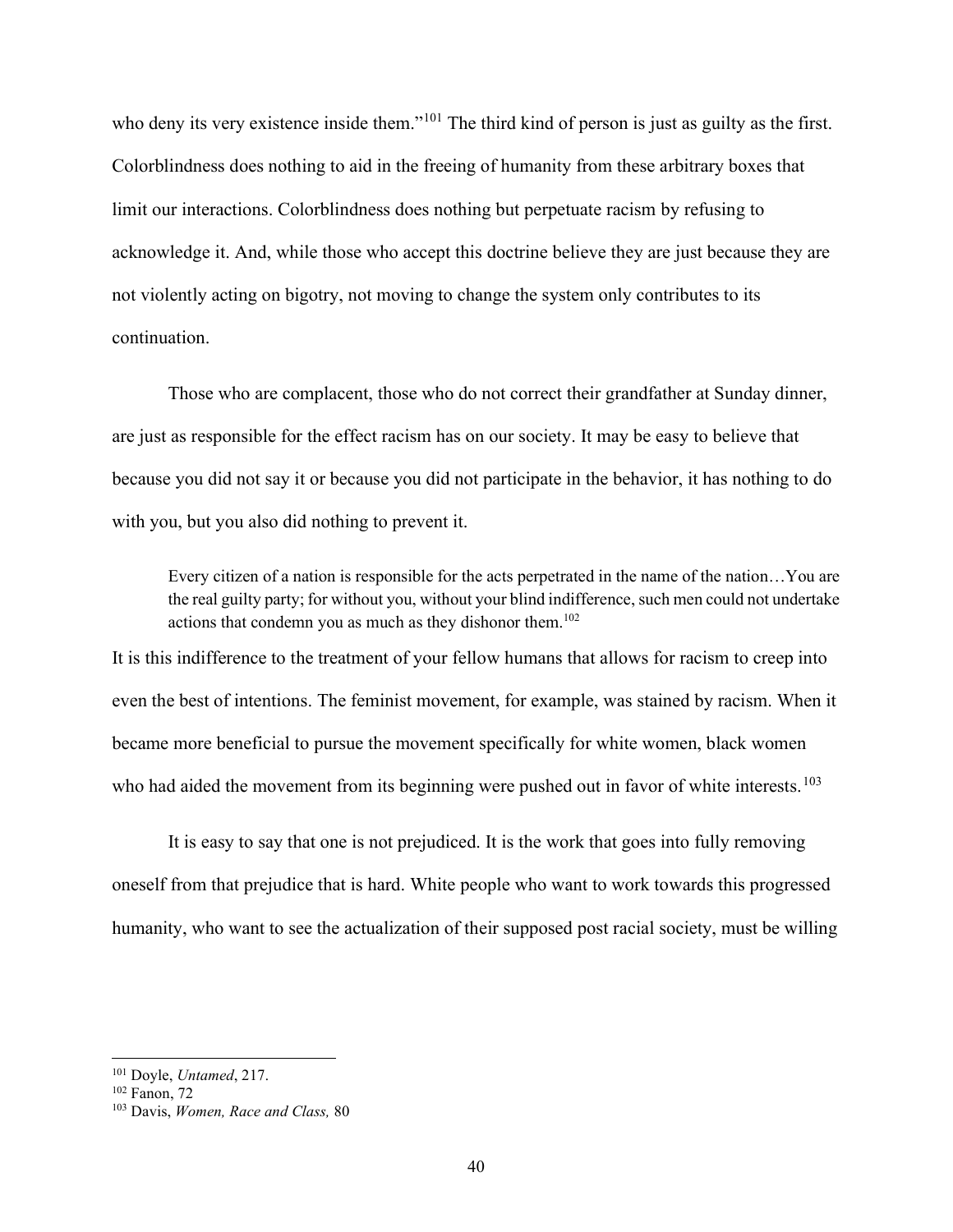to relinquish their privilege. In pursuit of this future, they must stand in solidarity with black people and all others who have become objects under white supremacy.

It is the tainted logic of white supremacy that creates the dynamic of inferior or superior, that creates systems that give people advantages or disadvantages based on physical attributes rather than their character. It is white supremacy that ignores human history in favor of a White History, "creates a system of reality that deludes and distracts white people from issues of power and social inequalities".<sup>104</sup> Only in rejecting this history, in rejecting the idea that physicality defines character, will there be hope for the rehumanization of white society and a humanistic future.

This rejection is not the same as denying one's own whiteness. The denial of whiteness is intrinsic to its survival as a mechanism of oppression because "white power is sufficiently maintained through strategies of invisibility."<sup>105</sup>

White students must first own their racialization by naming its source in whiteness and recognizing it as fundamental to their development as alienated human beings. For whiteness, as a global formation, is alienating to its subjects and objects.<sup>106</sup>

Because whiteness has been treated as the norm, it has not been questioned or evaluated in the same way that other racializations have. As Pamela Perry states, whiteness has become "taken for granted, naturalized, and thus not reflected on and defined".<sup>107</sup> But, if we are working under the assumption that the current structure of society has whiteness at its core, it would be equally beneficial to understand what makes up that "core", to make it visible rather than the unspoken assumption. However, Perry goes on:

<sup>104</sup> Etoke, 81

<sup>&</sup>lt;sup>105</sup> Leonardo, "The souls of white folk", 45

 $106$  Ibid. 45

<sup>&</sup>lt;sup>107</sup> Perry, "White means never having to say you're ethnic", 85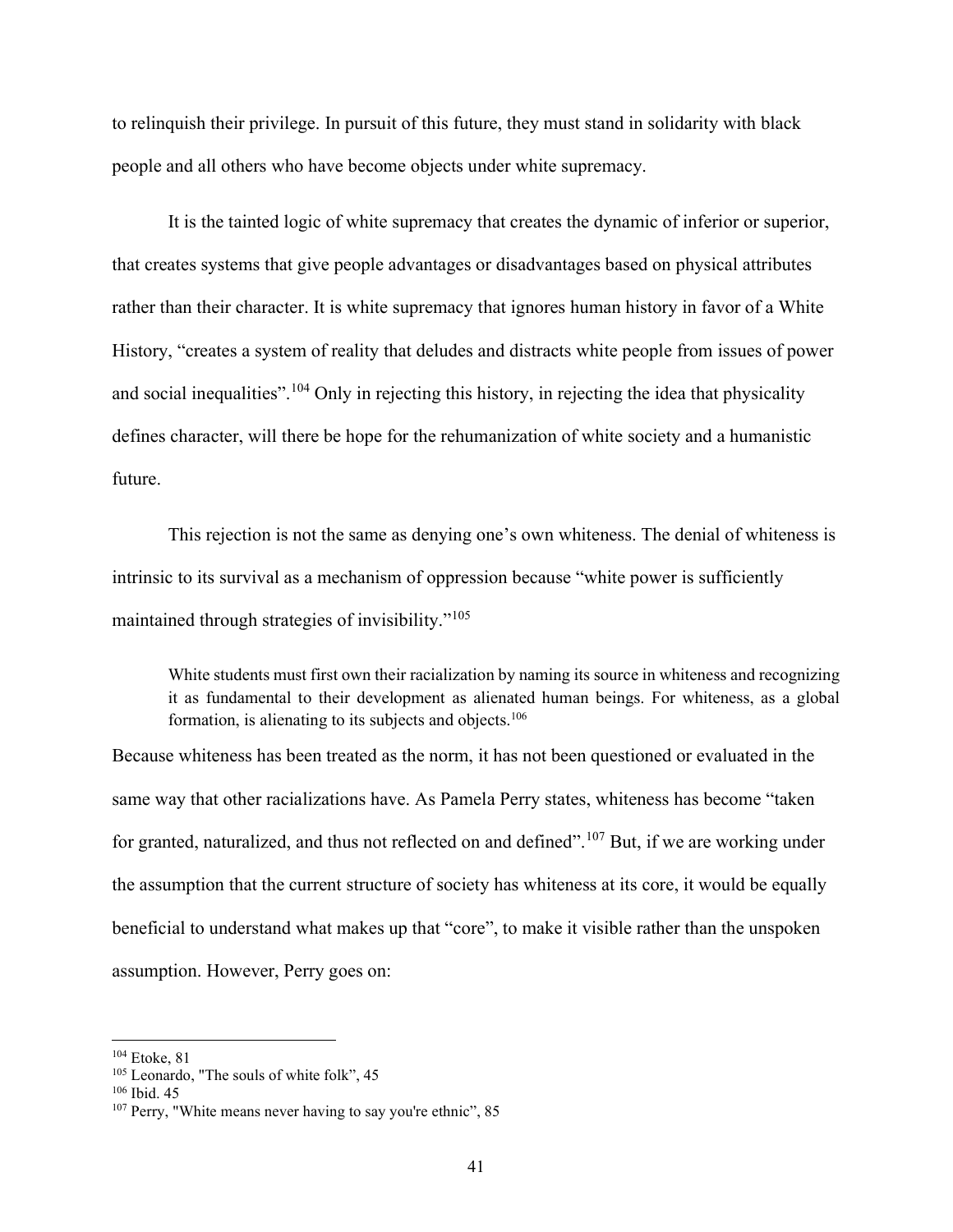Making white culture visible is not sufficient for challenging the construction of white as norm. What is also necessary are efforts to expose, challenge, and transform the rule of reason that frames white culture as rational and therefore, beyond culture, post-cultural, or even anticultural.<sup>108</sup>

We must engage with whiteness critically in order to unalienate all who have been affected by its prioritization and come closer to the level of human connection required for large scale sociopolitical movement. Of course, this issue of reimaging whiteness similarly to reimaging iterations of other races brings about the question of what whiteness can even look like if detached from what could easily be assumed as its core principle: oppression. To this, I have no concrete answer. Because the process of creolization is indefinite and the future unpredictable, there is no way of knowing what the engagement with whiteness would look like should white people decide to embark on this journey, to make the commitment to practical empathy and all it entails.

It is difficult to evaluate one's own failings, especially in a matter as serious as racism. However, it is a process that requires constant learning and constant questioning, not only of the world around you but of your place in it and the ways you may contribute to the problem. Is your preference for a white partner as opposed to a black partner simply preference or is there something deeper? Does having a black friend immediately negate any racist jokes that were told at their expense? At what point must you listen to opposing ideas rather than dominate the conversation?

Often what leads to colorblindness is overcompensating so as not to appear violently racist, avoiding topics so as not to step on toes or say the wrong thing. But the issue with progress is that its messy. Working to unlearn centuries of prejudice and bias does not happen cleanly,

<sup>108</sup> Ibid. 85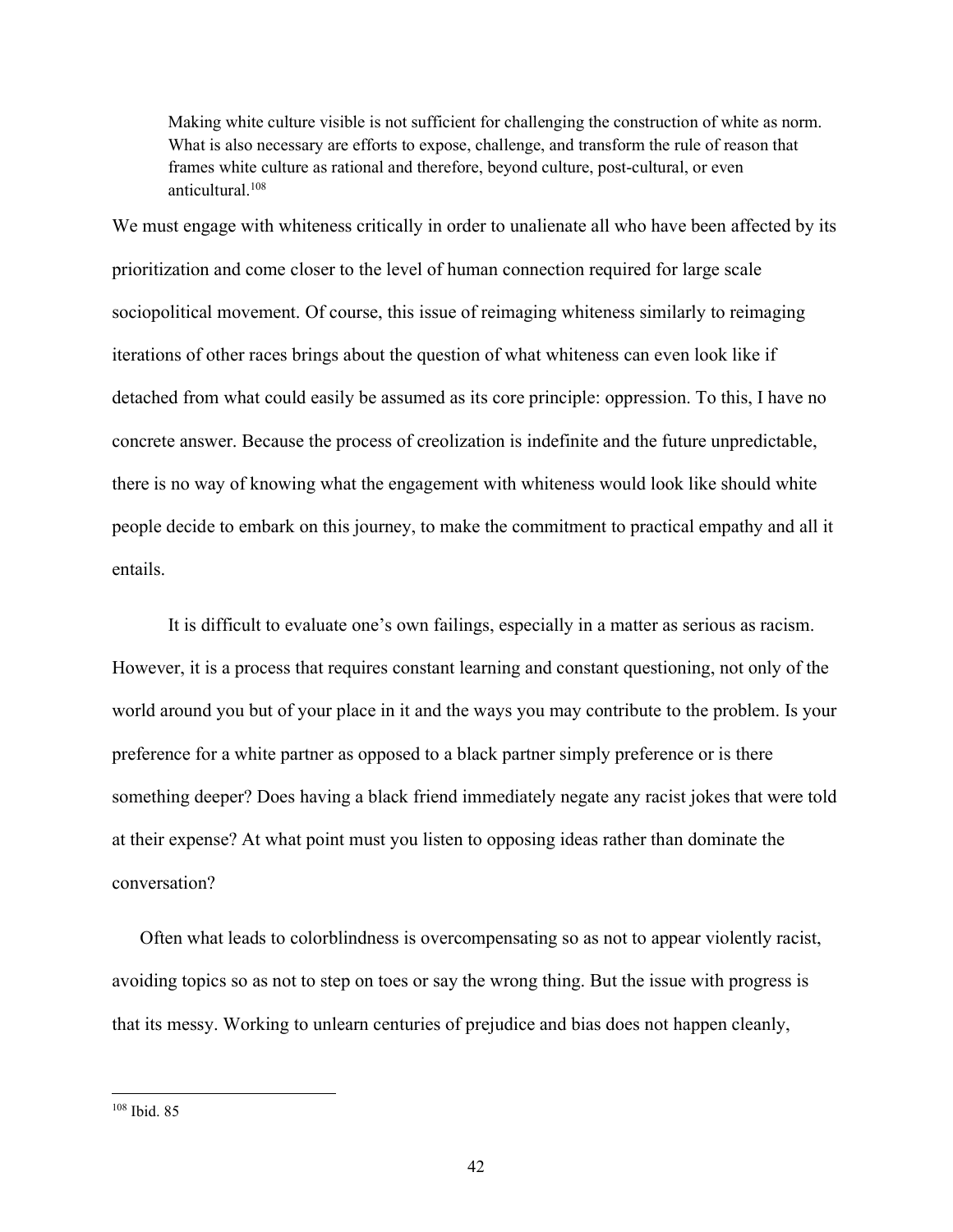swiftly, or easily. You have to say the wrong things to learn what the right things are. It is easier to avoid the forest than to dive into the thick of it, but it is only after the dive that you can come out on the other side.

"Such curious kinks of the human mind exist and must be reckoned with soberly. They cannot be laughed away, nor always successfully stormed at, nor easily abolished by act of legislature. And yet they must not be encouraged by being let alone. They must be recognized as facts, but unpleasant facts; things that stand in the way of civilization and religion and common decency."<sup>109</sup>

The discomfort felt during the conversation is worth the work if that discomfort can bloom into a new foundation for humanity to stand on. There is nothing wrong with being wrong, but there is everything wrong with being afraid to learn what is right. Evaluation of the white self and understanding that your place in the movement is not to guide but to listen, understand and aid, is a crucial step towards being right.

Creolized solidarity is understanding that certain racialized conditions exist because of past transgressions but that the human experience in all its plurality should not be defined by these transgressions. Creolized solidarity is not hating white people or calling for separation, but rather wanting to uplift humanity regardless of gender, class, etc. so that we can become the best iteration of ourselves. Not doing things because you are a certain race or despite it but because it is what you want, what will improve you. This form of being is understanding that race can be a unifying characteristic but should never be a defining one.

Leaving space for white people to evaluate their own existence does not equate seeking approval from white people or handing the cause for racial justice over to them, because the beauty of the racialized individual is that there is nothing that they can gain from striving for whiteness. What it means is striving for dialogue. For most of modern history the assumption has

<sup>&</sup>lt;sup>109</sup> Du Bois, *Black Reconstruction*, 56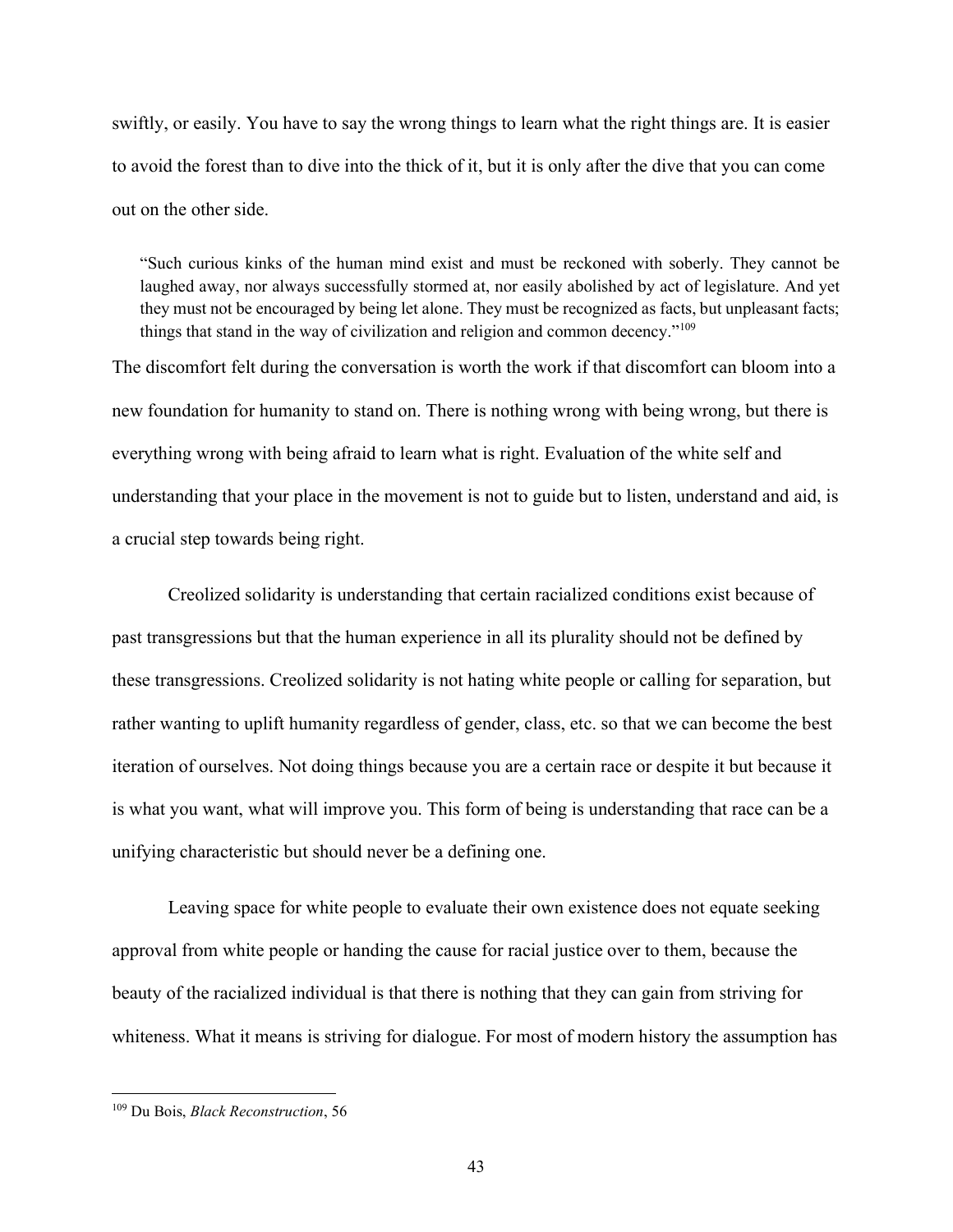been that the white or Western way of doing things was the most appropriate way to do anything. If you had not read Aristotle, you could have no grasp of philosophy. If you did not speak a European language, then there was nothing of importance being said. Striving for an open dialogue would allow for chances to unlearn these biases while being exposed to topics and thoughts that they may otherwise have never been exposed to.

Until we can remove ourselves from the superficially made-up categories of race, we remain stagnant. By suppressing humanity in the way that racism does, by prioritizing the thought of some over the being of others without considering the utilization of a different lens, we are forcing humanity to grow into a shape it may have never taken before.

 Yes, unlearning internalized biases will be difficult. Yes, we cannot force white people to partake in solidarity if they are unwilling, because some will certainly be unwilling to relinquish their power. But there is no change without fight. We must continuously fight for what is next, for what is right, even if that fight is within ourselves.

Our lives are inherently linked to those around us, but individualist thought has separated us from the natural emotional connection, the *solidaire* or *la pitie*, that binds us together. We have been objectified both by other humans and by systems that require dehumanization to function. These systems, capitalist, carceral or otherwise, may be individually beneficial but are wholly unsustainable and have left us unable to understand one another or, at the very least, have made us willing to justify witnessed injustices to avoid the discomfort of questioning our current reality. While creolized solidarity can play a larger role in coming together to fight large scale injustices such as the carceral state, I believe it is also a foundational piece in rehumanizing ourselves.

44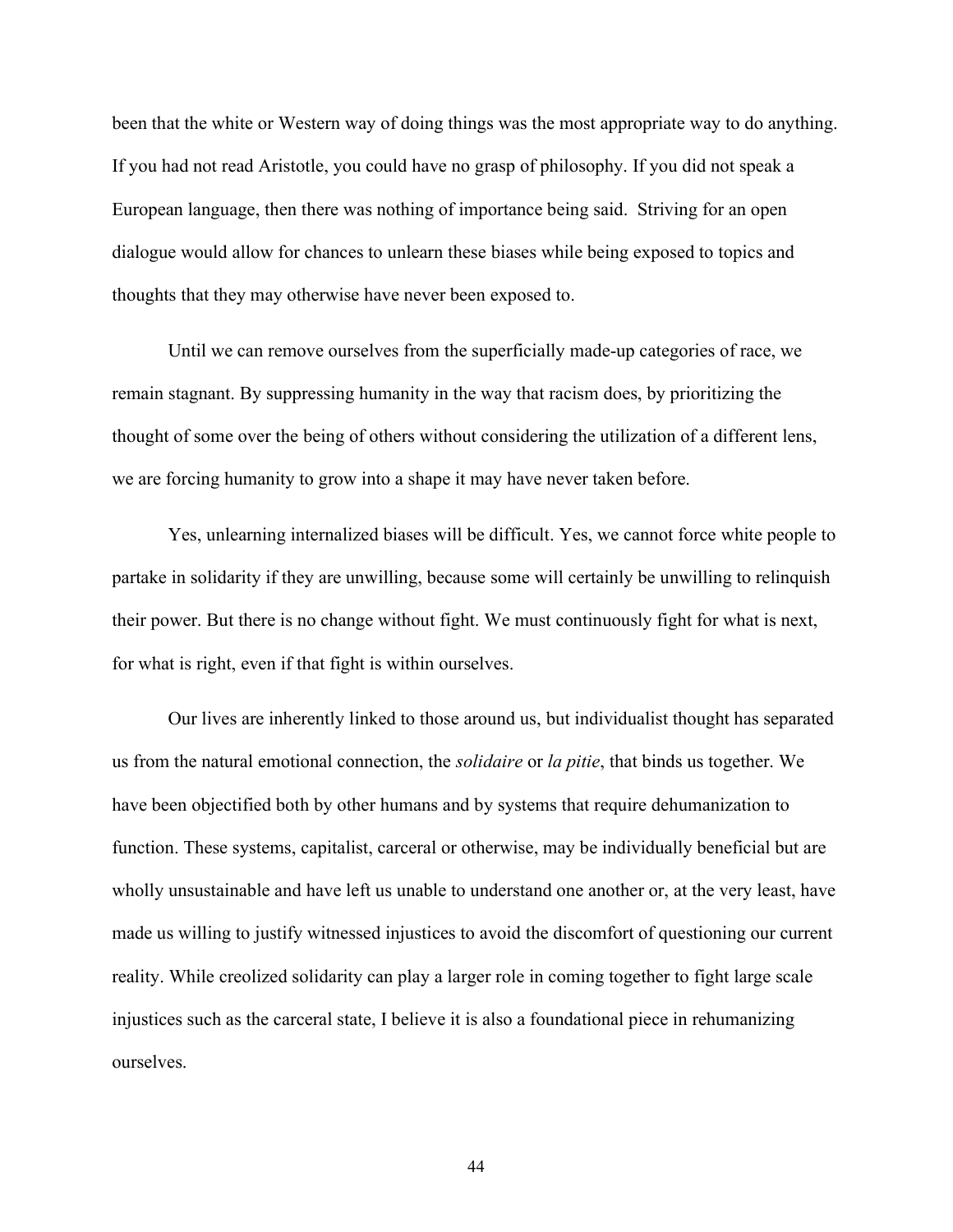# Chapter 3. Creolized Solidarity and Abolition

Following increased brutality complaints and multiple police killings in 2020,

particularly that of George Floyd, the discourse around police and prison abolition has grown. Naturally, it has been met with concern from those who believe crime will run rampant without police, and some have gone for a more intermediate approach, calling for defunding and more extensive reforms as opposed to complete abolition of these systems. For some abolitionists, reforms have been inadequate, police and prison institutions simply being beyond the point of saving. However, debates are complex and numerous, ranging from how to go about abolition, if both prisons and police should be eliminated, what would come of serious criminals and what justice should look like in an abolitionist society.

Within this chapter, I intend to provide clarity on what abolition is and examine the ways in which policing and the carceral state extend beyond prisons into the very fabric of life in the United States. The interplay between the carceral state and the daily lives of individuals both imprisoned and "free" provides an excellent, although complex, point to begin rethinking what our society does and what an abolitionist society should/could look like. American society conceptualizes many things in terms of deservingness and "law and order" to the point where these beliefs extend into interactions and spaces that should theoretically have nothing to do with the carceral state. In addition to examining how carcerality imprisons even the free, I suggest ways in which the project of abolition and my previous conception of creolized solidarity may be viewed together to aid in the sorts of reimaging projects that abolition requires.

## Abolition

Abolition, particularly that of police and prisons, is treated as a highly radical call to destroy "essential" parts of American society. It is treated as utopian and idealistic, with many critics citing the "terrible few" (rapists, murders, etc.) as a critical reason why abolition will

45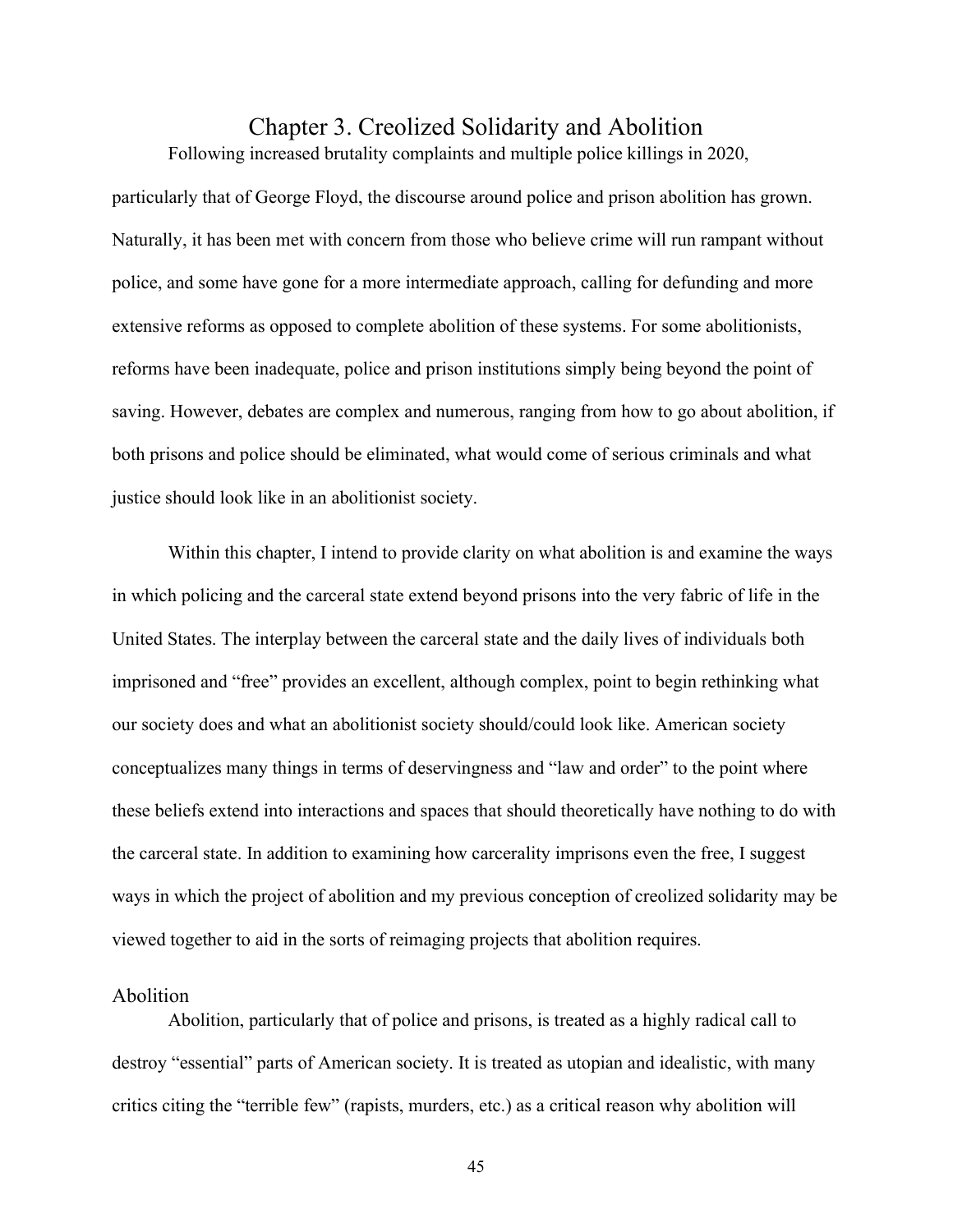never work. Who will protect us if we abolish the police? What will happen to those terrible few if prisons are not around to maintain them? This criticism, though based in valid fears given American conceptualizations of order and safety, fundamentally misunderstand the project of abolition. While there are some proponents who do argue for the immediate closure of police departments are prisons, a majority of abolitionists scholars and activists understand that abolition is a lengthy process based equally in removing as it is rebuilding.

Abolitionists do not assume that we will ever exist in harm-free spaces; rather, they emphasize that vulnerability is bound up with the human condition, that the pursuit of total security is a lifedamaging pursuit, and that there are ways to better address, collectively, the harms we face and produce. $110$ 

Before continuing, however, it is important to clarify that present abolition ideals are not new. Although they have been modified to fit new circumstances, there are still tight connections between traditional abolition and the movements we see now.

Traditional abolitionist views were utilized to call for the end of chattel slavery. However, although the essential aim was shared, there was divergence in what the abolition of slavery should look like. Some argued for the immediate termination of the slave trade and freeing of enslaved peoples, while others suggested more incremental approaches that would allow enslaved peoples to work toward joining society in America or even be "returned" to Africa where it was believed they could truly thrive. Although the key tenet of historical abolition was the destruction of the slave trade, it is important to note that abolition is not merely about the destruction or removal of something. For instance, in his discussions of abolition, W.E.B. Du Bois proposes what he calls abolition democracy, the simultaneous disruption of not only slavery but "the very democratic fabric of the United States…given its inherently white

<sup>110</sup>Brown, "New abolition, criminology and carceral studies", 10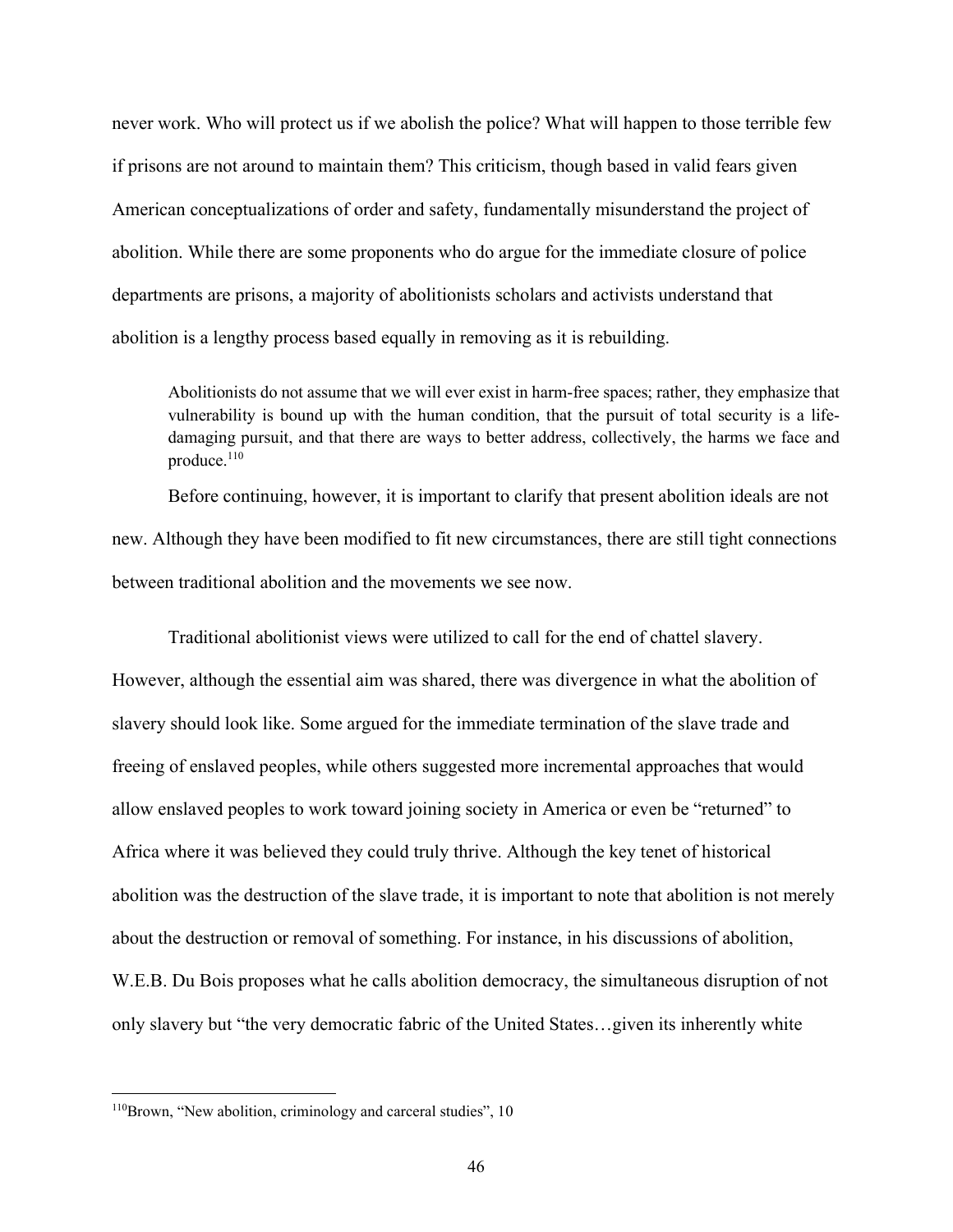supremacist logics and traditions."<sup>111</sup> While this, too, is a type of removal, the very ideas of removing the "democratic fabric" implies that something else must be shaped or imagined taking its place. If the current structure of democracy is one that is complicit in the brutalization of human lives, what does democracy without brutalization look like?

Presently, abolition has turned to all sorts of causes that may initially seem unrelated but are all in some ways direct descendants of traditional abolition practices. Nik Heynen goes so far as to say that "the possibilities of continued abolitionist progress will certainly be premised upon internalizing" abolitionist ideological histories. There are abolition movements focused on the carceral state, neo-slavery, reparations and ecology as well as "more generic forms of domination and exploitation", all of which can be traced back to racialized injustices and othering.<sup>112</sup> These movements are viewed as justice and community oriented, pathways to engaging with other ways to hold each other accountable that are not dehumanizing or based in racially biased systems.<sup>113</sup> White supremacy's lasting effects have made new forms of abolition equally as important now as they were during the initial battle against slavery.

Abolitionist organizers understand their work to be related to the historical struggles against slavery and its afterlives, against imperialism and its legacies in more recent practices of racial capitalism, and against immigration enforcement and border fortification.<sup>114</sup>

This connection to abolitionist historical traditions empowers and inspires current movements by offering not only a picture of what has and has not works, but by illustrating the possibilities that abolition presents.

<sup>111</sup> Heynen, "Toward an abolition ecology," 244

<sup>&</sup>lt;sup>112</sup> Cullors, "Abolition and reparations"; Heynen, "Toward an abolition ecology"; Richie and Martensen, "Resisting carcerality"; Scott, "Could penal abolition work?"

<sup>113</sup> Ritchie, "Reimagining the movement to end gender violence", 272; Scott, "Could penal abolition work?"; Berger, "What abolitionists do"; Medina, "Breaking Down Walls", 129; Freshour, "Abolition in the time of Covid" 114 McLeod, "Envisioning abolition democracy", 1617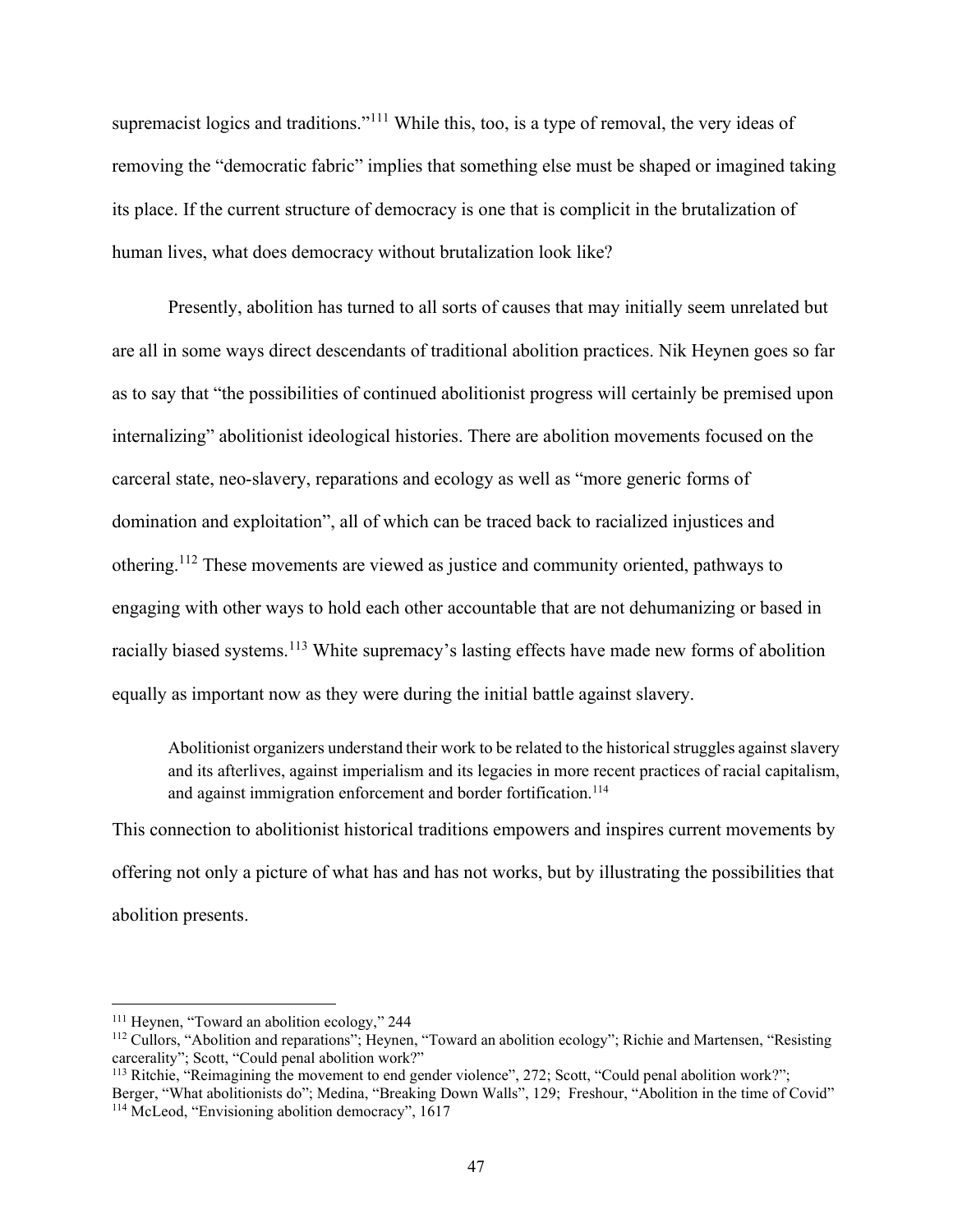#### Creolized Solidarity and Abolition

 Throughout this project, I have tried to conceptualize creolized solidarity as an affective mode of political action that requires intentional reconfiguration at both the personal and societal levels. Abolition, too, requires the empathy and affection necessarily intertwined with this concept of creolized solidarity. If we understand abolition as more than simply destruction but also the creation of new ideas and spaces, reconfiguring what our society can look like such that all people are free, creolized solidarity becomes useful, if not necessary.

 The primary focus of this chapter is policing and prisons, the carceral state and the way that it necessitates othering and dehumanization. In the previous chapter, in establishing the necessity of creolized solidarity, I emphasize the ways in which current socialization structures require us to other ourselves from our fellow humans. The prerequisite of carcerality is exactly what creolized solidarity is aiming to correct, the learned disconnect between the self and those around us. The bridging of this empathic gap could provide a stronger basis for understanding the abolitionist project. If we can begin from a basis of shared humanity and affection, that affection can then fuel the action necessary to make abolitionist change.

Penal abolitionism sees human relationships rooted in cooperation, solidarity, mutual aid and fellowship…Abolitionists call for the fundamental transformation of "bad societies", characterized by gross economic and social inequalities, into "good societies" that adhere to the principles of transformative justice. $115$ 

The underlying goals of the two projects are the same: unlearning the belief that discriminatory and harmful systems are necessary and subsequently creating a more equal society.

 Moreover the necessary personal requirements of both are the same. If creolized solidarity requires the consistent internal questioning of what is known and what freedom is, this

<sup>&</sup>lt;sup>115</sup> Scott, Could penal abolition work?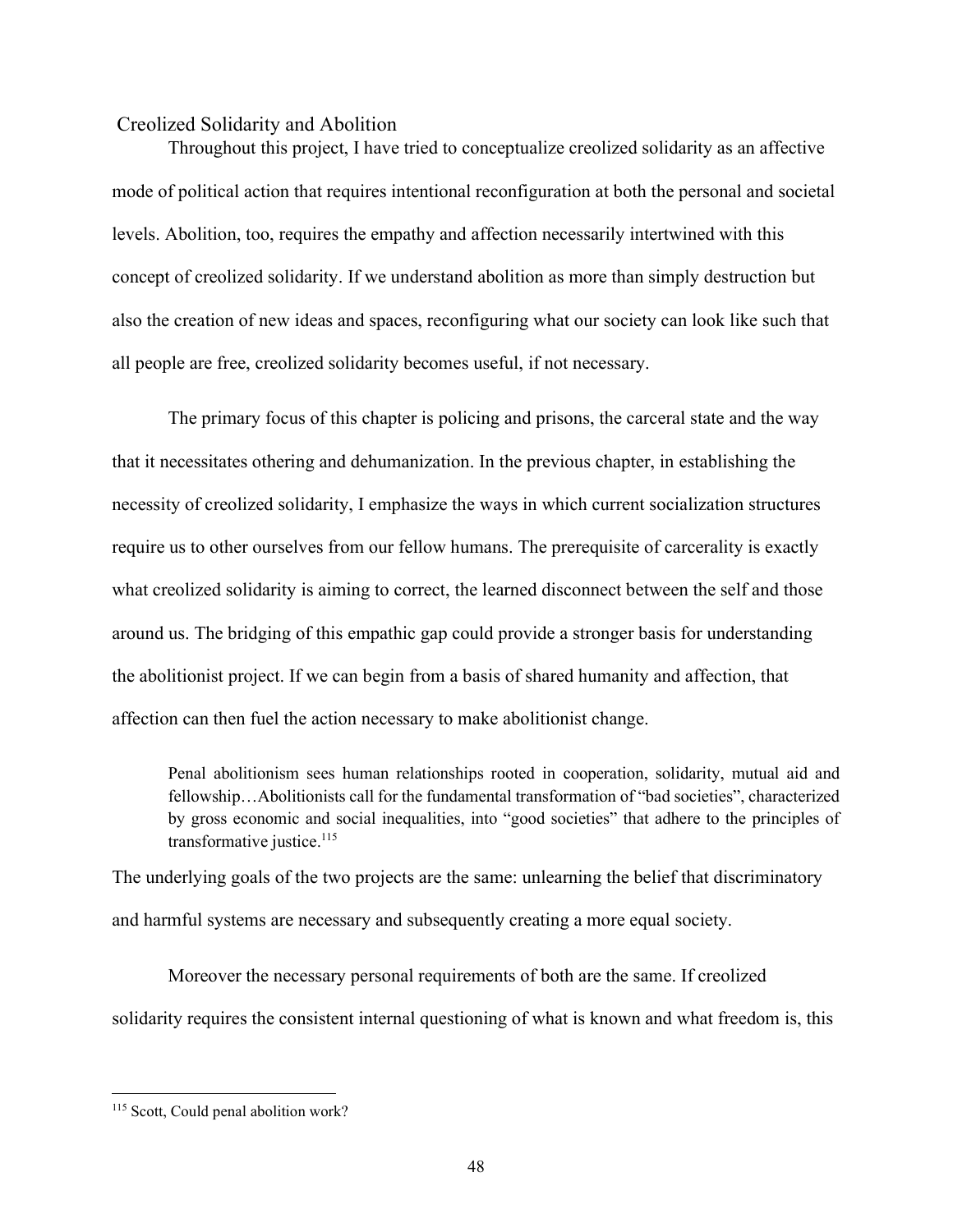will also require critical engagement with the world around us. Within the United States, so many issues exist at a crossroads with the carceral system, including race, gender, sexuality, health care and the environment just to name a few. Critical engagement with the world around us includes these areas that are targets of abolitionist ideals.

The expansion of the prison system and mass incarceration have been widely conceptualized as a Black issue, a physical manifestation of the legacy of Jim Crow. This is true, but not in the straightforward way that has often been championed by activists. Incarceration and the practice of law does have a racialized history. However, prisons and policing expand beyond race, interacting with and affecting the most vulnerable populations, what Gilmore calls "surplus populations". Although prisons are typically "out of the way", at the edges, of everyday lives of most citizens, "edges are also interfaces" connecting "social spaces, economic regions, political territories, and fights for rights".<sup>116</sup> The project of abolition requires a better understanding of those interfaces, the intersections that are often overlooked. Patrisse Cullors argues that "abolition must be a cultural intervention. It must produce a new way of being even in the most challenging and difficult moments."<sup>117</sup> I believe that creolization creates space for that necessary intervention.

Though most understood in the context of blended languages, creolization is the culmination of different cultures, elements, and perspectives to create something wholly new. Rather than being limited by differences or fearing the conflict and contention that comes from those differences, creolization allows us to examine what is being offered and how it can be reconstructed to unite without diminishing value or identity.

Creolization is thus akin to a process of transculturation "marked by the fusion of cultural elements drawn from all originating cultures, but resulting in a configuration in which these elements, though

 $116$  Gilmore, 11

<sup>&</sup>lt;sup>117</sup> Cullors, "Abolition and reparations", 1694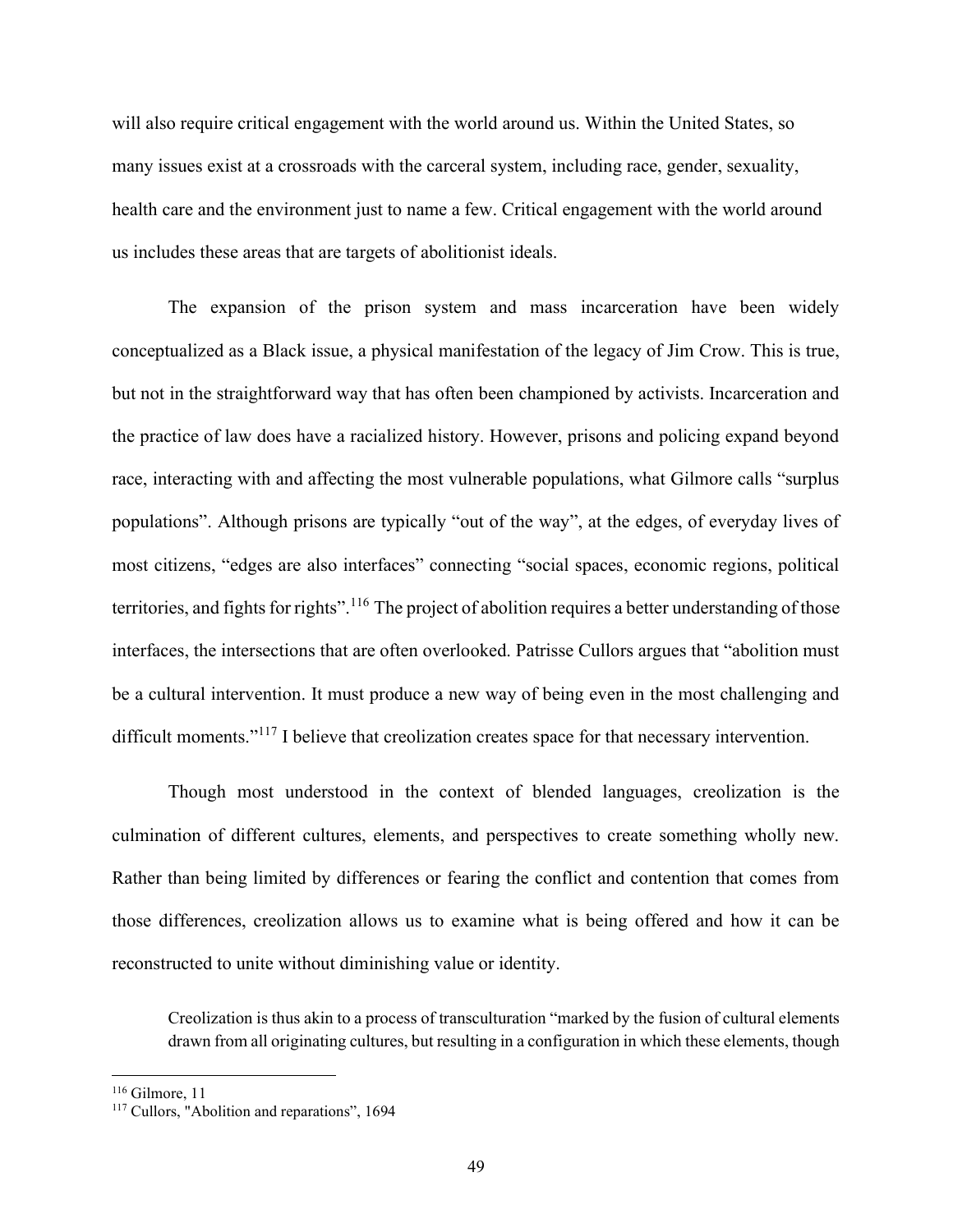never equal, can no longer be disaggregated or restored to their originary forms, since they no longer existed in a pure state but have been permanently translated.<sup>118</sup>

 Creolization in the case of prison and police abolition would require venturing away from the common conception that mass incarceration is primarily a black issue and digging into the different intersections. How are we all subject to the prison industrial complex? How does overpolicing affect community development and trust? The recognition made by Mothers ROC that you do not necessarily have to be black to be punished by black law is a substantial one that acknowledges the political reality of blackness while also leaving room for other marginalized people to understand their own positionality and seeming disposability in a failing capitalist state. This also leads to conversations surrounding what law and crime even are if, regardless of constitutionality, it is very visibly not practiced equally. By repositioning the conversation away from specifically the mass incarceration of black men to injustice, community costs, and systemic abandonment, a more holistic picture of what prisons and police are and what they do becomes visible. Creolizing abolition discourse allows for not only the imagining of more potential futures but also has the potential to bridge gaps in understanding. This creolization requires looking at the dynamic between prisons/policing and race and class, along with queer, feminist, disabled, etc. takes on abolition. While revisiting history and policy through a creolized lens will not immediately solve these issues, it has the potential to reduce that separation as we uncover the various ways that these systems have affected, and in turn connected, us all.

## Policing as Racial and Behavioral Restraint

Police operate as a form of social control. "(T)he organization of powers, the distribution of places and roles, and the systems for legitimizing this distribution" are associated with the

<sup>&</sup>lt;sup>118</sup> Dahl, "Creolizing natural liberty"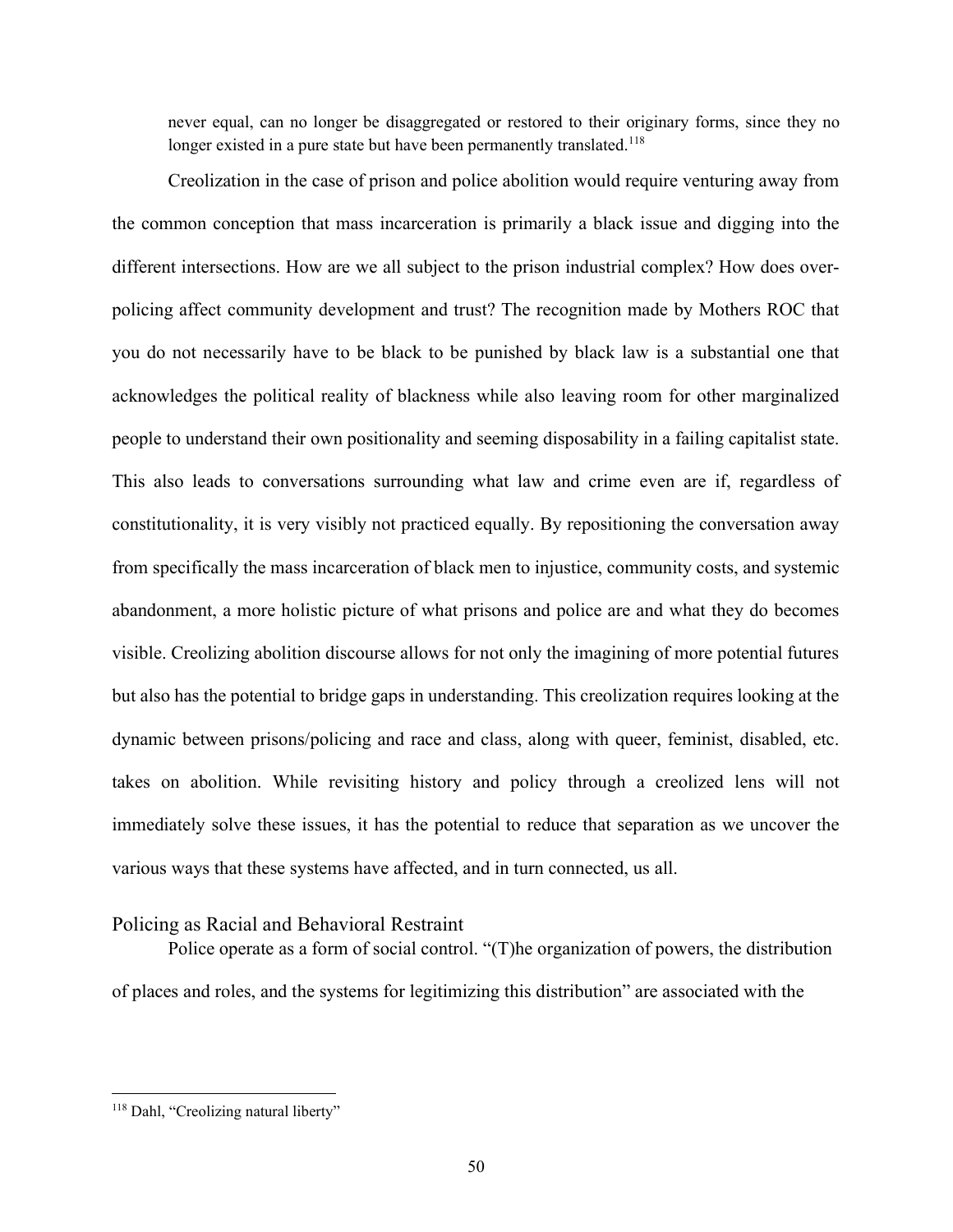political but, for Jacques Ranciere, constitute policing.<sup>119</sup> The order and domination that exist prior to politics is protected by this policing. Ranciere conceptualizes politics as being based on the fundamental wrong of miscounting or misrepresenting the parts of society that make up the whole. Rather than being based on "true" classes that serve a function, politics is based upon false "classes that aren't classes"<sup>120</sup>. People are assigned these artificial classes and, as a result, orient themselves towards those roles that are not quite true to lived experience. The wrong done unto the people is the limitation of their own appearance within space, their ability to be recognized in a way the truly feels representative of who they are. We exist as humans not only by our ability to speak as Aristotle defined it but by our ability to understand and be understood. These classes that do not fit, for instance racialized conceptions of being or how one "should be", limit the ways in which we can express ourselves. Further, when these assigned classes also assign a certain amount of value, it becomes an issue of who is worthy of being understood, who is capable of speaking. This, in turn, suppresses one's ability to appear as "human".

Policing in this sense has less to do with disciplinary action or law, concerning itself more with regulating appearance (the ability to be understood) within the state. This form of policing can be seen in media coverage, policy implementation, funds distribution and various other public manifestations that would give access to speech or presence. It is this form of policing that leads to what Du Bois called the "propaganda of history", the way certain groups appear, if at all, outweighing the value of truth.<sup>121</sup> Rather than lose the idea that the United States is the greatest nation, it becomes ideal to distort the past, and even the present, to "paint perfect men and noble nations" at the expense of the truth "in order to make peace in the present and

 $119$  Ranciere, *Disagreement: Politics and philosophy*, 29

<sup>120</sup> Ibid., 18

<sup>&</sup>lt;sup>121</sup> Du Bois, *Black Reconstruction in America*, 711-728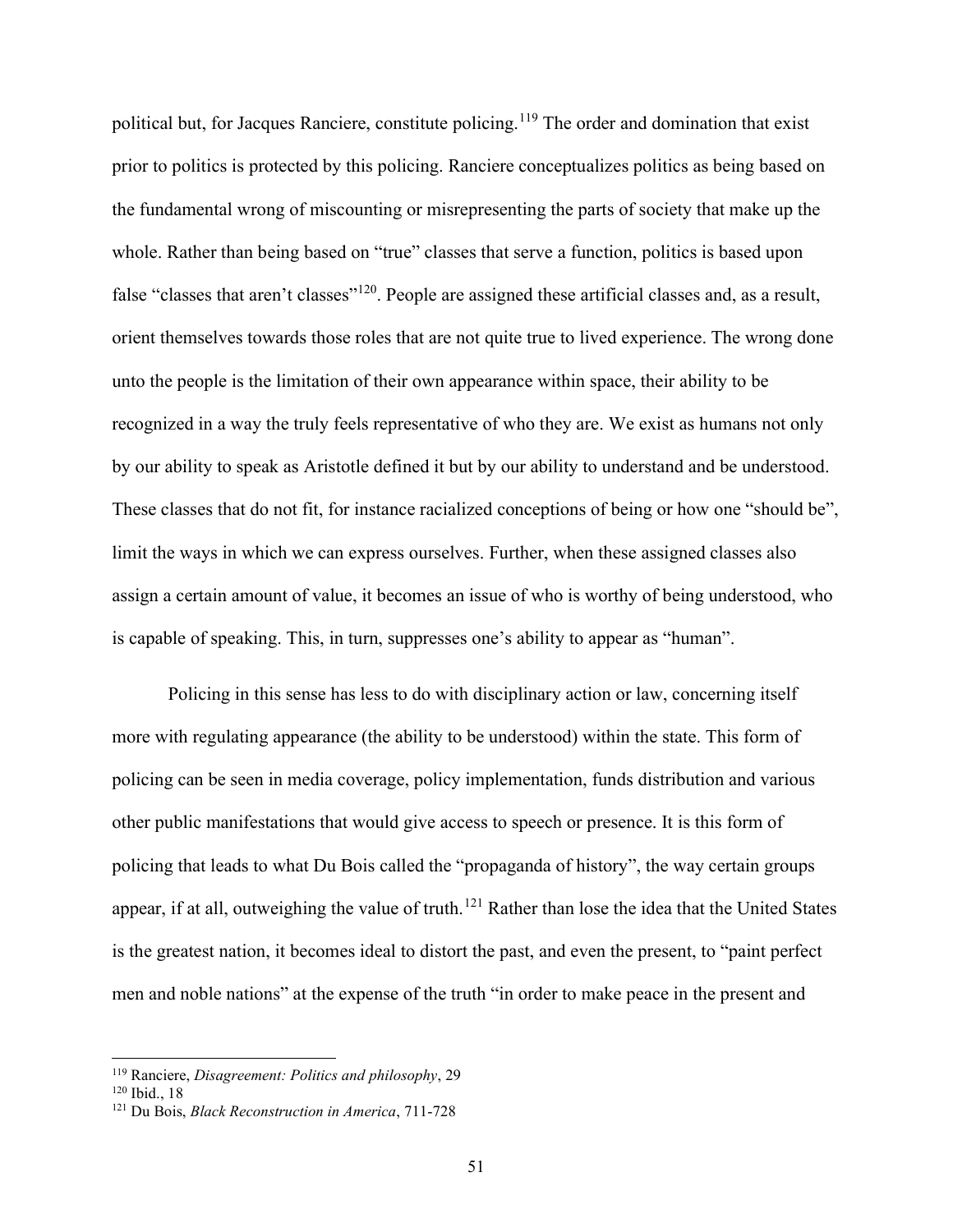guide policy in the future."<sup>122</sup> To maintain feelings of nationalism and pride, it becomes necessary to police what we learn and what history looks like. This debate is taking place presently within Congress as members of the Republican Party argue that teaching Critical Race Theory in schools is "unpatriotic" and the same as teaching students to hate America.<sup>123</sup>

Similarly, this policing extends to behavioral modifications. Going back to conversations about Ahmed and her configuration of lifelines in the previous chapter, it is policing as an ideal rather than an institution that makes these lifelines possible. Modern policing has become just as much about moderating what is "acceptable" as it is about crime management. A perfect example of this can be seen in student arrests because of dress code violations in schools. Dress codes in themselves are not criminal offenses, but because certain types of dress are deemed unacceptable, they are penalized in this overly punitive way. In terms of "deviant" behavior, we see homeless people and sex workers driven out of communities because their presence may be perceived as disruptive by the people that live there, but homelessness and sex work do not simply disappear because they are no longer visible in the suburbs. All police have done in banishing those who are considered "deviant" is shift their visibility. The issues or circumstances that put those individuals on the street are still present and will presumably continue to create more so-called deviants.

Policing and prisons operate within the lives of everyone, both absent and present in that we may never directly interact with them ourselves but their presence looms at the edges of our everyday. They serve as a catchall solution for anything that is considered deviant, anything that disrupts the distribution of places and roles, "the most thorough government social program".<sup>124</sup>

<sup>122</sup> Ibid., 727

<sup>&</sup>lt;sup>123</sup> Sprunt, "Understanding the Republican Opposition to Critical Race Theory"

<sup>&</sup>lt;sup>124</sup> Davis, *Are prisons obsolete?*, 11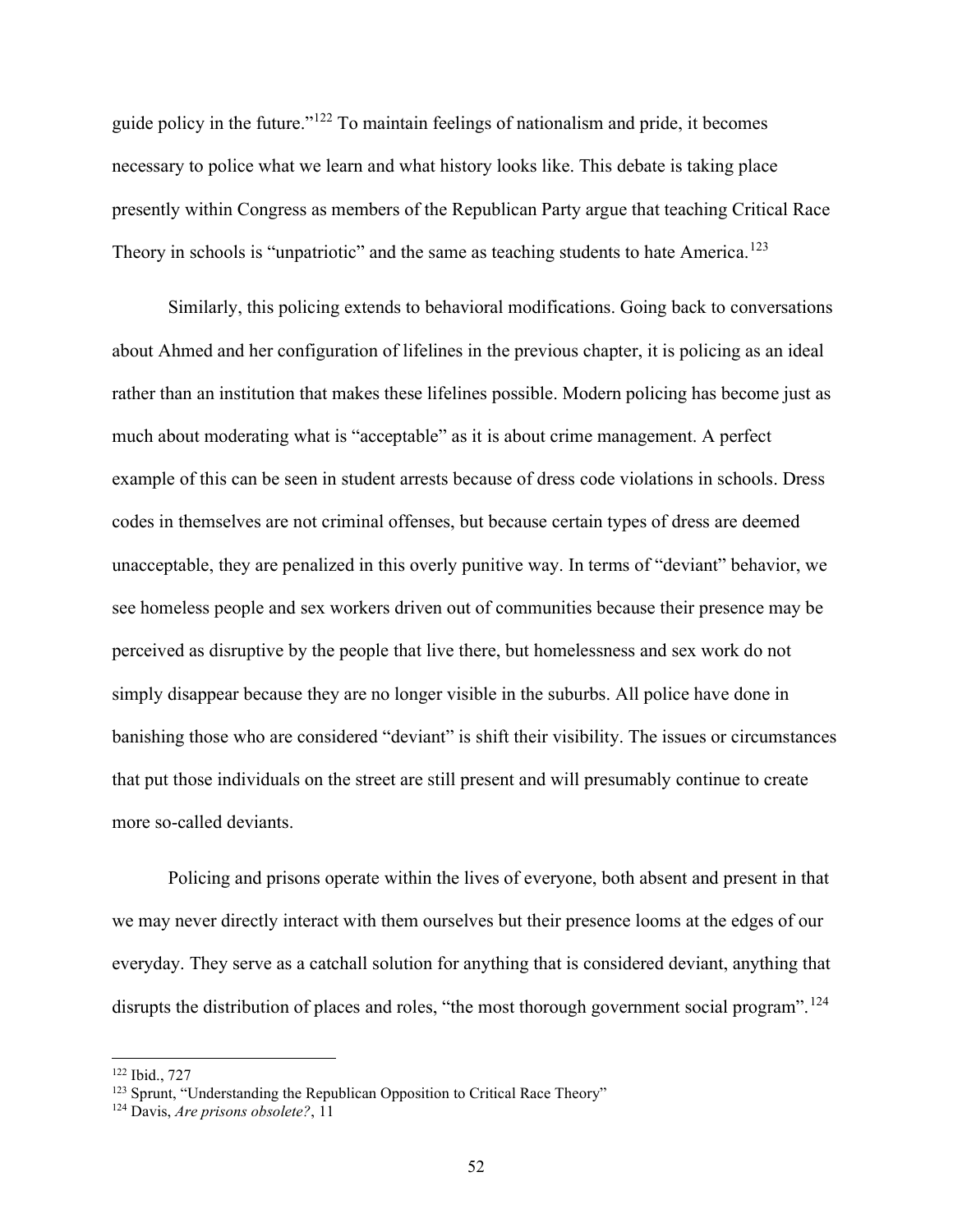And while it may be true that some high crime communities do request larger police departments, it is also true that similar requests for after school programs, libraries, and better employment opportunities go unmet.<sup>125</sup> As funding has been removed from social services and community programs, more money has been funneled into police departments who then take on those functions, despite the acknowledgment by officers that they are not qualified and should not be expected to operate in the same way as social workers and mental health providers.<sup>126</sup> Similarly, police have consistently and increasingly been placed in schools for the "protection" of students but their presence often "undermines the education mission of schools, turning them into an extension of the larger carceral state and feeding what has come to be called the schoolto-prison pipeline." $127$ 

Policing is an inherently violent profession, its roots tied to slave patrols and vigilantism.<sup>128</sup> Expecting people who are trained in a militaristic capacity to take on everything from homelessness to psychotic episodes and domestic disputes is injecting violence into situations where it is not needed, or at the very least should not be the immediate response. However, it has become so natural to call the police when something goes wrong because other services either are not available or are not publicized enough to be common knowledge. It has become natural and expected for the police to solve every problem, for even the smallest offense to lead to hard jail time, that we do not know where to begin when discussing alternatives. "This is the ideological work that the prison performs—it relieves us of the responsibility of seriously

 $125$  Vitale, The end of policing, 2

<sup>126</sup> Ibid.

<sup>127</sup> Ibid., 56

<sup>&</sup>lt;sup>128</sup> Ibid., "The Police Are Not Here to Protect You"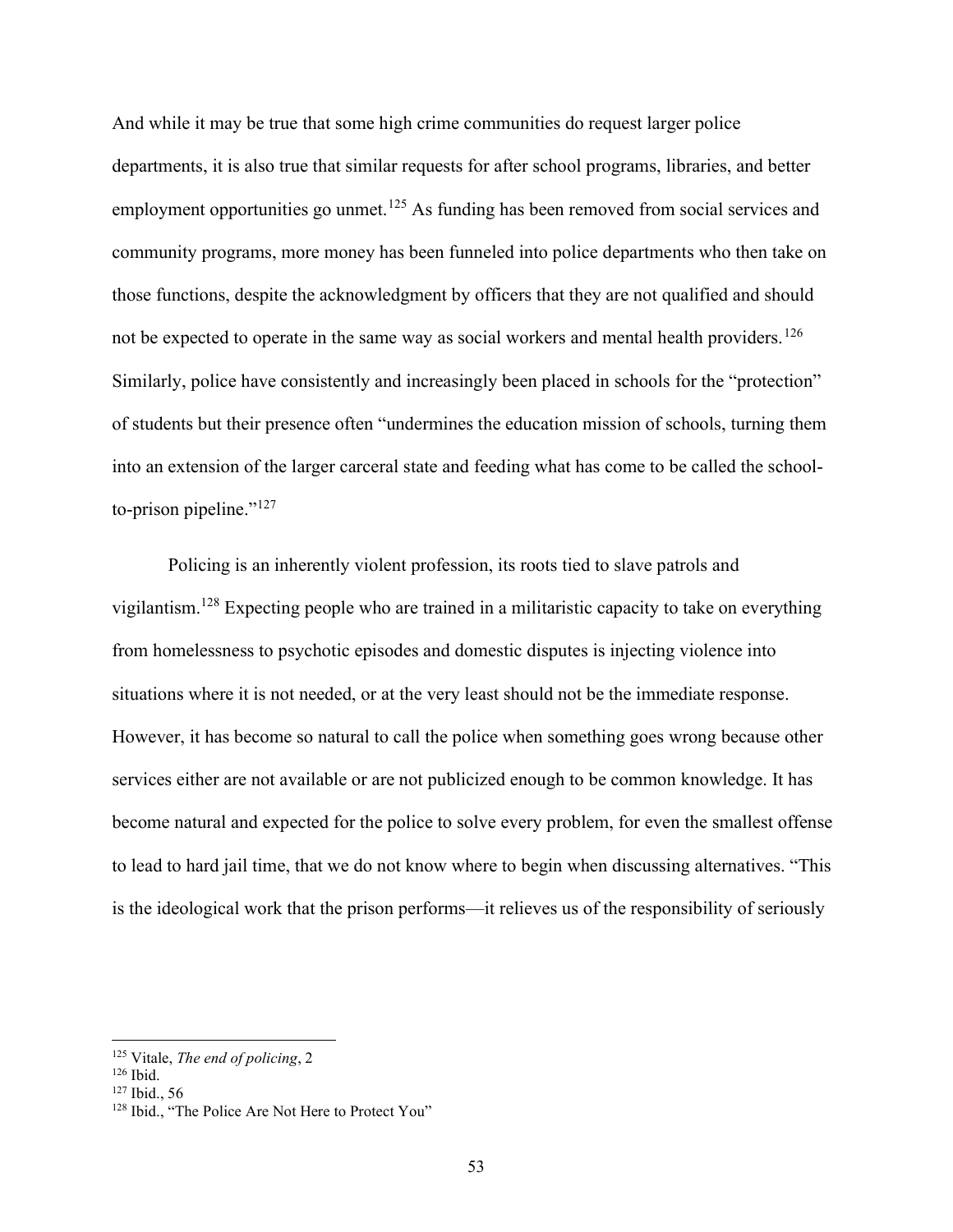engaging with the problems of our society, especially those produced by racism and, increasingly, global capitalism."<sup>129</sup>

Policing as understood by Ranciere and as implied by Vitale's book title "The End of Policing" is more expansive than the physical act of policing, the institutional existence of police officers. If understood in this way, police officers and prisons are the arbiters of policing functions but not the creators of them, making the question then what are we policing and who is deciding what gets policed? The easiest assumption would be that policing is done based on law and the criminal justice system, however, even that becomes debatable when we look closely at how laws are structured and implemented. As Gilmore states, "laws changes, depending on what, in a social order, counts as stability, and who, in a social order, needs to be controlled."<sup>130</sup> Vitale echoes this when he says that "there is extensive research to show that what counts as crime and what gets targeted for control is shaped by concerns about race and class inequality and the potential for social and political upheaval."<sup>131</sup>

An example that has become more widely publicized following the release of the film The United States vs. Billie Holiday shows that, to prevent Holiday from singing her song "Strange Fruit" about the continued practice of lynching, the government targeted her on drug charges since there was no other legal way to make her stop singing.<sup>132</sup> During enforced segregation, "more than four thousand blacks (and some whites) who were seen to violate Jim Crow were lynched, while the federal government stood idly by."<sup>133</sup> More recently, in the "War on Drugs", the drugs that were criminalized were determined primarily based on which race the

 $129$  Davis, *Are prisons obsolete?*, 16

<sup>130</sup> Gilmore,

<sup>131</sup> Vitale, 51

<sup>&</sup>lt;sup>132</sup> Holiday, Strange fruit.

<sup>&</sup>lt;sup>133</sup> Marx, "Race Making and the nation state" 197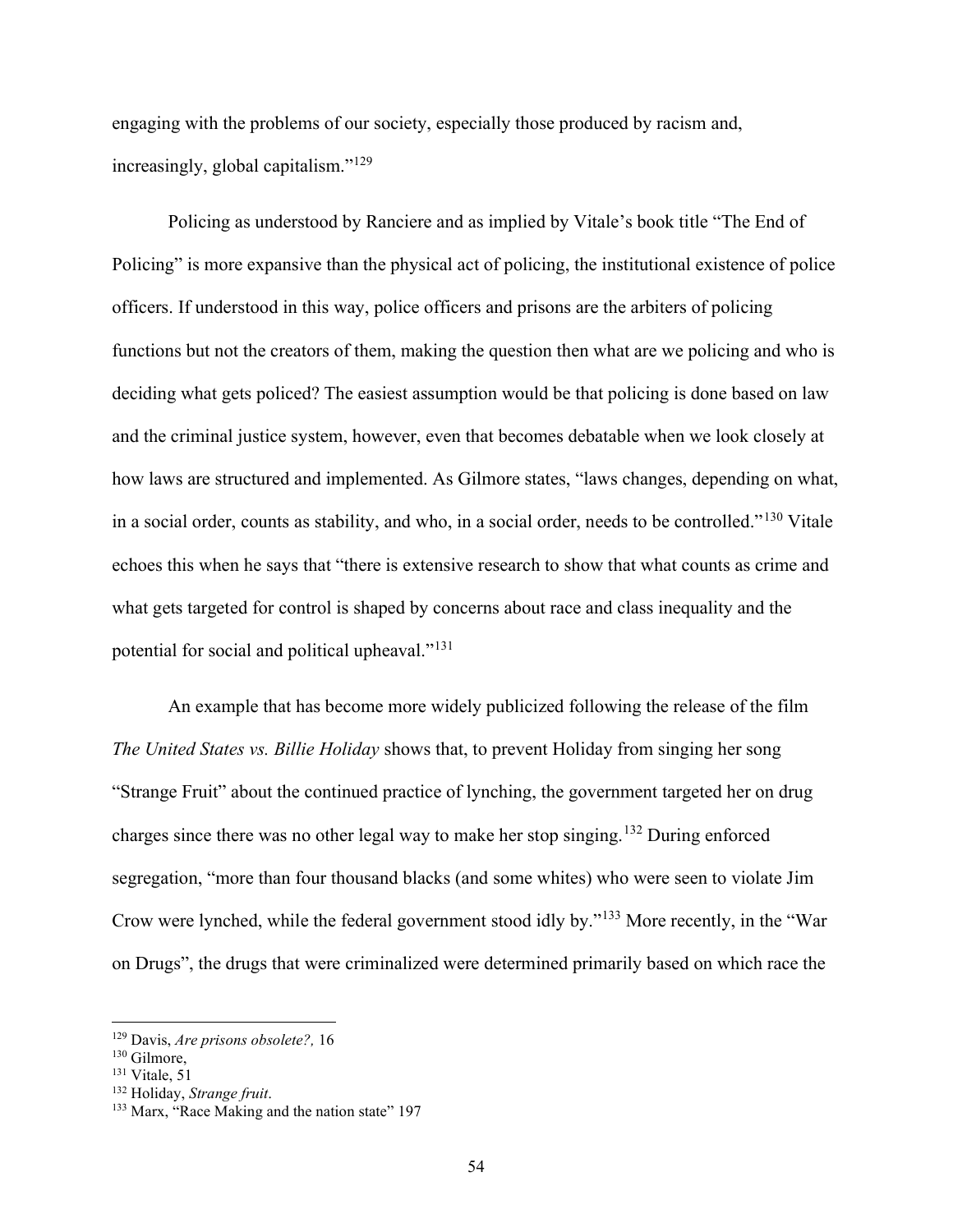drug was associated with. Marijuana became illegal to stifle the growing influence of latinx populations, crack cocaine for its connection with black communities.<sup>134</sup>

If we consider broken windows policing, as well, it is also concerned with the vague notion of order maintenance that, in a society where "criminals" and "evildoers" are, in the collective imagination, fantasized as people of color, often means ridding communities of people of color who are perceived to be inherently disorderly.<sup>135</sup> However, this conflation of BIPOC with crime, in line with the ideological praxis of prisons, does not acknowledge the cause of the disorder.<sup>136</sup> When discussing "order" and "disorder", there is no clear definition of what these ideas entail, "disorder" seemingly synonymous with "undesirable" behaviors such as loitering, mental illness, or homelessness. Rather than address systemic issues in the very foundation of the United States, it becomes easier to assume that certain groups, most often black and brown bodies, are not capable of matching societal ideals, "those people" are just like that and there is nothing we can do but build more prisons, get more police.

The common rhetoric is that there is nothing wrong with the police as an institution but rather there are a few "bad apples" who have disgraced the uniform. However, to counter this, I return to Rothstein:

Certainly, we cannot hold the government accountable for every action of racially biased police officers. Yet if these officers' superiors were aware of racially discriminatory activities conducted under color of law, as they surely were, and either encouraged these activities or took inadequate steps to restrain them, then these were no longer merely rogue actions but expressed state policy that violated the Fourteenth Amendment's guarantees of due process and equal protection.<sup>137</sup>

 $134$  Vitale, *The end of policing*, "The War on Drugs"

 $135$  Davis, *Are prisons obsolete*?, 16

<sup>136</sup> Ibid.. 16

<sup>&</sup>lt;sup>137</sup> Rothstein, Color of Law, 142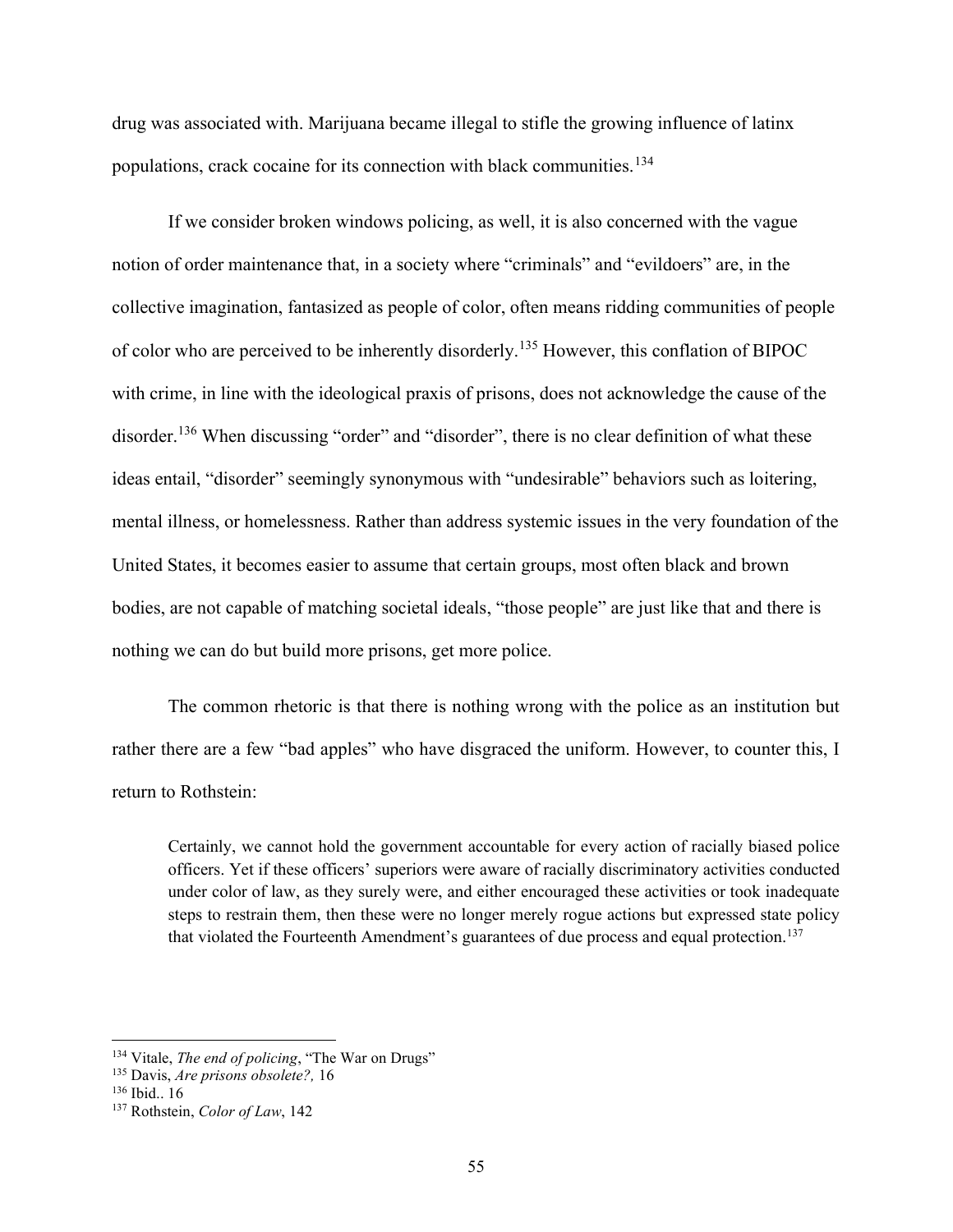While believing in "bad apples" is useful in upholding the integrity of the police, it is inaccurate when given the consistent practice of brutality or inaction met with paid administrative leave and acquittals in courtrooms. Police unions and federal regulations have made holding police to account practically impossible, the conviction of Derek Chauvin for the murder of George Floyd an incredibly rare spectacle. It then becomes somewhat clear that the state has a vested interest in maintaining order this way, billions of dollars spent on military grade weapons for police departments who rarely if at all deal with violent crime.

#### Race and Poverty as Crime

Dominant cultural socialization, received primarily through media, suggests that we all have the same opportunities and, as such, if you are struggling it is because you have not taken full advantage of those opportunities. Those incapable of achieving the "American dream" and adhering to the prescribed lifeline are seen as deficient. With this "burdened individuality", we are encouraged to pick up our lot and make do without complaint because we are all equal, we are all free. However, "freedom" and "equality" were thrust upon non-white groups without any acknowledgement of the previous racialized disadvantages. "[T]he texture of freedom is laden with the vestiges of slavery, and abstract equality is utterly enmeshed in the narrative of black subjection, given that slavery undergirded the rhetoric of the republic and equality defined so as to sanction subordination and segregation."<sup>138</sup> American identity, history, and policy were and are all heavily racialized ideas, whiteness being weaponized even against other "white" groups when it was beneficial towards state making. To ignore this history and the way that it continues to repeat itself results in a misunderstanding of the interconnectedness of racial tragedy, presumably by design. If we do not understand, we cannot challenge.

<sup>138</sup> Hartman, Scenes of subjection, 116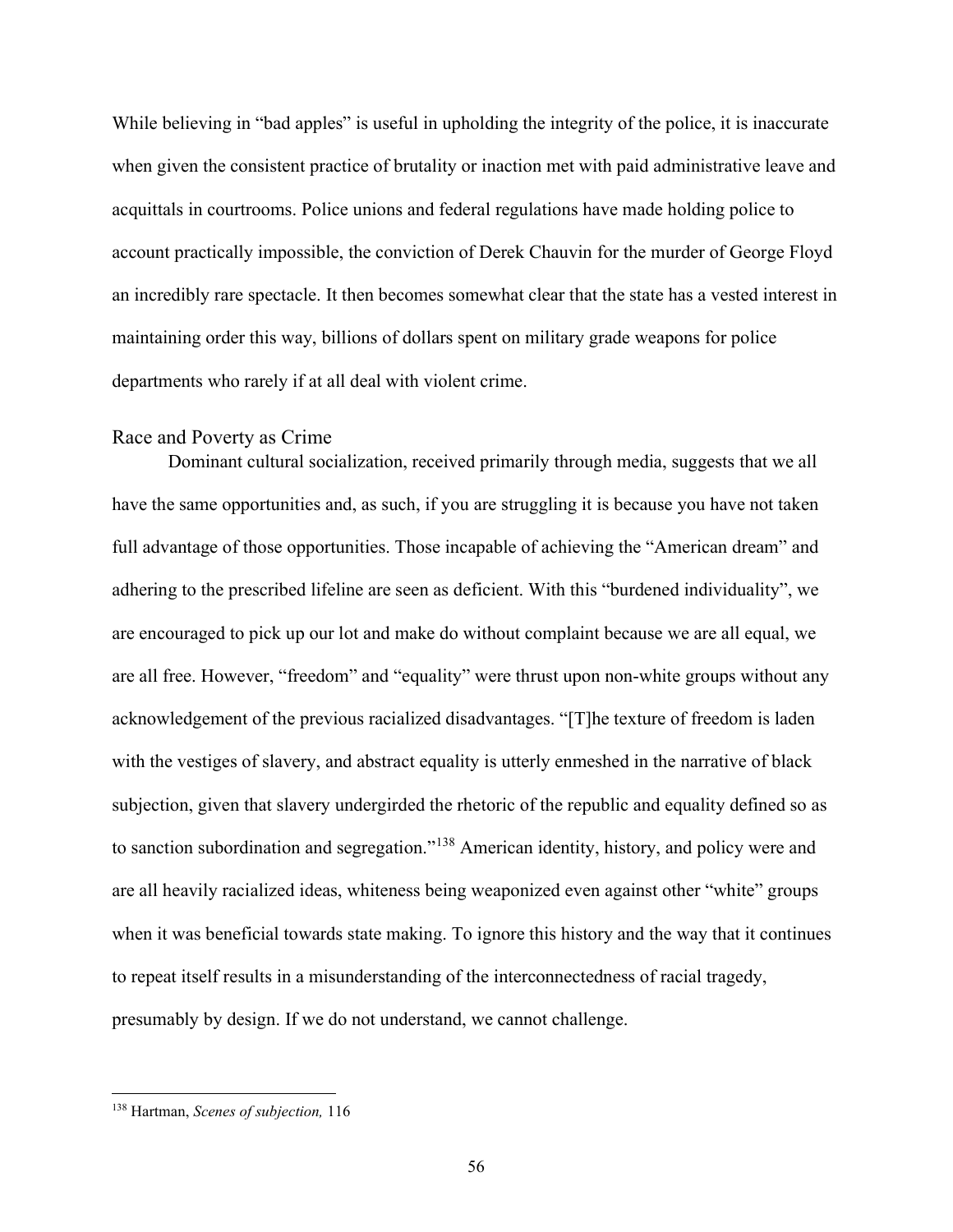To Marx's point, "race making cannot be separated from economic growth."<sup>139</sup> More explicitly, "racialization is the core quality of capitalism because capitalism needs race to exploit."<sup>140</sup> For capitalists, it became beneficial to utilize race in order to drive down wages. "Capital benefited from segregation, employing cheap black labor to increase profits and to break strikes by white workers."<sup>141</sup> Meanwhile, "federal and state labor market policies, with undisguised racial intent, depressed African American wages."<sup>142</sup> Being left out of what was the "greatest" period of economic growth in United States history set these communities behind so that they are now more likely to experience poverty and all its manifestations.

Though it would be irresponsible to conflate every social ill with poverty—wealth is often used to disguise issues that are more visible in poor areas such as mental illness and addiction—poverty does create conditions that contribute greatly to societal issues that prisons and policing functions are meant to hide. In the Color of Law, Richard Rothstein states that "the consequences of being exposed to neighborhood poverty are greater than the consequences of being poor itself."<sup>143</sup> His given list of examples is extensive, including lack of adult role models; few job opportunities; little or no access to libraries, fresh food, primary care physicians and health care; higher exposure to pollutants; overcrowding; instability; and heightened exposure to violence.<sup>144</sup> State sanctioned violence spanning across US history has contributed to the disproportionate number of black and brown people experiencing poverty. That same state

<sup>139</sup> Marx, Race Making, 188

<sup>140</sup> Racial capitalism and punishment philosophy, 443

<sup>&</sup>lt;sup>141</sup> Marx, Race Making, 190

 $142$  Rothstein, The color of law, 175

<sup>143</sup> Ibid., 187

<sup>144</sup> Ibid., 187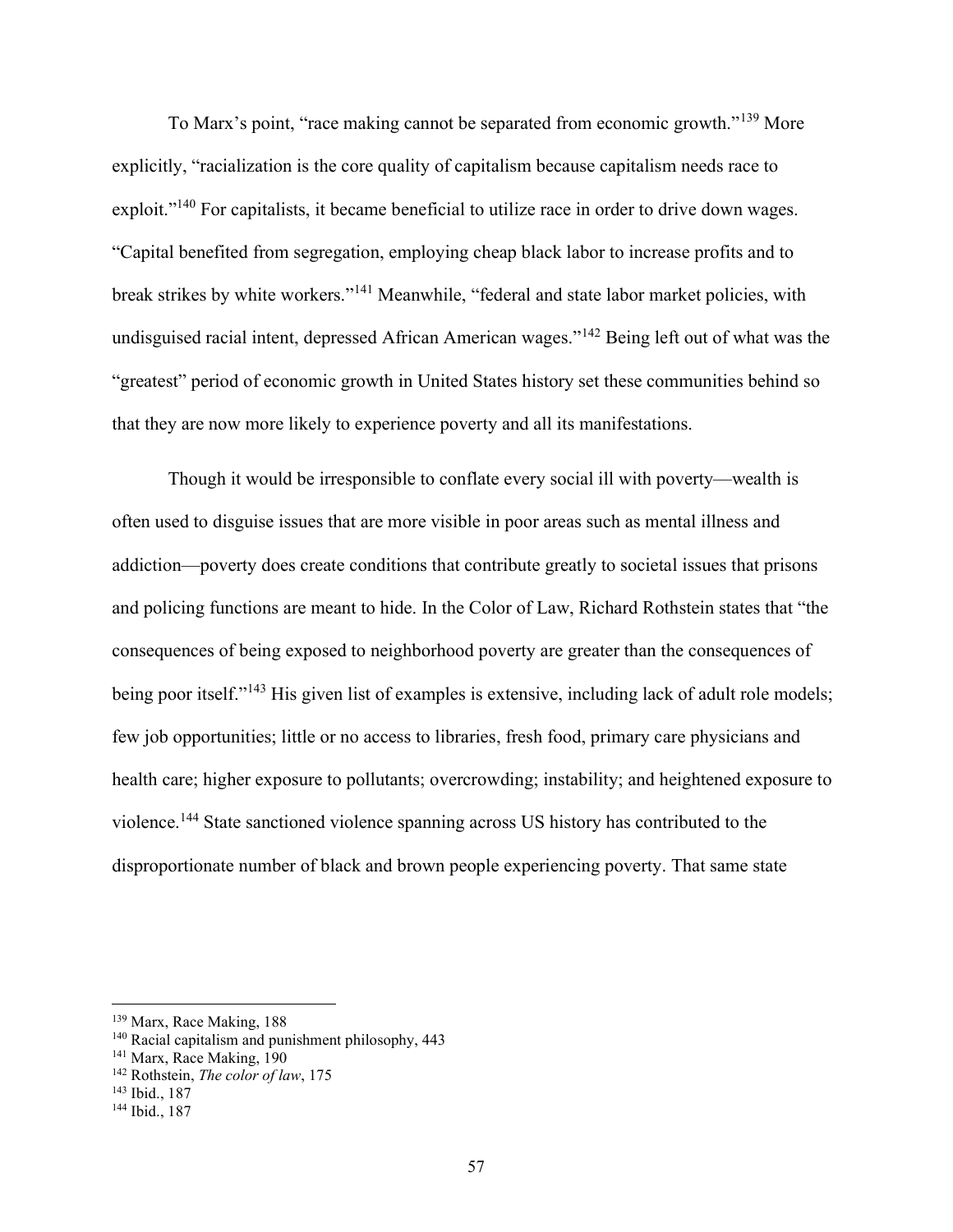sanctioned violence, through racialized law enforcement and over policing, turns the manifestation of poverty into a crime.

#### Community Costs

 Gilmore and Davis both point out that heavy policing and the presence of prisons is detrimental to societal bonds. "Increased use of policing and state intervention in everyday problems hasten the demise of the informal customary relationships that social calm depends on. People stop looking out for each other and stop talking about anything that matters in terms of neighborly wellbeing." <sup>145</sup> We begin to separate ourselves from each other. This damage to relationships is felt as the "prison nation" or carceral practices expand beyond the prisons into social services, schools and voting booths.<sup>146</sup> Brady Heiner goes so far as to say that the racial capital and the prison state necessitates death, whether it be literal or metaphorical:

Whether it is social death by incarceration, political death by neutralization and disenfranchisement, productive death by exploitation, or physical death by execution, capital and its state-form predicate the life of the wealthy, the white, and the privileged on the death of the poor, the black and brown, and the impoverished.<sup>147</sup>

## Prisons

 In Golden Gulag, Gilmore outlines the four main purposes that prisons are meant to serve: retribution, deterrence, rehabilitation, or incapacitation.<sup>148</sup> However, modern prisons have seemingly lost all function beyond incapacitation and retribution. It has not been shown that being incarcerated has a large impact on crime rates and, those who have been incarcerated have demonstrated an increased probability of returning to prison after being released. Following extensive cuts to educational services and technical training programs, most prisons have also

 $145$  Gilmore, 16

<sup>&</sup>lt;sup>146</sup> Richie and Martensen. "Resisting carcerality, embracing abolition", 14

<sup>&</sup>lt;sup>147</sup> Heiner, "Commentary: Social Death and the Relationship Between Abolition and Reform." 99

<sup>&</sup>lt;sup>148</sup> Gilmore, 14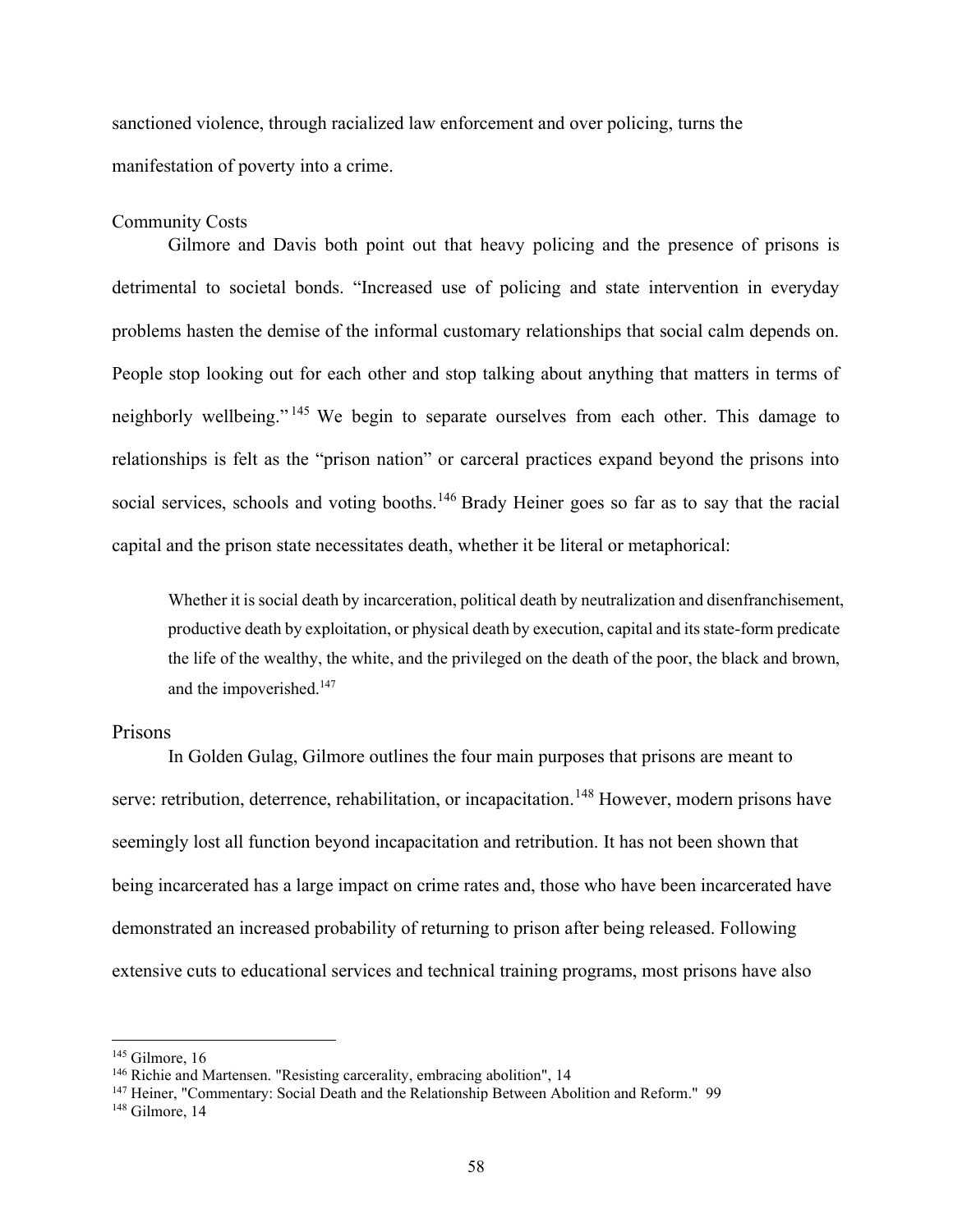lost their rehabilitative function, prisoners unable to or disadvantaged in their pursuit to better themselves while in custody.<sup>149</sup> Retribution as a cause for incarceration is also a bit flimsy because, at least in the United States, retribution has become synonymous with revenge. There are plenty of film and television franchises built around the rugged character seeking to pay "retribution" to those who have wronged him, often breaking many laws to do so.<sup>150</sup> Arguably, the primary feature of prisons in the United States is simply revenge and punishment, particularly punishing those who are other, with punishment being "cast as 'the natural solution to social ills and human relationships are delivered as differential rather than connective'."<sup>151</sup>

 Vitale argues that "real justice would look to restore people and communities, to rebuild trust and social cohesion, to offer people a way forward, to reduce the social forces that drive crime, and to treat both victims and perpetrators as full human beings."<sup>152</sup> The final point about being treated as full human beings is crucial regarding prisons and reconnects us to the idea of differential human relationships. We rationalize incarceration through dehumanization, the only way to justify putting people in cages through relegating them to a lower status.<sup>153</sup>

Prison nation is connected with ideology and language about things like "safety" and "justice" and it means that people who are threats, or people who are causing harm, should not only be captured in prison, they should also be stigmatized, devalued, and dehumanized.<sup>154</sup>

Continuing on with language, words such as deserving, animal, and monster are often used in discussions of criminal justice. This language is also heavily used in conjunction with racialized policing to justify differences in criminal proceedings. Sentencing for BIPOC individuals is often

<sup>149</sup> Davis, Are prisons obsolete?, 54-59

 $150$  Vitale, The end of policing, 28

<sup>151</sup> Calathes, "Racial capitalism and punishment philosophy", 444

<sup>&</sup>lt;sup>152</sup> Vitale, *The end of policing*, 28

<sup>153</sup> Gilmore, 243

<sup>154</sup> Richie, "Reiminaging the end of gender violence", 269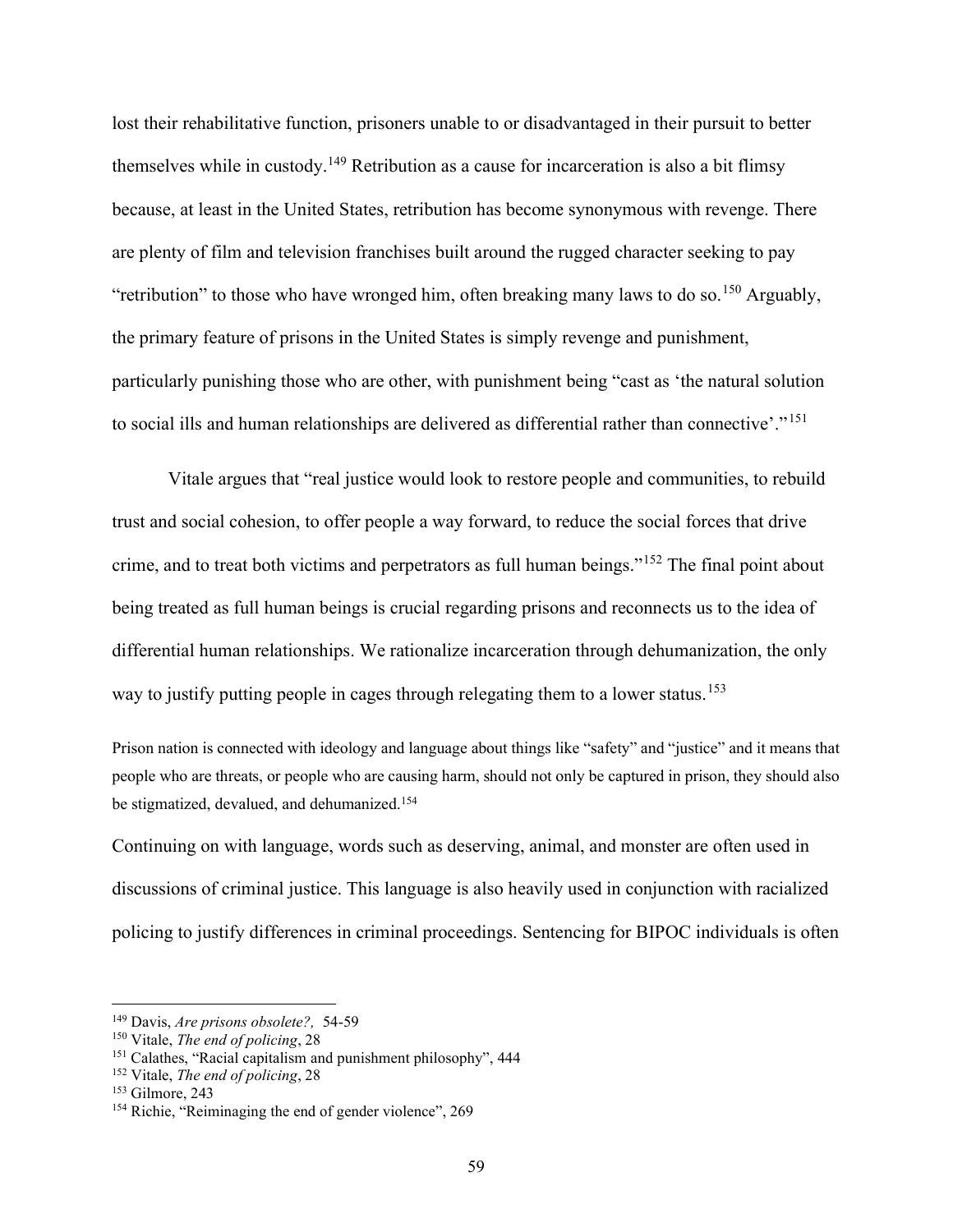much harsher than that of white people, and cases of police brutality are generally dismissed in courts because the victim "deserved" harsh treatment because of a prior offense or perceived criminality. This should make evident the fact that carceral realities, though experienced by white people as well, are based in white supremacist ideas of who counts as deserving or worthy of appearance in society.

The rejection of personhood and the imposition of criminalized identities is a project with white supremacist origins, even when it affects impoverished whites. This "leveling down" threatens populations considered deviant based on class, ability, gender, and sexuality. The carceral array sorts marginalized peoples into limited citizenship and access. The white supremacist origins in the carceral state remain manifest in the dehumanization of those marked as "other."<sup>155</sup>

 This idea of deservingness seems to translate into inadequate prison conditions and abuse that is often suffered by inmates. Mistreatment within prisons seems to be brushed aside because prisoners have violated the social contract and, as such, waived their rights as free citizens, the rights of "free citizens" seeming to include basic human dignity. This is particularly the case for women's prisons where sexual abuse and lack of adequate health resources is a widespread issue. Angela Davis details the reasoning behind the increased mistreatment in Are Prisons Obsolete:

(M)asculine criminality has always been deemed more "normal" than feminine criminality. There has always been publicly punished by the state for their misbehaviors as significantly more aberrant and far more threatening to society than their numerous male counterparts…(I)f male criminals were considered to be public individuals who had simply violated the social contract, female criminals were seen as having transgressed fundamental moral principles of womanhood.<sup>156</sup>

 There have been strives to improve prison conditions, however, these reforms are limited in that they still assume the necessity of prisons and seem to misunderstand the very basis of the penal system. As Medina states "A penal system that is created with the purpose of inflicting harm is incapable of implementing reforms aimed at reducing the harm that the system inflicts upon

<sup>&</sup>lt;sup>155</sup> Hackett, "Shifting carceral landscapes", 49

<sup>&</sup>lt;sup>156</sup> Davis, *Are prisons obsolete?*, 66-70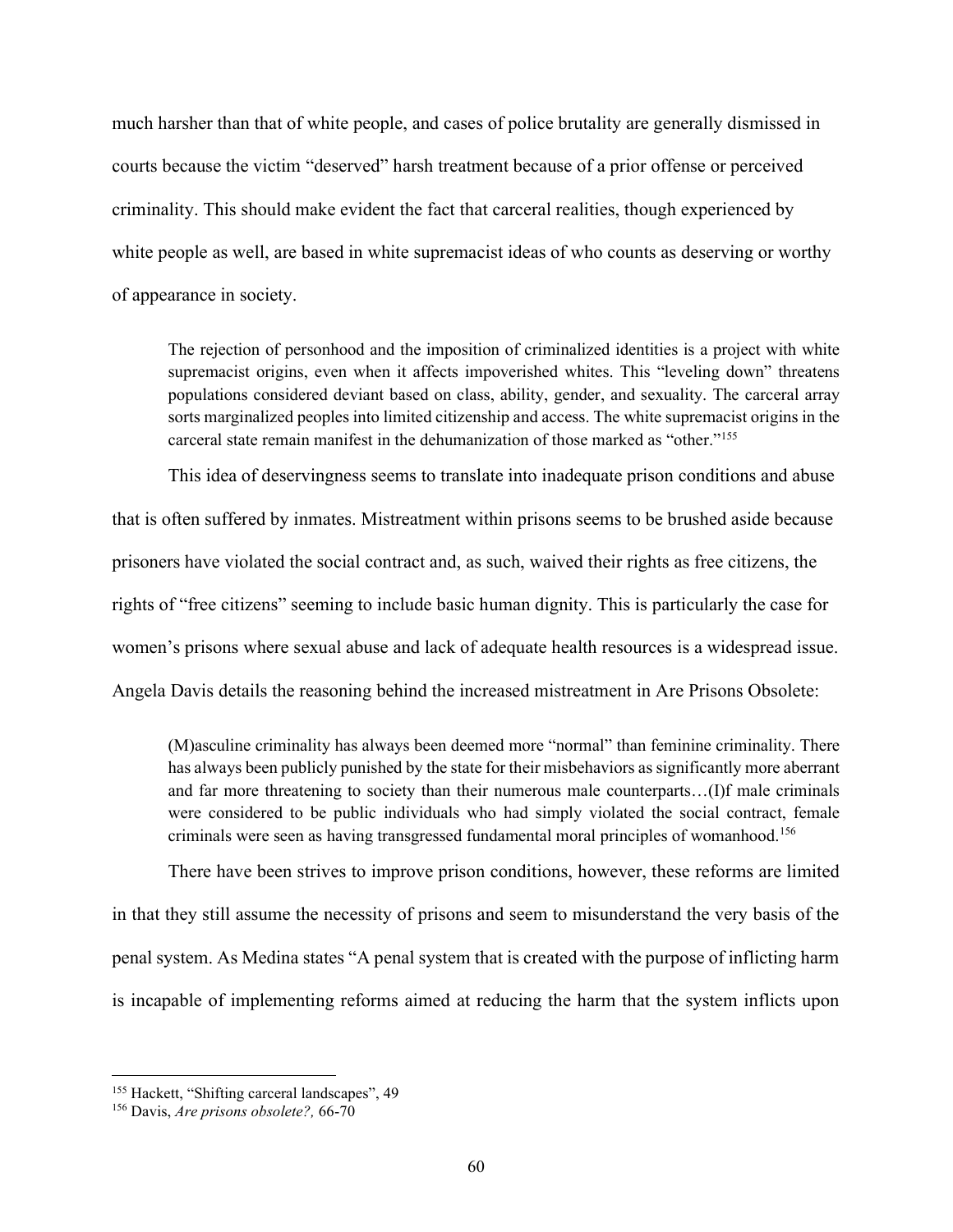prisoners."<sup>157</sup> While there is much debate over whether prisons should remain for the "terrible" few", there is more pressure to decriminalize certain offenses, primarily those associated with homelessness and marijuana followed by the immediate release of those affected. As mentioned above, prisons do very little to ameliorate crime and Gilmore notes, at least in the case of California, that the prison system expanded despite a drop in overall crime rates.<sup>158</sup>

#### Conclusion

 It would be unreasonable to assume that prisons or police are going to disappear overnight. However, the oversized role that they play in the United States must be reconsidered. Policing serves more as a form of social and political control tool rather than crime prevention, prisons their partner in hiding away what ills we have yet to fix. While the argument of the "terrible few" is a valid one, we must also reconsider what justice means and try to move towards something restorative rather than simply punitive.

 To do the intellectual reconfiguring necessary to begin abolishing policing and prison, however, we must embrace creolized solidarity more broadly. Our ability to dehumanize one another such that we are able to justify imprisonment and brutality stems from a fundamental misunderstanding of our intertwined suffering. Although racial tragedy manifests itself differently within different marginalized groups, that tragedy stems from white supremacy that, although we may be aware of, we do not fully grasp. Creolized solidarity would allow for a reexamination of the complex history of the United States without erasing the experience of any one group in favor of a perfected American Identity.

<sup>&</sup>lt;sup>157</sup> Medina, Breaking down the walls, 126

<sup>158</sup> Gilmore, 8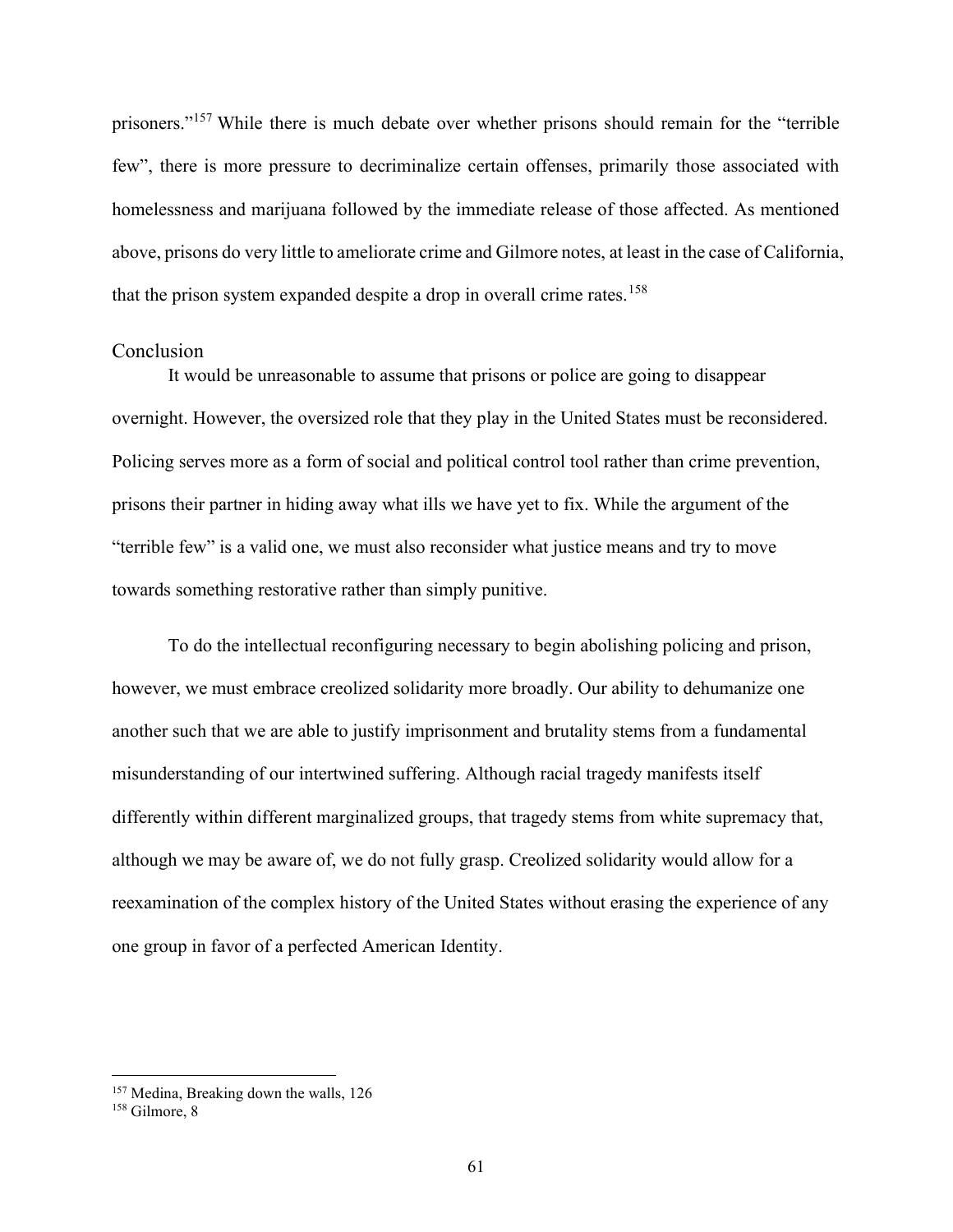This is not an endorsement of multiculturalism or color blindness which tend to erase the particularities of cultures and histories. Rather this is a call to learn from each other and explore the edges of our experiences so that we can make out the shape of the whole. Attacking policing as primarily a racial issue or primarily a class issue looks only at parts of that whole, ignoring the ways that race, class, gender all interacts to form complex relations with the state, police, and prisons. Creolization brings the edges into the conversation, and, with that full picture, we can begin to understand what an all-encompassing justice system can look like, what a life without police can look like.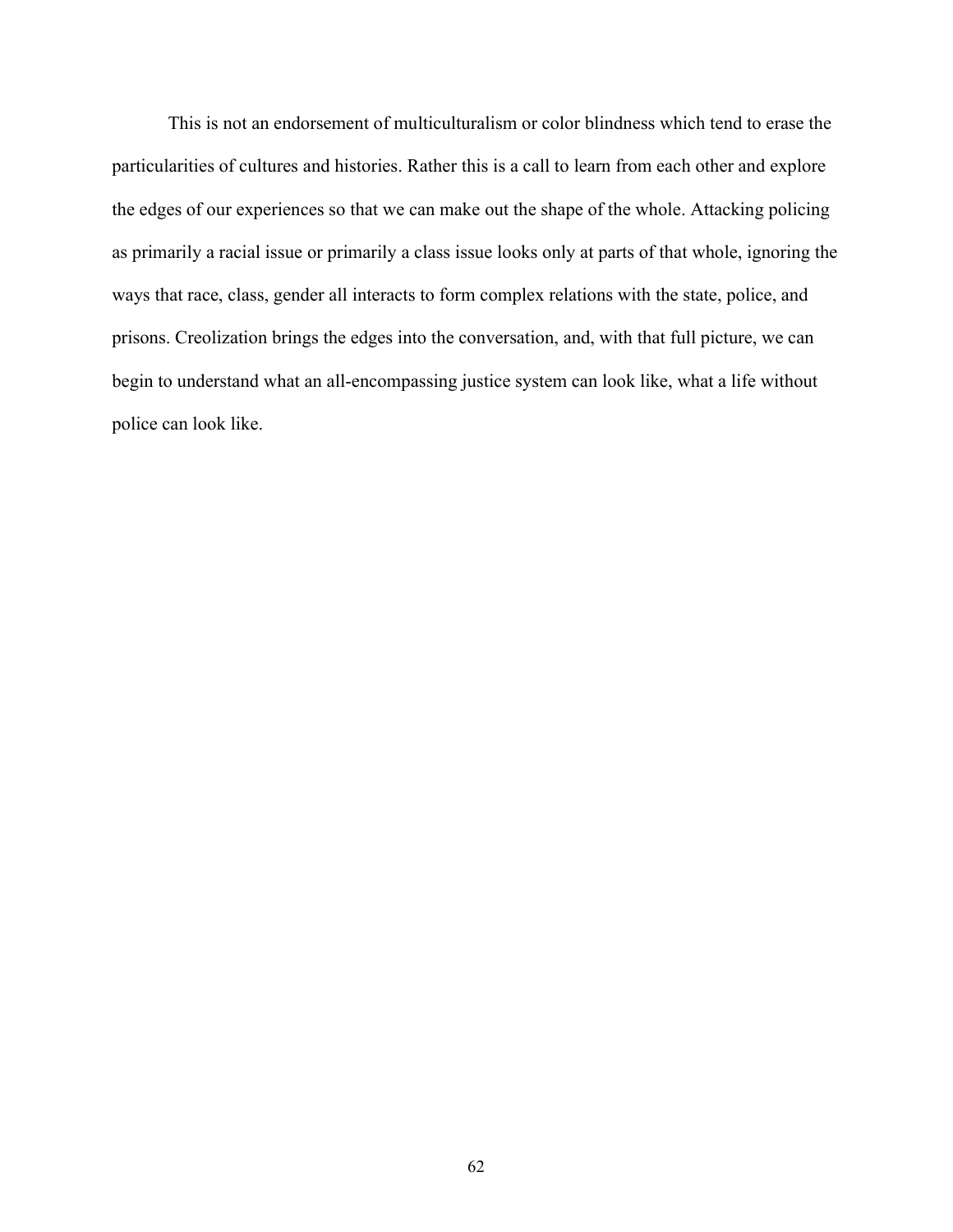# Chapter 4. Where Do We Go from Here?

In this work, I have introduced the concept of creolization into the logic of solidarity, a topic that has become more salient given the sociopolitical climate of the past few years. By beginning with an understanding of allyship and different perspectives on solidarity or unity as they presently stand, I attempt to point out the disconnect that is present within these various movements. Socialization towards the dehumanization of those who are other has made most movements towards justice or equality seem like primarily the burden of those directly affected, for instance the misconception that movements such as BlackLivesMatter are solely beneficial to and should only be engaged with by Black people. This disconnect in understanding, I argue, is due to a misunderstanding of our shared humanity and the loss of empathy through individualism.

In chapter two, I work to show the importance of emotionality to politics, and therefore the affective connection that links solidarity to the practice of creolization. While traditionally linked with irrationally, emotions often guide many rational decisions that we make at the individual level. Therefore, emotionality cannot be discounted when discussing how we go about building new forms of solidarity, a highly political and emotive process. I argue that the most important emotion involved in creolized solidarity, and the emotion most necessary to achieve what this form of solidarity sets out to do, is empathy. Empathy must be relearned and continuously practiced in order to rehumanize ourselves and our interactions with each other.

Finally, I go on to suggest that the project of abolition could be a beneficial realm in which to practice creolized solidarity, because of the connected goals of reforming structures and redefining our understanding of what society should/could look like. More explicitly, abolition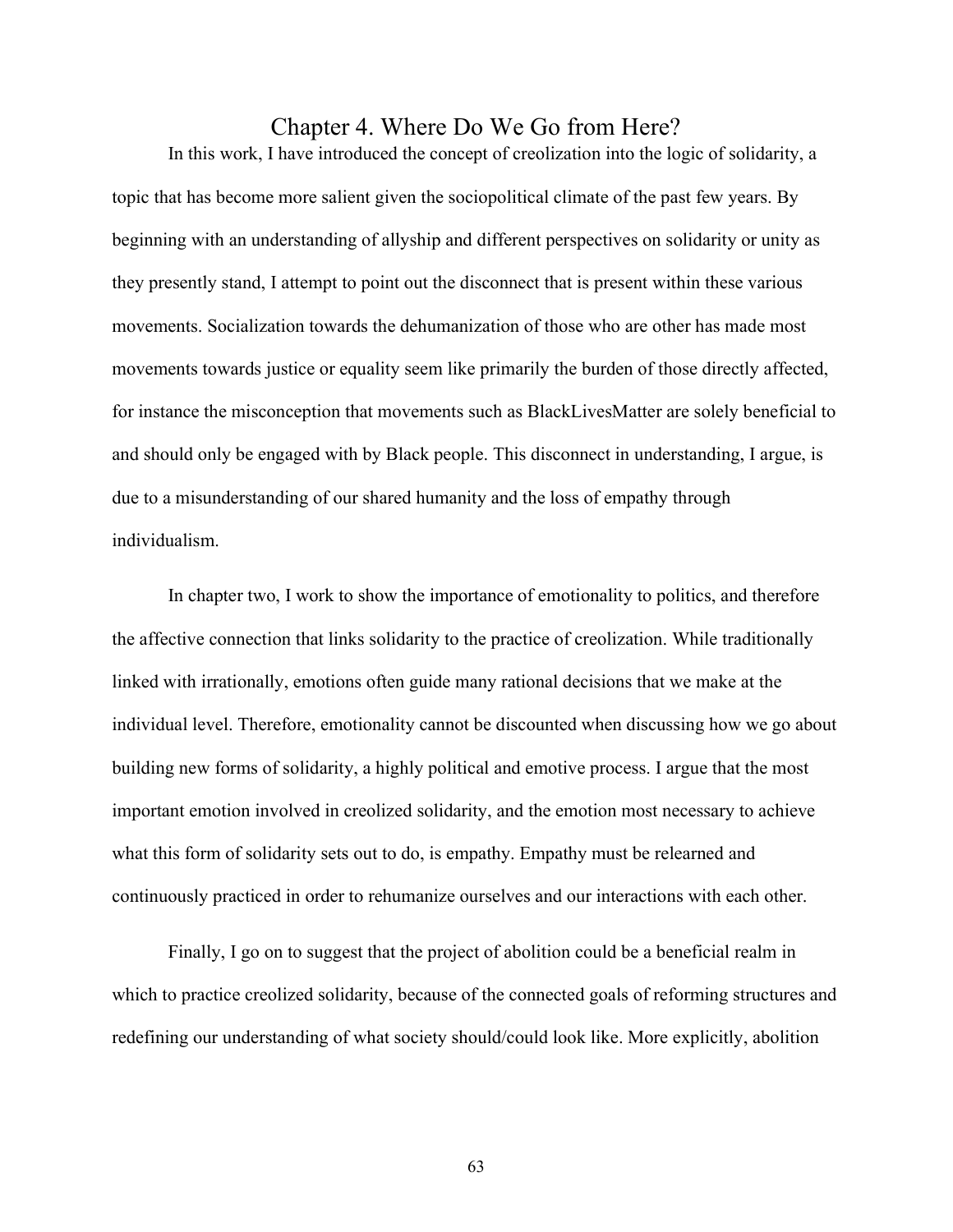requires new understandings of humanity and justice, understandings that can be achieved through the consciousness raising espoused by creolized solidarity.

#### Misunderstanding Humanity

 While there are no significant biological differences between racial or ethnic groups, the impact of belonging to certain groups has proven detrimental both within the United States and globally. Under white expansionist capitalism, it became necessary to manufacture and enforce racial divides to justify the mistreatment, manipulation, and exclusion of people of color from what were assumed to be white spaces. This enforcement, through both legal means and the socialization of white supremacist norms, has caused immense trauma within these groups and has disconnected us from each other because perception has shifted from human first to race first. To use Nathalie Etoke's words, "we have developed a dependency on race."<sup>159</sup>

 If you consider the internalization of what Etoke calls melancholia, the histories of oppression that seem to solidify the idea that only those like me can understand me, this dependency on racial categories begins to make sense. There is comfort in knowing that there are those who have similar experiences. However, this dependence on color becomes damaging on two fronts. First, norms related to race can be just as freeing as they can be repressive. The prioritization of being Black or Latino and maintaining the cultural norms associated with that racial identity may stifle the many iterations of the human experience because to be a Black Man, Black Woman, or Black and queer are all different realities that entangle the aspects of blackness with the unique complications of what goes along with it. While it is undeniable that race has had significant political and social impacts, race is not the single quantifier of a lived reality. Secondly, one does not have to be white to espouse ideas of white supremacy,

<sup>&</sup>lt;sup>159</sup> Etoke, Melancholia Africana, xxi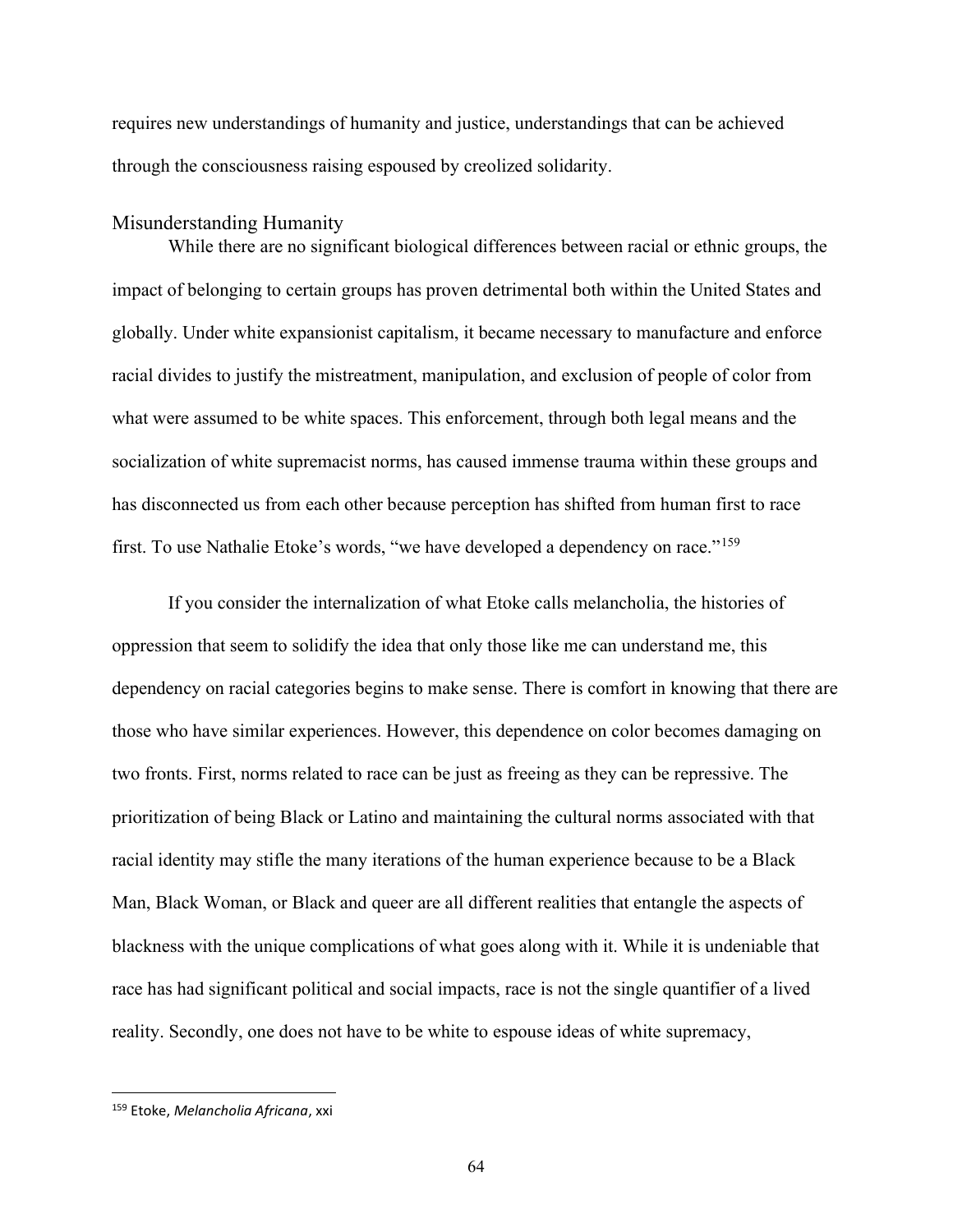consciously or not. Because of a lack of inclusion and diversity, it has been white professionals crafting educational resources and media outlets, (not so) subtly tinting public outlook with the presumption of white centrality. We see this in education with the lack of BIPOC history focuses outside of designated months and in media with few if any stories about BIPOC characters, most of the ones that do get made circulating around racial trauma or stereotypes. This selective representation of minority groups has resulted in racial stereotypes being prevalent between groups as well, a particularly prevalent example being the racial divide between Asian and Black Americans.<sup>160</sup> At worst, it can lead to attempted creation of oppression hierarchies that only worsen the divide and preclude understanding or empathy. By comparing trauma between groups (X group has it worse than Y group, etc.), we fail to disentangle the common threads of that trauma. Turning again to Etoke, "The rivalry of memories is obscene and self-destructive. No matter the winner, in the end, Humanity loses. By affirming the specificity of the pain of some to the detriment of others', the competition of memories authorizes a racial hierarchization that pulverizes the pertinence of conversation."<sup>161</sup> It is my belief, however, that this "pulverization" is the goal of white supremacy.

 White supremacy and the particular systems that it depends on such as racial capitalism require this disconnect and its resultant dehumanization. Without the myth that individual contributions determine more than issues such as racism (or even the myth that racism no longer exists), elites would not be able to justify paying people below a livable wage or locking away the homeless and mentally ill rather than invest in new programs. It is necessary for individuals to behave as such, to be removed from concepts of empathy and shared humanity, for the current

<sup>&</sup>lt;sup>160</sup> Kim, Claire Jean, Racial Triangulation

<sup>&</sup>lt;sup>161</sup> Etoke, Melancholia Africana, 21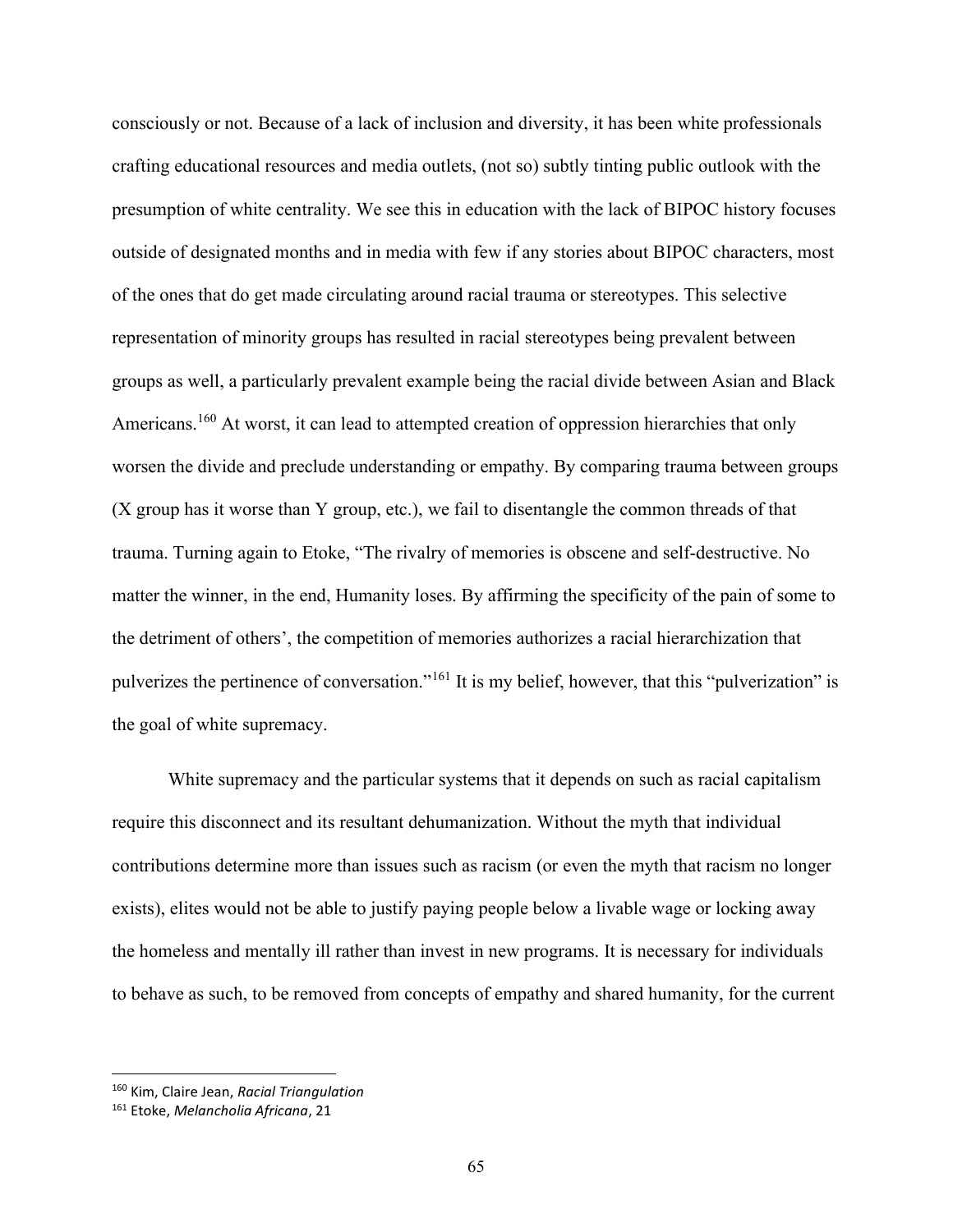racial capitalist system and all of its offspring to continue. The misunderstanding of our shared humanity, our innate equality, is manufactured and therefore can and must be deconstructed.

## (De/Re) Construction and Creolized Solidarity

 In Creolizing Political Thought, Jane Anna Gordon argues that, through creolization, we can tackle questions and problems by "drawing from what have historically become discrete disciplines to create fresh ways of addressing urgent political debates."<sup>162</sup> The COVID-19 pandemic has made systemic inequalities the most urgent of political debates and has drawn attention to the deep intermingling between race, health, labor, and even our understanding of freedom. While these have generally been treated separately, worker's rights movements not necessarily linked to conversations about prisons or race, they are heavily linked, particularly in US society which, as mentioned above, has conditioned us to view societal problems minutely rather than see the larger picture. My primary goal in presenting creolized solidarity is to close the disconnect between these large-scale issues, to see how abuse in one sector validates and, in some cases, amplifies abuse in others.

 This disconnect can be rectified by reestablishing our connection to that shared humanity, relearning, and practicing principal aspects such as empathy, and engaging critically with the world around us. While abolishing white supremacy and dismantling its resulting systems is a key goal, it is essential to treat creolized solidarity as a way of being rather than simply a means to an end. This project requires a higher level of consciousness, an understanding that freedom and liberation from oppressive systems of all forms demands space for rearticulations of what we think we know, what we thought was right and good. It involves imagination and discomfort

<sup>&</sup>lt;sup>162</sup> Gordon, Creolizing Political Thought, 3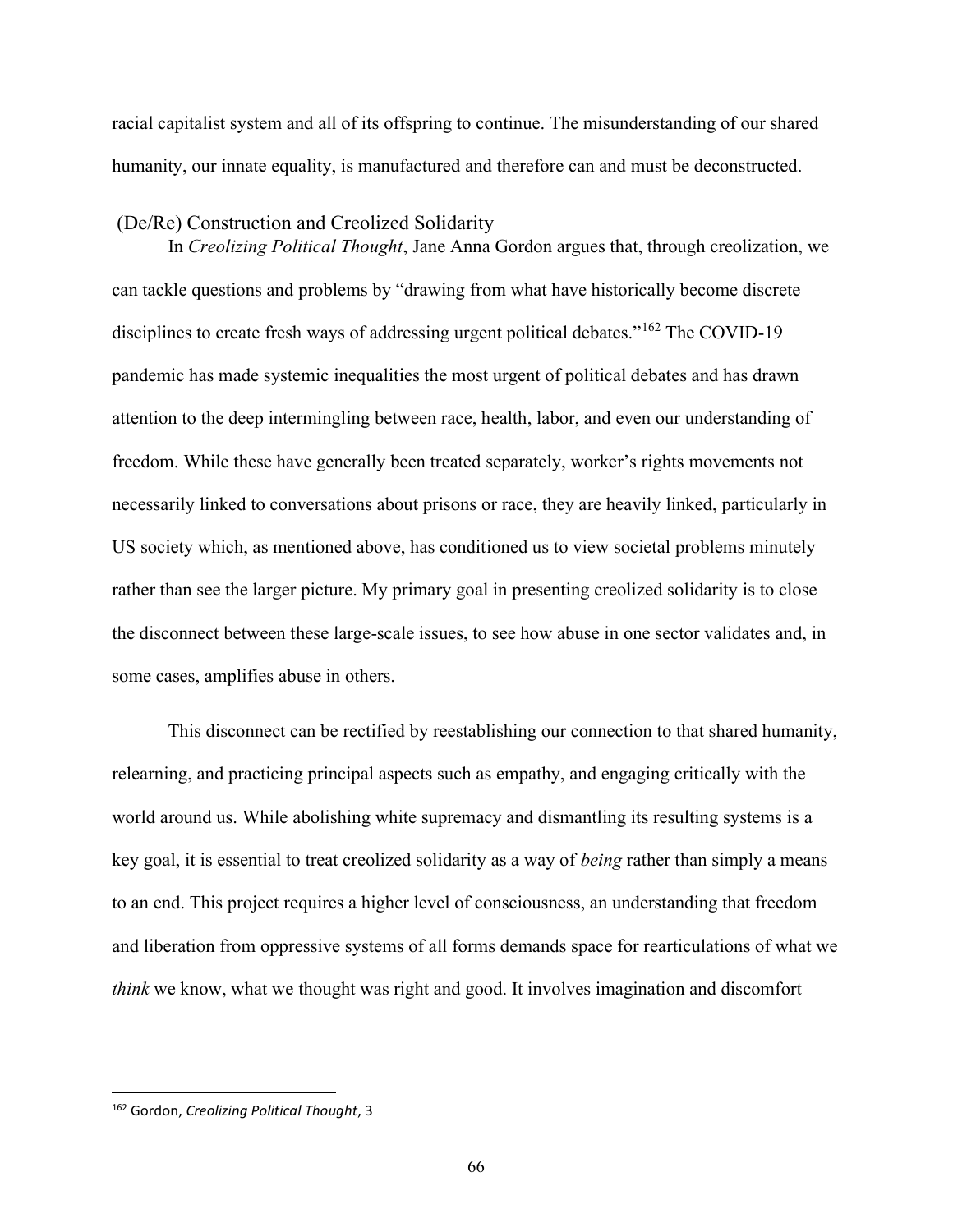such that we may reach a new potentiality for humanity, one that is not dependent on the dehumanization of those that are other.

 Only through the full utilization of the entirety of our being can society make real progress. We cannot reach our full potential when we ignore, and as a result, support a system that is actively leaving others behind. Furthermore, the individual should indeed do all they can to remove themselves from the trappings of a racist society. But it is also true that once the individual has attained for themselves, they should be willing to help others attain for themselves as well because

Intellect, whether of races or individuals, cannot soar to the consummation of those sublime products which immortalize genius, while the general mind is assaulted and burdened with "what shall we eat, what shall we drink, and wherewithal shall we be clothed<sup>163</sup>

There can be no movement forward, and there can be no actual progress if we do not make it so that we all genuinely have access to the same opportunities, not nominally but actually.

 By being rooted in creolization, an ongoing process of transformation and the creation of something new, this particular form of solidarity would allow for the inclusion of various identities while also providing room the creation of new identities as humanity grows. Because creolizing is never complete, there will be instances of uncertainty, of ambiguity towards our understanding of and our place in the world. However, as Simone de Beauvoir posits in The Ethics of Ambiguity, we will our reality into existence and as such "to say that (existence) is ambiguous is to assert that its meaning is never fixed, that it must be constantly won."<sup>164</sup> Practicing empathy, utilizing and engaging with creolized solidarity, presents an opportunity for

 $163$  Cooper, A Voice from the South, 126

<sup>&</sup>lt;sup>164</sup> de Beauvoir, Ethics of Ambiguity, 139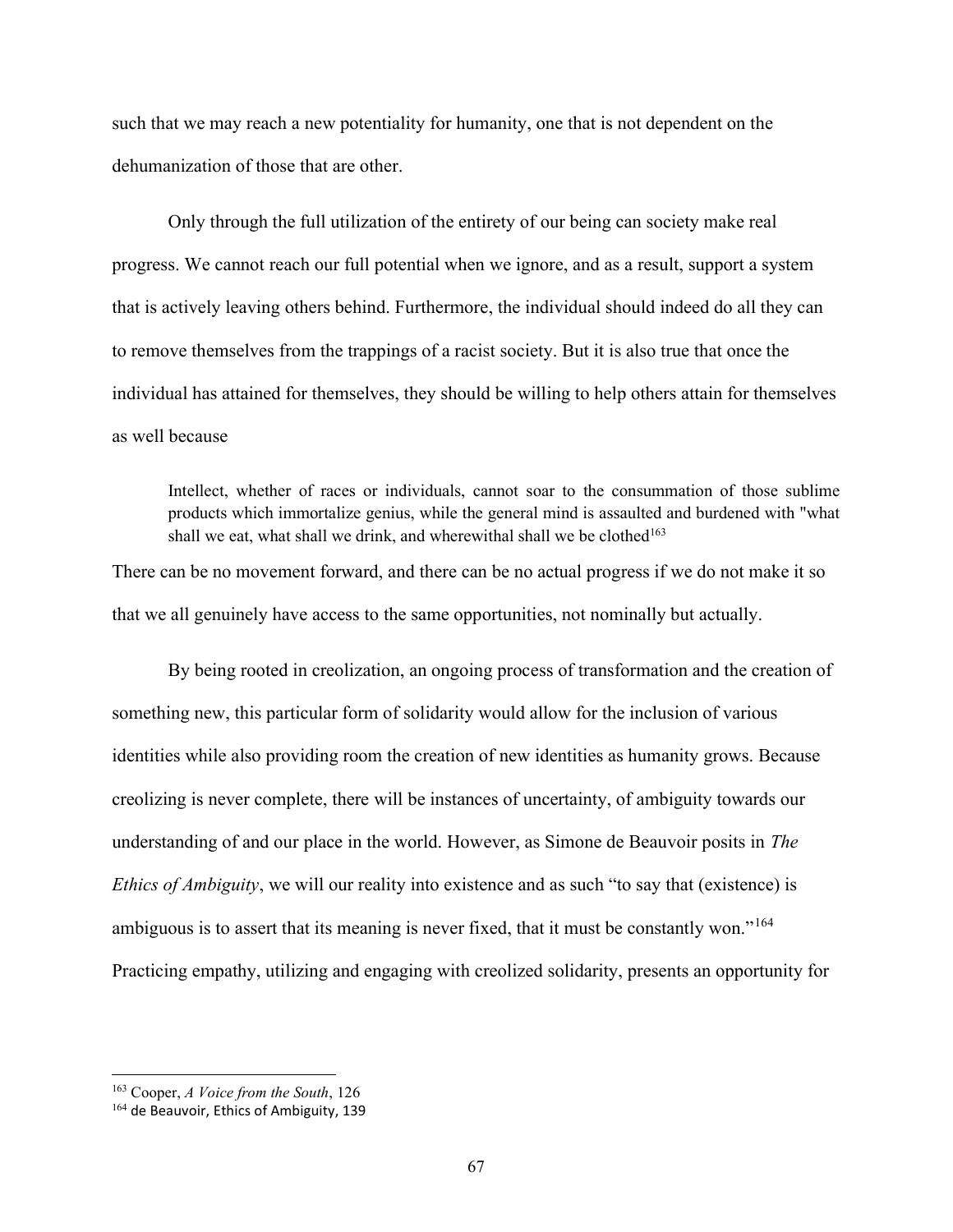us to "win" an existence in which we overcome artificial divisions in favor of tackling larger issues and progressing as a society.

## Final Thoughts

While the processes addressed throughout this work emphasize the importance of emotions, learning, and socialization, it would be irresponsible to ignore the real-world implications of the issues I address. Racism, though acted on and passed down through these mechanisms, is not solely a psychological function, nor is white supremacy. These systems have material consequences that I have alluded to through mentions of the interlocking nature of race, capitalism, healthcare, etc. The question then becomes how we address these material issues. My hope is that through commitments of openness and empathy, through the development of creolized solidarity, we will simultaneously begin to become aware of and address these material issues as well. My primary argument is that by the very nature of white supremacy, we are blinded by superficial differences in such a way that we are unaware of or unwilling to acknowledge how issues compound upon each other to the detriment of political groups. For instance, poverty, race, education reform and climate change are not wholly separate from each other. My hope is that the blending of experiences, outlooks, and lived realities that will become evident through creolized solidarity will simultaneously open our imaginations to the possibilities of actions that can be taken. What methods have proven successful in LGBT+ advocacy? What has worked best for those arguing for police defunding or community reinvestment? How can these methods been reevaluated, transferred, blended or renewed to serve broader purposes?

This will not be an easy process, and it is true that the process of creolization is not finite. Just as something can be creolized, it can be decreolized, pushing us back into these pigeonholes

68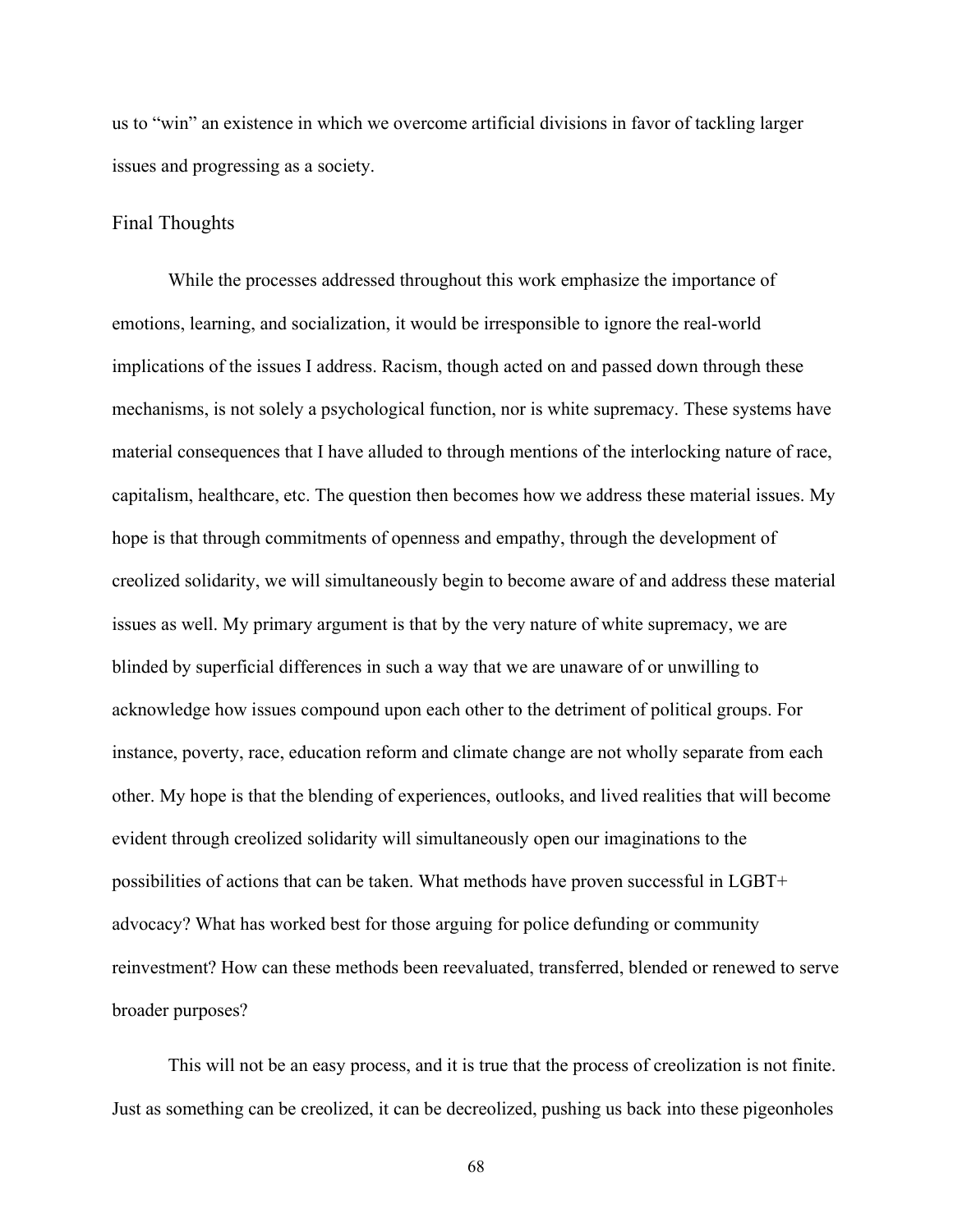and instances of disconnect. It is also possible that this process may not emerge in the way that I have hoped or envisioned, with creolized solidarity collapsing into the same post-racial color blindness that it was meant to eliminate. Or, further, progressing to a point of post-humanism such that its necessity, the very purpose of the project, becomes obsolete because, if we are all the same in our humanness, there are no differences to create solidarity in spite of. Future projects would need to address the ways that this theoretical paradigm could become something practically applicable and sustainable.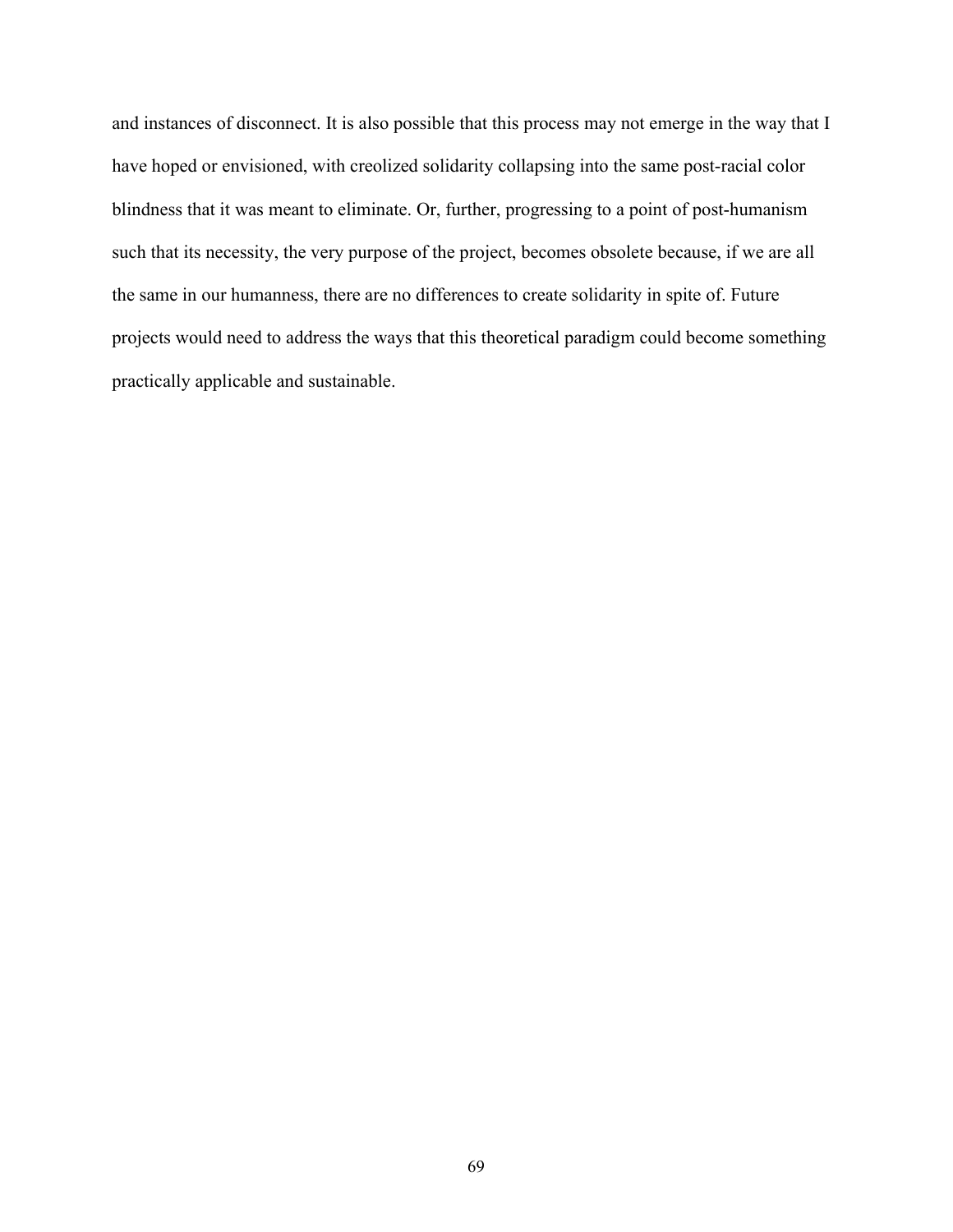## Works Cited

Adra, Aya, Mengyao Li, and Anna Baumert. "What they think of us: Meta-beliefs and solidaritybased collective action among the advantaged." European Journal of Social Psychology 50, no. 6 (2020): 1292-1305.

Ahmed, Sara. Queer phenomenology. Duke University Press, 2006.

Anzaldúa, Gloria. "Borderlands/La frontera: The new mestiza." (1987).

Arendt, Hannah. The human condition. University of Chicago Press, 2013.

- Beltrán, Cristina. The trouble with unity: Latino politics and the creation of identity. Oxford University Press on Demand, 2010.
- Berger, Dan, Mariame Kaba, and David Stein. "What abolitionists do." Jacobin, August 24 (2017): 2017.

Biko, Steve. I write what I like: Selected writings. University of Chicago Press, 2015.

Boggs, Grace Lee. Revolution and evolution. NYU Press, 2019.

Breyer, Thiemo. "Empathy, sympathy and compassion." In The Routledge Handbook of

Phenomenology of Emotion, pp. 429-440. Routledge, 2020.

Brown, Michelle, and Judah Schept. "New abolition, criminology and a critical carceral studies." Punishment & Society 19, no. 4 (2017): 440-462.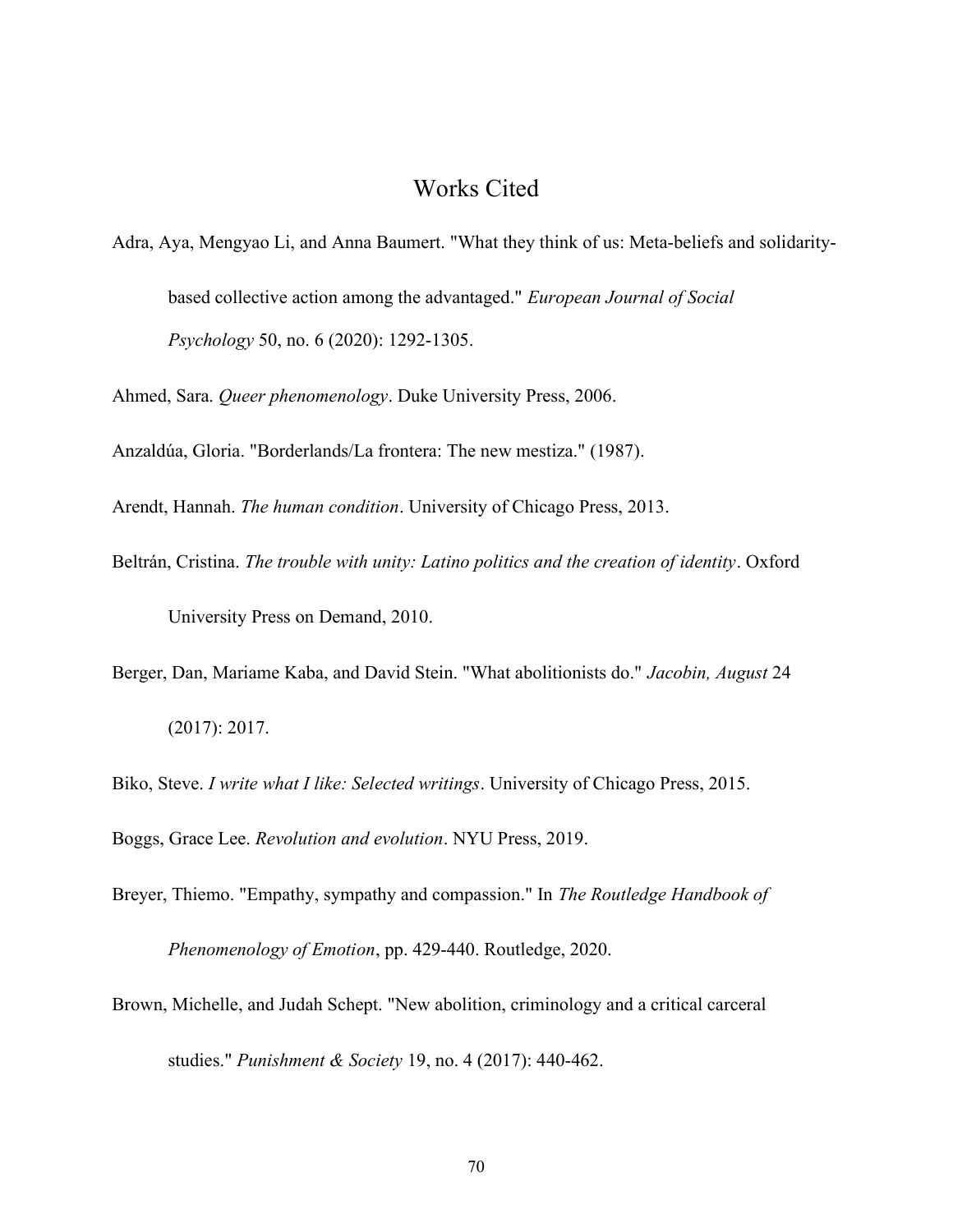- Brown, Robert A., and Todd C. Shaw. "Separate nations: Two attitudinal dimensions of Black Nationalism." Journal of Politics 64, no. 1 (2002): 22-44.
- Burke, Roland. "The compelling dialogue of freedom: Human rights at the Bandung Conference." Hum. Rts. Q. 28 (2006): 947.
- Calathes, William. "Racial capitalism and punishment philosophy and practices: What really stands in the way of prison abolition." Contemporary Justice Review 20, no. 4 (2017): 442-455.
- Campbell, Sue. "Being dismissed: The politics of emotional expression." Hypatia 9, no. 3 (1994): 46-65.
- Carlson, Juliana, Cliff Leek, Erin Casey, Rich Tolman, and Christopher Allen. "What's in a name? A synthesis of "allyship" elements from academic and activist literature." Journal of family violence 35, no. 8 (2020): 889-898.

Césaire, Aimé. Discourse on colonialism. NYU Press, 2001.

Chong, Dennis, and Reuel Rogers. "Racial solidarity and political participation." Political Behavior 27, no. 4 (2005): 347-374.

Cooper, Anna Julia. A Voice from the South. Oxford University Press, 1988.

Cullors, Patrisse. "Abolition and reparations: Histories of resistance, transformative justice, and accountability." Harv. L. Rev. 132 (2018): 1684.

Dahl, Adam. "Creolizing natural liberty: Transnational obligation in the thought of Ottobah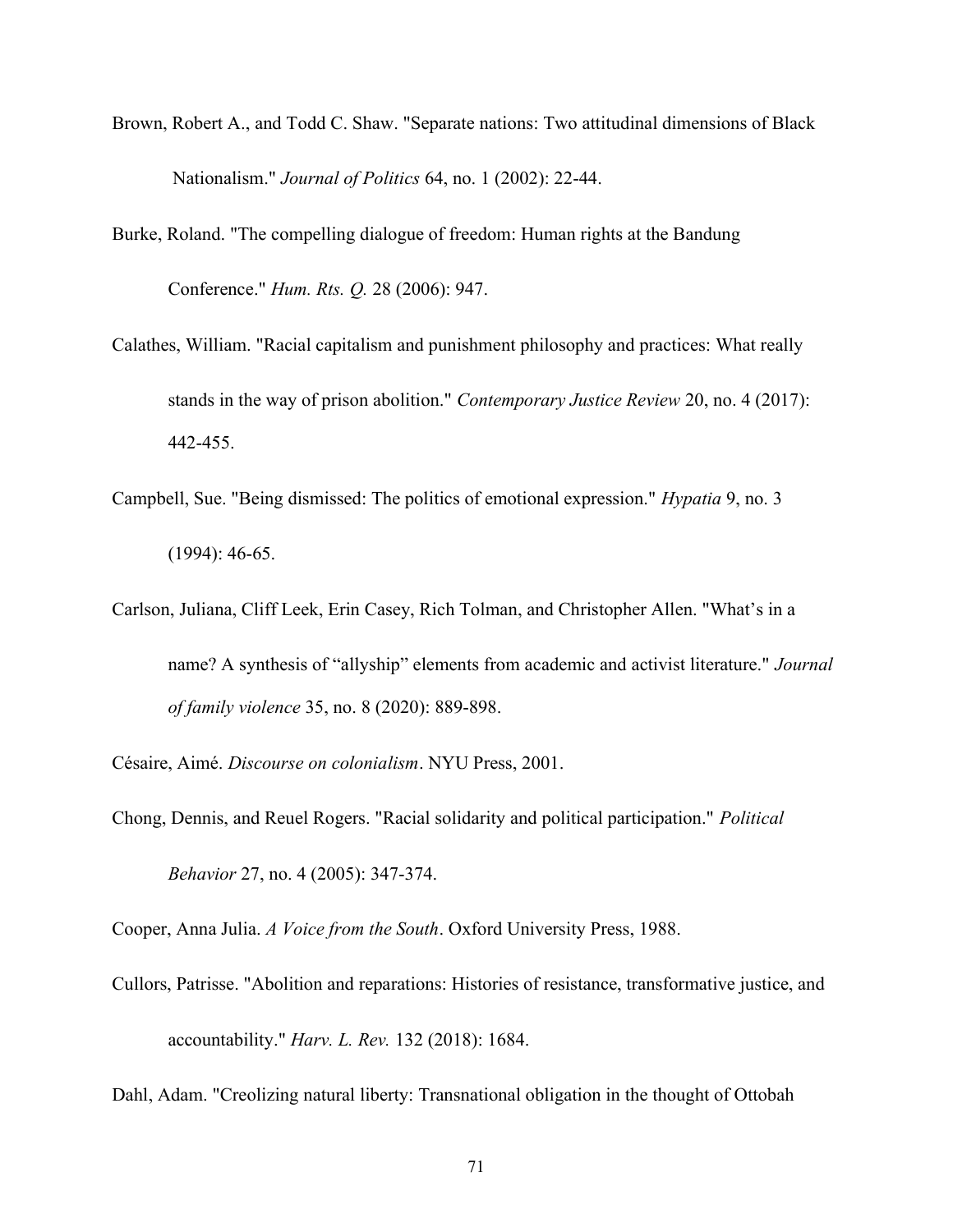Cugoano." The Journal of Politics 82, no. 3 (2020): 908-920.

Dave, Dhaval M., Andrew I. Friedson, Kyutaro Matsuzawa, Joseph J. Sabia, and Samuel Safford. Black lives matter protests, social distancing, and COVID-19. Vol. 27408. Cambridge, MA: National Bureau of Economic Research, 2020.

Davis, Angela Y. Are prisons obsolete?. Seven Stories Press, 2011.

Davis, Angela Y. Women, race, & class. Vintage, 2011.

de Beauvoir, Simone. The ethics of ambiguity. Open Road Media, 2018.

Doyle, Glennon. Untamed. Penguin Random House, 2020.

Du Bois, William Edward Burghardt, and H. Jones Mack. Black Reconstruction in America: Toward a history of the part which black folk played in the attempt to reconstruct democracy in America, 1860-1880. Routledge, 2017.

Du Bois, William Edward Burghardt. The souls of black folk. Yale University Press, 2015.

- Erskine, Samantha E., and Diana Bilimoria. "White allyship of Afro-Diasporic women in the workplace: A transformative strategy for organizational change." Journal of Leadership & Organizational Studies 26, no. 3 (2019): 319-338.
- Espiritu, Yen, and Paul Ong. "10. Class Constraints on Racial Solidarity among Asian Americans." The new Asian immigration in Los Angeles and global restructuring (1994): 295.

Etoke, Nathalie. Melancholia Africana: The Indispensable Overcoming of the Black Condition.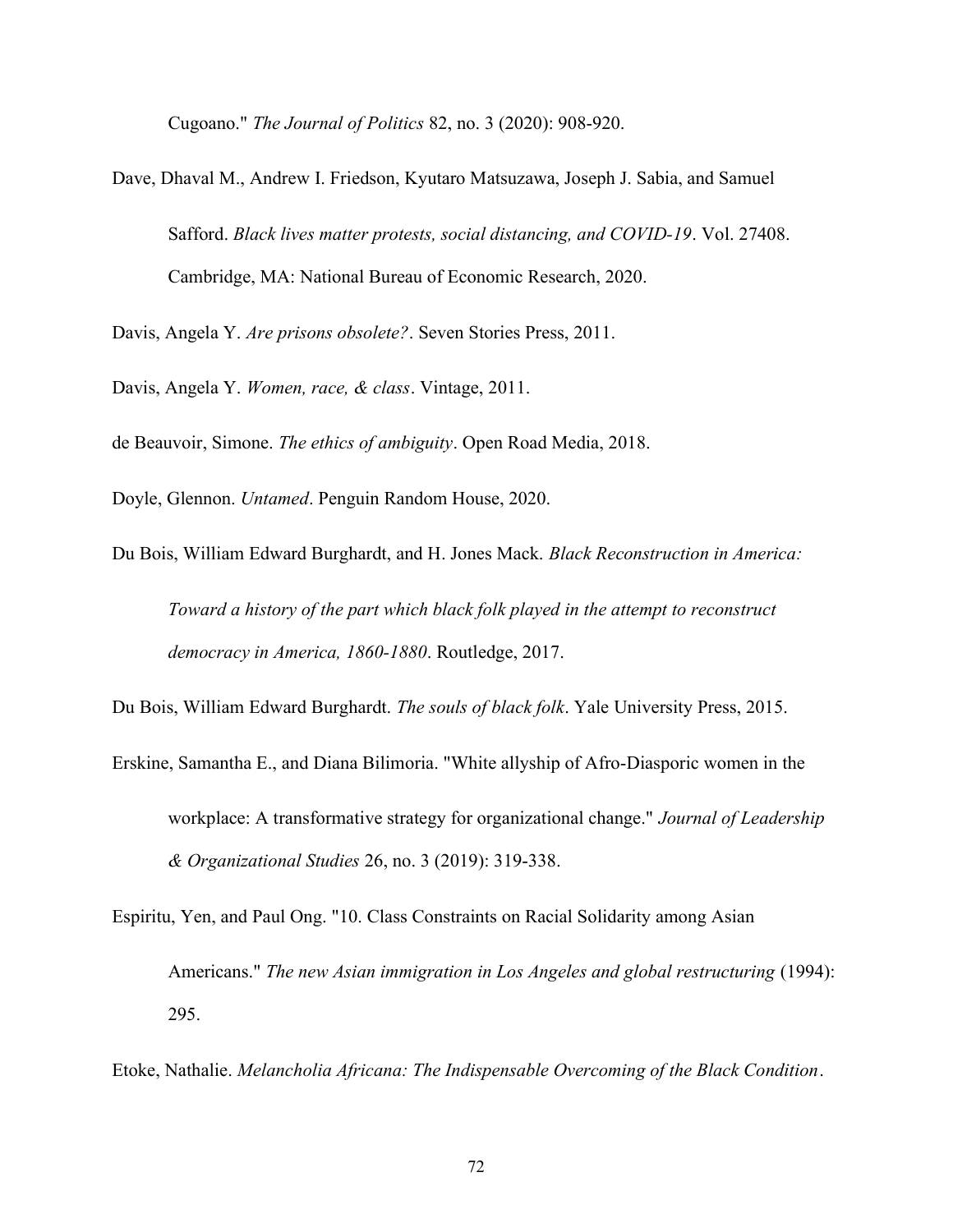Rowman & Littlefield, 2019.

Fanon, Frantz. Black skin, white masks. Grove press, 2008.

Fanon, Frantz. The wretched of the earth. Grove/Atlantic, Inc., 2007.

Frank, Gelya. "" Becoming the Other": Empathy and Biographical Interpretation." Biography 8,

no. 3 (1985): 189-210.

Freshour, Carrie, and Brian Williams. "Abolition in the time of Covid-19." Antipode online 9

(2020).

Gilmore, Ruth Wilson. Golden gulag. University of California Press, 2007.

Goldman, Emma. Anarchism: and other essays. Courier Corporation, 1969.

Gordon, Jane Anna. Creolizing Political Theory. Fordham University Press, 2014.

Greenberg, Julie. "Beyond allyship: Multiracial work to end racism." Tikkun 29, no. 1 (2014):

- Hackett, Colleen, and Ben Turk. "Shifting Carceral Lanscapes: Decarceration and the Reconfiguration of White Supremacy." Abolition: A Journal of Insurgent Politics 1 (2018): 23-54.
- Harleston, Renee. "Dismantling the White Default." Writing Diversely. Writing Diversely, February 6, 2020. https://www.writingdiversely.com/post/dismantling-the-white-default. Hartman, Saidiya V. Scenes of subjection: Terror, slavery, and self-making in nineteenth-century

America. Oxford University Press on Demand, 1997.

<sup>11-18.</sup>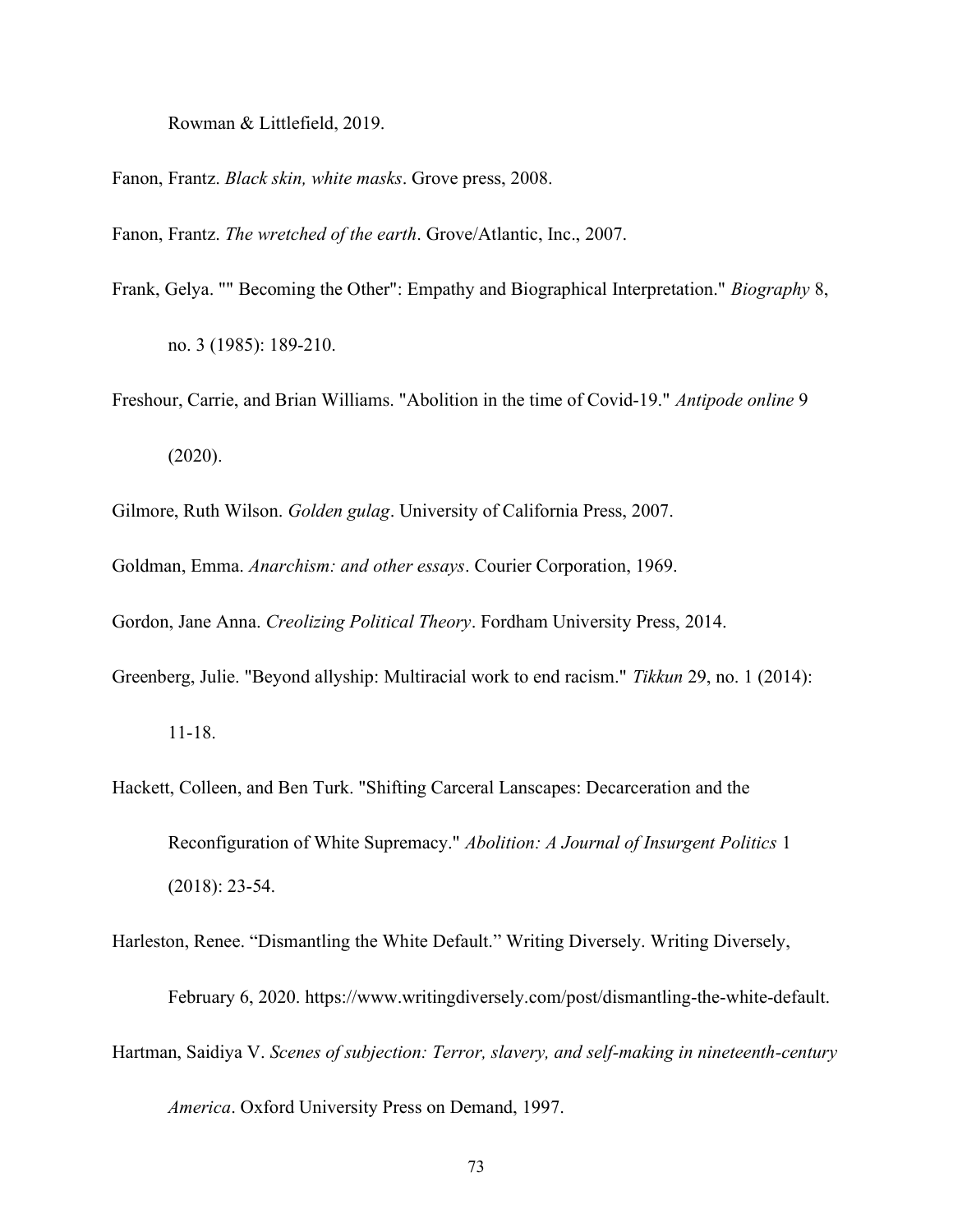- Heiner, Brady. "Commentary: Social Death and the Relationship Between Abolition and Reform." Social Justice 30, no. 2 (92 (2003): 98-101.
- Heynen, Nik. "Toward an abolition ecology." Abolition: A Journal of Insurgent Politics 1 (2018): 240-247.
- Holiday, Billie, Don Byron, Thomas Torres, John Miglietta, Dorothy Thigpen, and Billie Holiday. Strange fruit. Atlantic, 1972.
- Holmes, Anna. "White until Proven Black: Imagining Race in Hunger Games." The New Yorker, March 30, 2012. https://www.newyorker.com/books/page-turner/white-untilproven-black-imagining-race-in-hunger-games.
- Kendi, Ibram X. How to be an antiracist. One world, 2019.
- Kim, Claire Jean. "The racial triangulation of Asian Americans." Politics & society 27, no. 1 (1999): 105-138.
- Kim, Dae Young. "Beyond co-ethnic solidarity: Mexican and Ecuadorean employment in Korean-owned businesses in New York City." Ethnic and Racial studies 22, no. 3 (1999): 581-605.
- Ladhani, Sheliza, and Kathleen C. Sitter. "The revival of anti-racism." Critical Social Work 21, no. 1 (2020): 54-65.
- Lee, Stacey J., Choua P. Xiong, Linda M. Pheng, and Mai Neng Vang. ""Asians for Black Lives,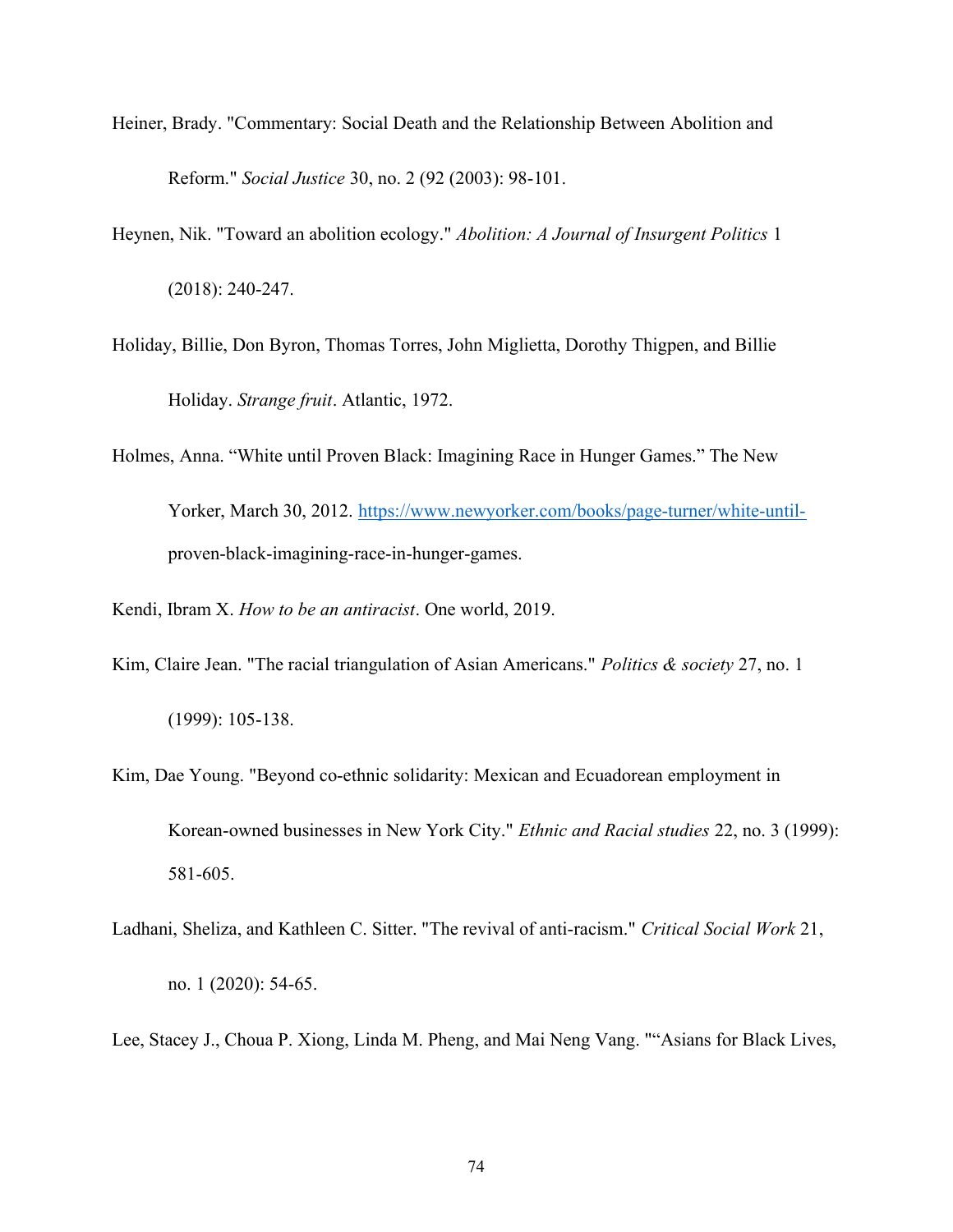Not Asians for Asians": Building Southeast Asian American and Black Solidarity." Anthropology & Education Quarterly 51, no. 4 (2020): 405-421.

Leonardo, Zeus. "The souls of white folk: Critical pedagogy, whiteness studies, and globalization discourse." Race ethnicity and education 5, no. 1 (2002): 29-50.

Lopez, Ian Haney. White by law: The legal construction of race. Vol. 21. NYU Press, 1997.

Louis, Winnifred R., Emma Thomas, Cassandra M. Chapman, Tulsi Achia, Susilo Wibisono,

Zahra Mirnajafi, and Lisa Droogendyk. "Emerging research on intergroup prosociality: Group members' charitable giving, positive contact, allyship, and solidarity with others." Social and Personality Psychology Compass 13, no. 3 (2019): e12436.

Luxemburg, Rosa. The Rosa Luxemburg Reader. NYU Press, 2004.

Marx, Anthony W. "Race-making and the nation-state." *World Politics* 48, no. 2 (1996): 180-208.

McLeod, Allegra M. "Envisioning abolition democracy." Harv. L. Rev. 132 (2018): 1613.

Medina, Joel, and Beth Caldwell. "Breaking Down the Walls to Stop the Violence: Prison

Meiland, Jack W. "Concepts of relative truth." The Monist (1977): 568-582.

Monahan, Michael J. The creolizing subject: Race, reason, and the politics of purity. Fordham Univ Press, 2011.

Abolition through the Lens of Trauma Healing." Journal of Prisoners on Prisons 20, no. 2 (2011): 119-131.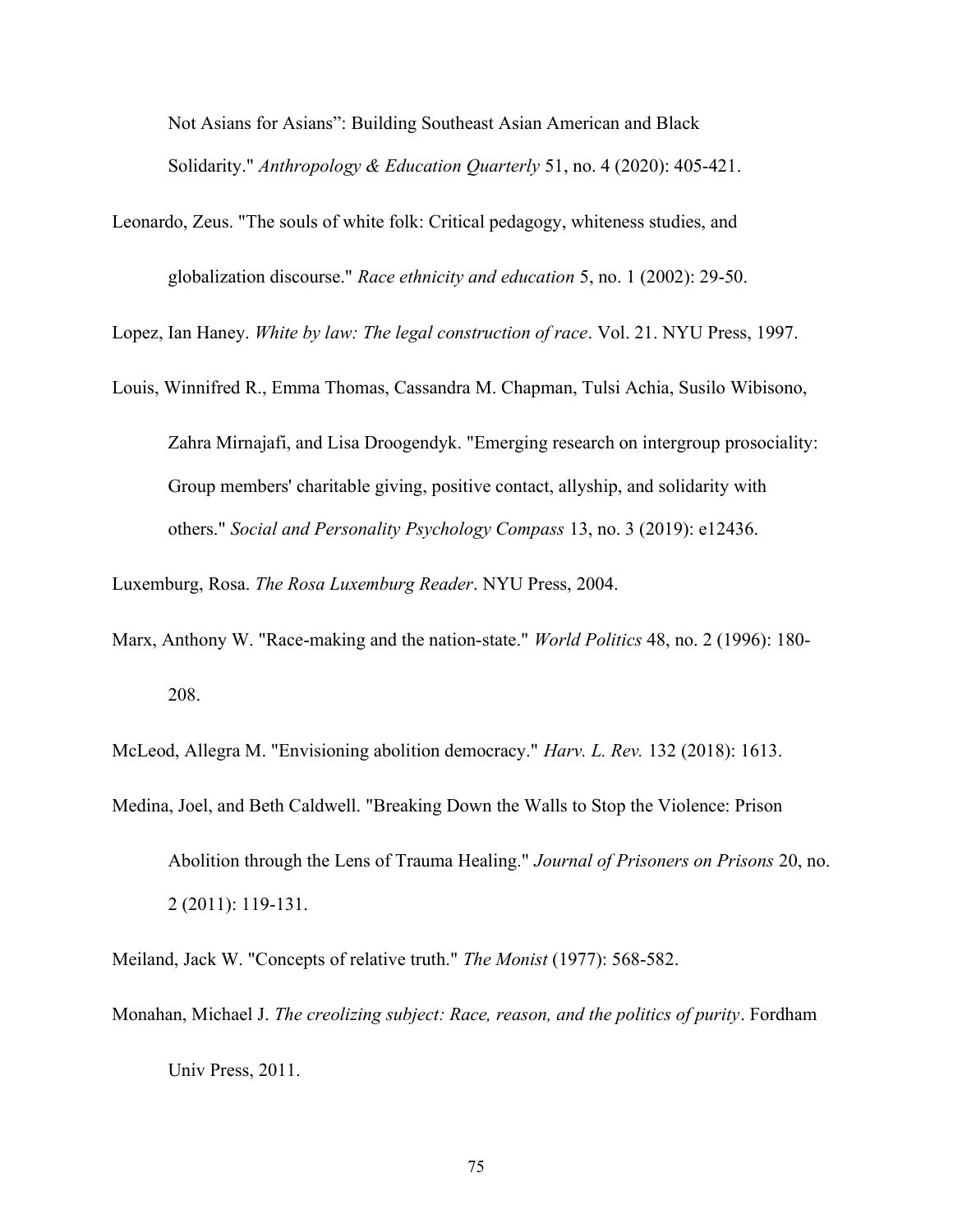- Mumby, Dennis K., and Linda L. Putnam. "The politics of emotion: A feminist reading of bounded rationality." *Academy of management review* 17, no. 3 (1992): 465-486.
- North, Anna. "What It Means to Be Anti-Racist." Vox. Vox, June 3, 2020. https://www.vox.com/2020/6/3/21278245/antiracist-racism-race-books-resourcesantiracism.
- Omi, Michael, and Howard Winant. Racial formation in the United States. Routledge, 2014.
- Paiva, Wilson Alves de. "Discussing human connectivity in Rousseau as a pedagogical issue." Educação e Pesquisa 45 (2019).
- Perry, Pamela. "White means never having to say you're ethnic: White youth and the construction of "cultureless" identities." Journal of Contemporary Ethnography 30, no. 1 (2001): 56-91.
- Radke, Helena RM, Maja Kutlaca, Birte Siem, Stephen C. Wright, and Julia C. Becker. "Beyond allyship: Motivations for advantaged group members to engage in action for disadvantaged groups." Personality and Social Psychology Review 24, no. 4 (2020): 291- 315.
- Rancière, Jacques. Disagreement: Politics and philosophy. U of Minnesota Press, 1999.
- Richie, Beth E. "Reimagining the movement to end gender violence: Anti-racism, prison abolition, women of color feminisms, and other radical visions of justice." U. Miami Race & Soc. Just. L. Rev. 5 (2015): 257.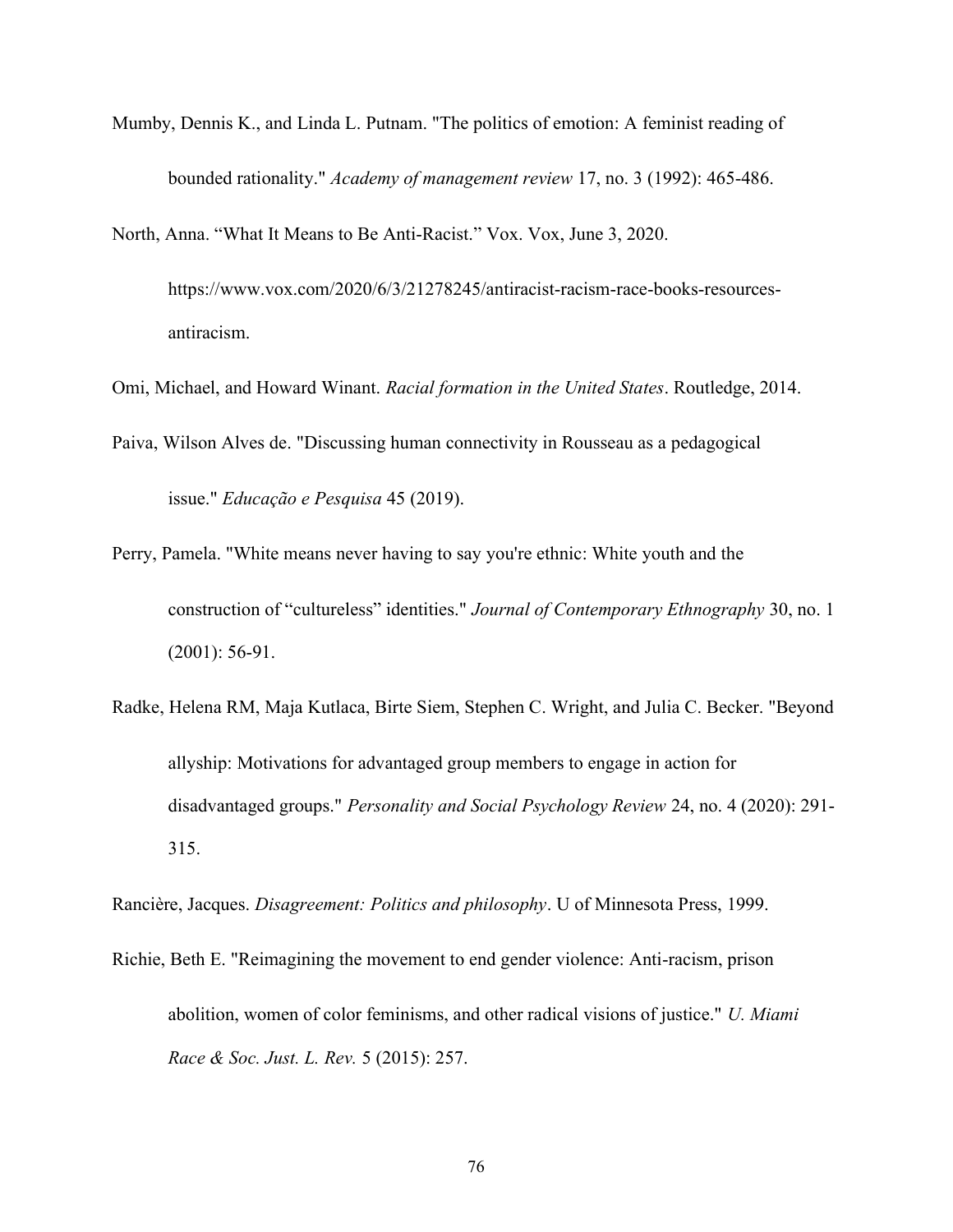Richie, Beth E., and Kayla M. Martensen. "Resisting carcerality, embracing abolition:

Implications for feminist social work practice." Affilia 35, no. 1 (2020): 12-16.

Rodney, Walter. How europe underdeveloped africa. Verso Trade, 2018.

Rothstein, Richard. The color of law: A forgotten history of how our government segregated

America. Liveright Publishing, 2017.

- Rousseau, Jean-Jacques. The social contract and the first and second discourses. Yale University Press, 2008.
- Schwalbe, Michael. Rigging the game: How inequality is reproduced in everyday life. Oxford University Press, USA, 2008.Sealey, Kris F. Creolizing the Nation. Northwestern University Press, 2020.
- Scott, David. "Could Penal Abolitionism Work?." Sociological Review Magazine (2021): In-Press.
- Sealey, Kris. "Transracialism and white allyship: A response to Rebecca Tuvel." Philosophy Today 62, no. 1 (2018): 21-29.
- Smith, Ciara. "Why We Need to Address White Assumption in Books." Bookstr, May 30, 2021. https://bookstr.com/article/white-is-not-the-default-confronting-white-bias-in-books/.
- Sprunt, Barbara. "Understanding the Republican Opposition to Critical Race Theory." NPR. NPR, June 20, 2021. https://www.npr.org/2021/06/20/1008449181/understanding-therepublican-opposition-to-critical-race-theory.